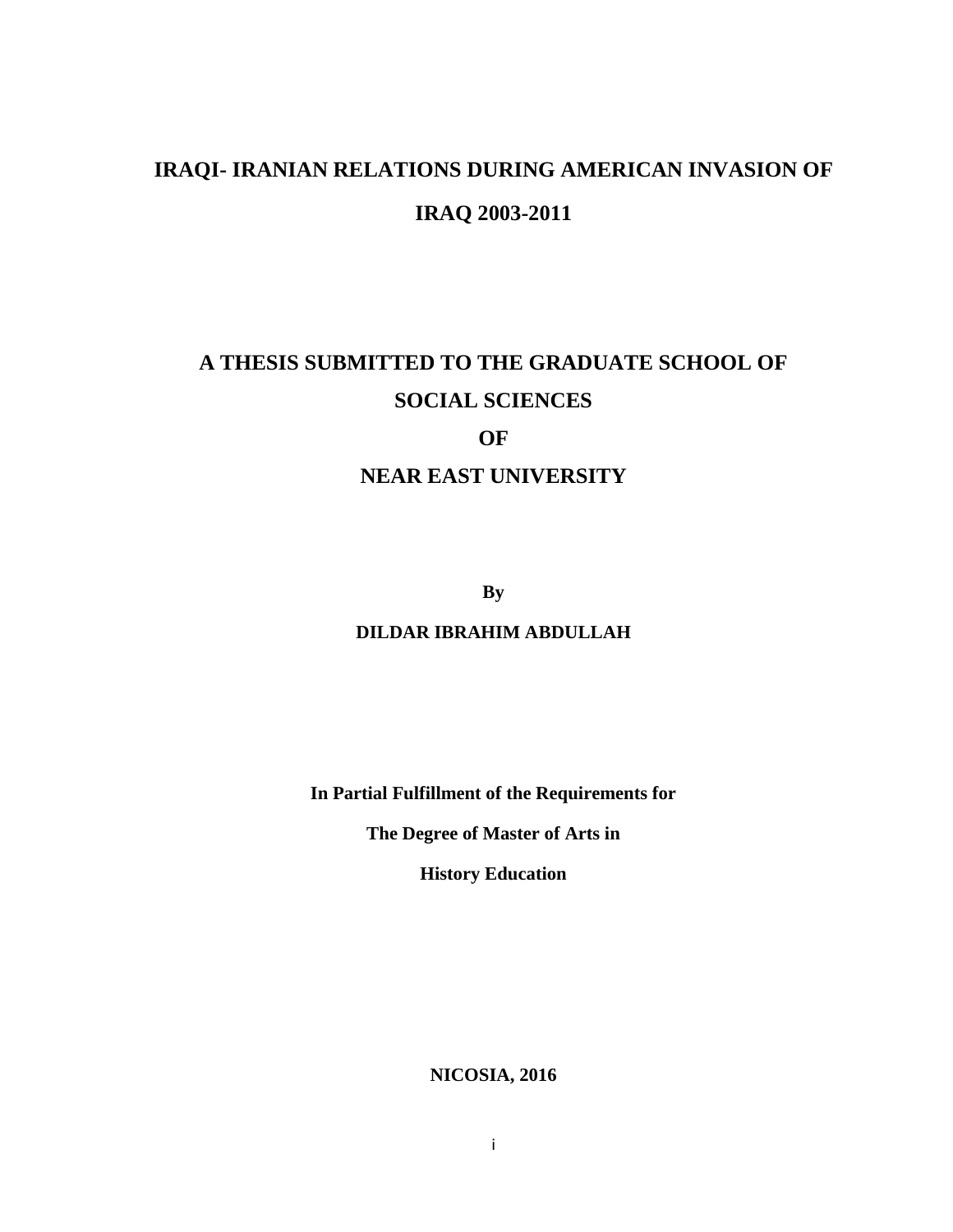## Acknowledgements

I would like to thank my supervisor (Dr. Pervin Yigit) for her steadfast support and mentorship throughout this project and through my time in Cyprus.

Also I thank my friends, family, and colleagues for supporting me. Most of all I thank my wife, Shermin, for her love and encouragement.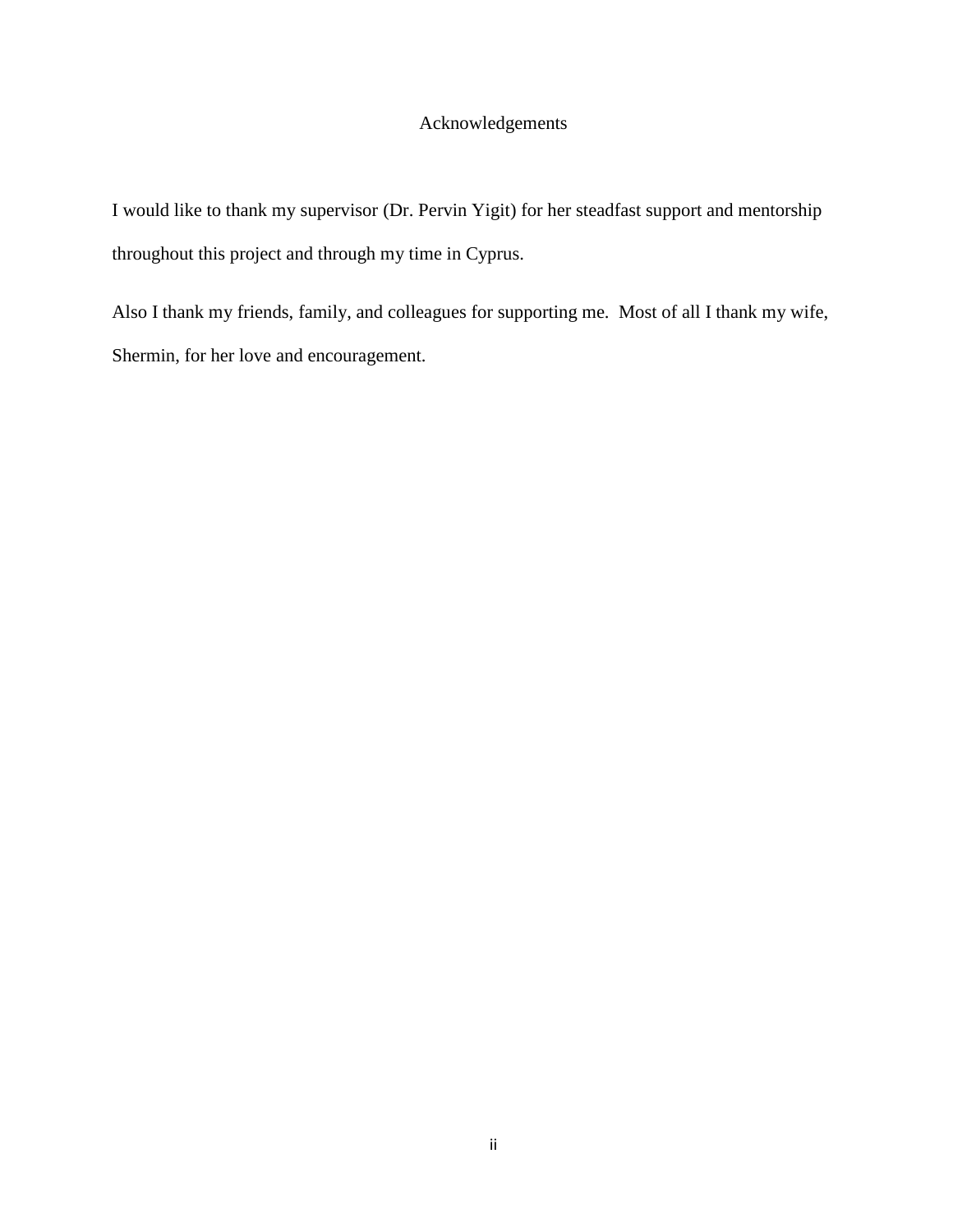#### **Iraqi-Iranian Relations during American Occupation of Iraq 2003-2011**

Prepared by: Dildar Ibrahim Abdullah

Supervisor: Dr. PervinYigit

Abstract

The collapse of Saddam Hussein's regime in 2003 is one of the most significant events in the history of Iran-Iraq relations. However, during the Iran-Iraq War in the 1980's, there was a conflict between Iraq and Iran for eight years.

The hostility was continued during the following decade between Iran and Iraq, and then they developed its close relationship with each other. On the other hand, when the Saddam Hussein's regime was collapsed by coalition forces on April 9, 2003, the opportunity was appeared for Shi'ites and Kurds to take power for the first time in Iraq during eighty decades. In addition, the Ba'athists had been struggled by the Shi'ites and Kurds in order to get power and leadership in the new Iraq.

Thus, Iran's Iraqi allies were able to fill the space of Baghdad's power by elections and using force. As a result of that changing regime in terms of Iran-Iraq relations have improved considerably. Despite this there are a number of issues which still remain controversial.

This study based on a hypothesis which is related to the increase of the Iran's influence, by its political allies in order to achieve its goals and interests in the region. In this regard, Iran tried to achieve regional power to take up political leadership in the area and recognize it for extending the common political interests among Iran and the U.S. Therefore, the invasion of Iraq by the U.S. was illegal. According to some researcher America has its oil interests in Iraq and using a policy in order to surround Iran and reduce its influence.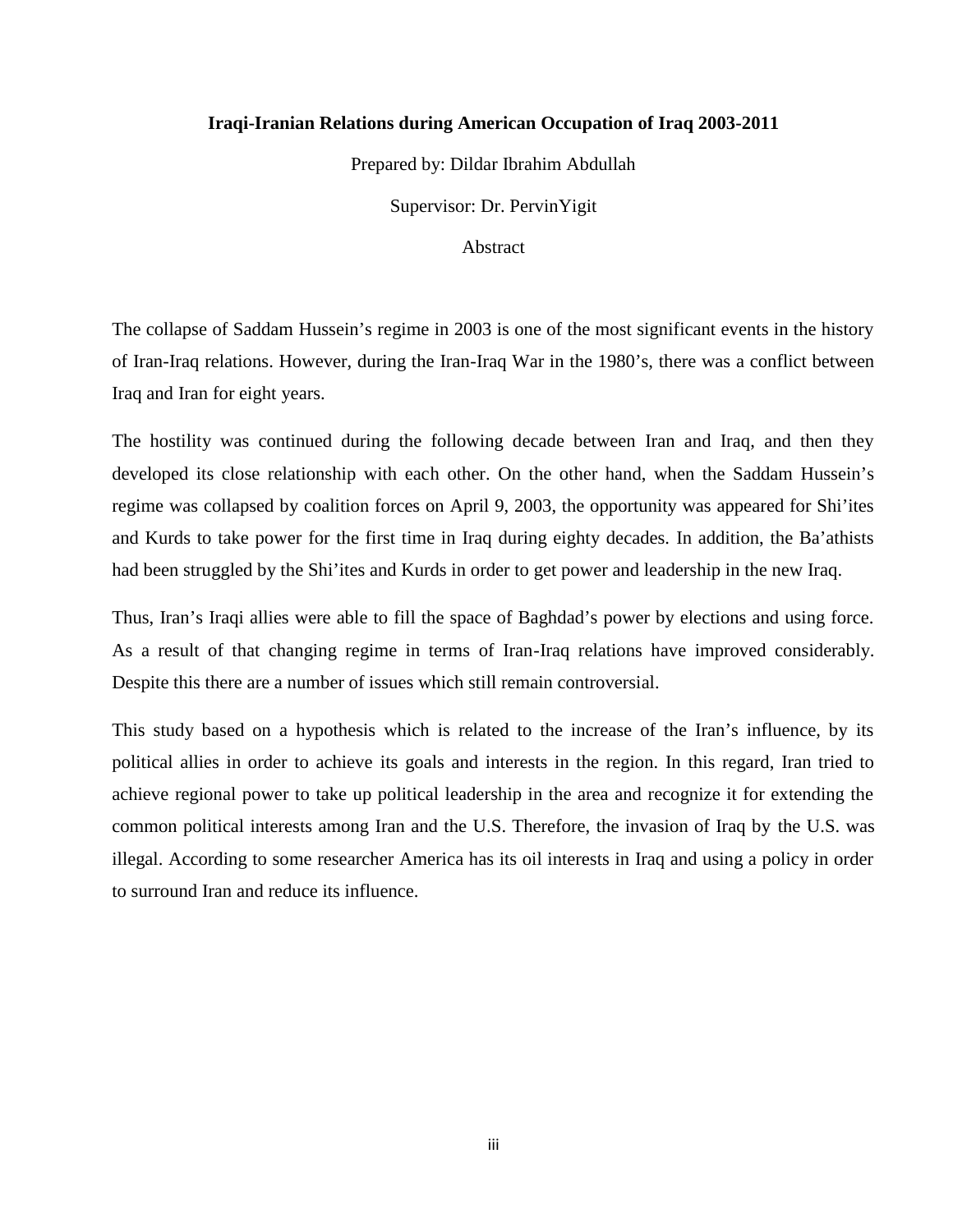### Irak'ın Amerikan gali Sırasındaki (2003-2011) Irak-ran Ili kileri

Hazırlayan: Dildar brahim Abdullah

Tez Danı manı: Dr. Pervin Yigit

Özet

2003 yılında Saddam Hüseyin'in dü ü ü ran-Irak li kileri tarihindeki en önemli olaylardan biridir.ABD i galinden önce, Irakve ran arasında bir çatı ma vardı ve 1980 yılındaki ran-Irak Sava 1 sırasında bu iki ülke sekiz yıl boyunca dü man olarak kaldı.

Sonraki 10 yıl boyunca ran ve Irak arasındaki dü manlık devam etti ve bu sırada bu iki ülke muhalifleri ve sürgünleriyle beraber yakın ili ki içerisinde oldu.Koalisyon güçleri 9 Nisan 2003'de Saddam Hüseyin'i devirdi inde, seksen yıldır ilk kez iiler ve Kürtler için iktidarı üstlenme hakkı sözkonusu oldu. Yeni Irak'taki liderlik için iiler ve Kürtler, Baasçılara kar 1 mücadele örgütlerine döndü.

Böylece, ran ve Irak'ın müttefikleri seçimleri ve gücü kullanarak Ba dat'ın gücündeki bolu u doldurmayı ba ardılar.Rejimin de i mesinin de sonucu olarak Irak ve ran arasındaki ili kiler öneml ölçüde iyile ti.Buna rağmen, bir sürü konu hala tartı ilmaktadır.

Bu çalı ma, ran'ın bölgedeki hedeflerine ve çıkarlarına ula mak için etkisini ve Irak iç siyasetindeki kontrolünü arttırdı ına dair bir hipoteze dayanır. Bu ba lamda, bölgedeki siyasi liderli i elde etmek ve ran ve Amerika Birle ik Devletleri arasındaki ortak siyasi çıkarları göz önünde bulundurarak bunu tanımak için bölgesel bir güç elde etmeye çalı tılar.Amerika Birle ik Devletleri'nin Irak'ta petrol ile ilgili çıkarları vardır ve bu sebeple ran'ıçevrelemek ve bölgedeki etkisini azaltmak için bir politika yürütürler.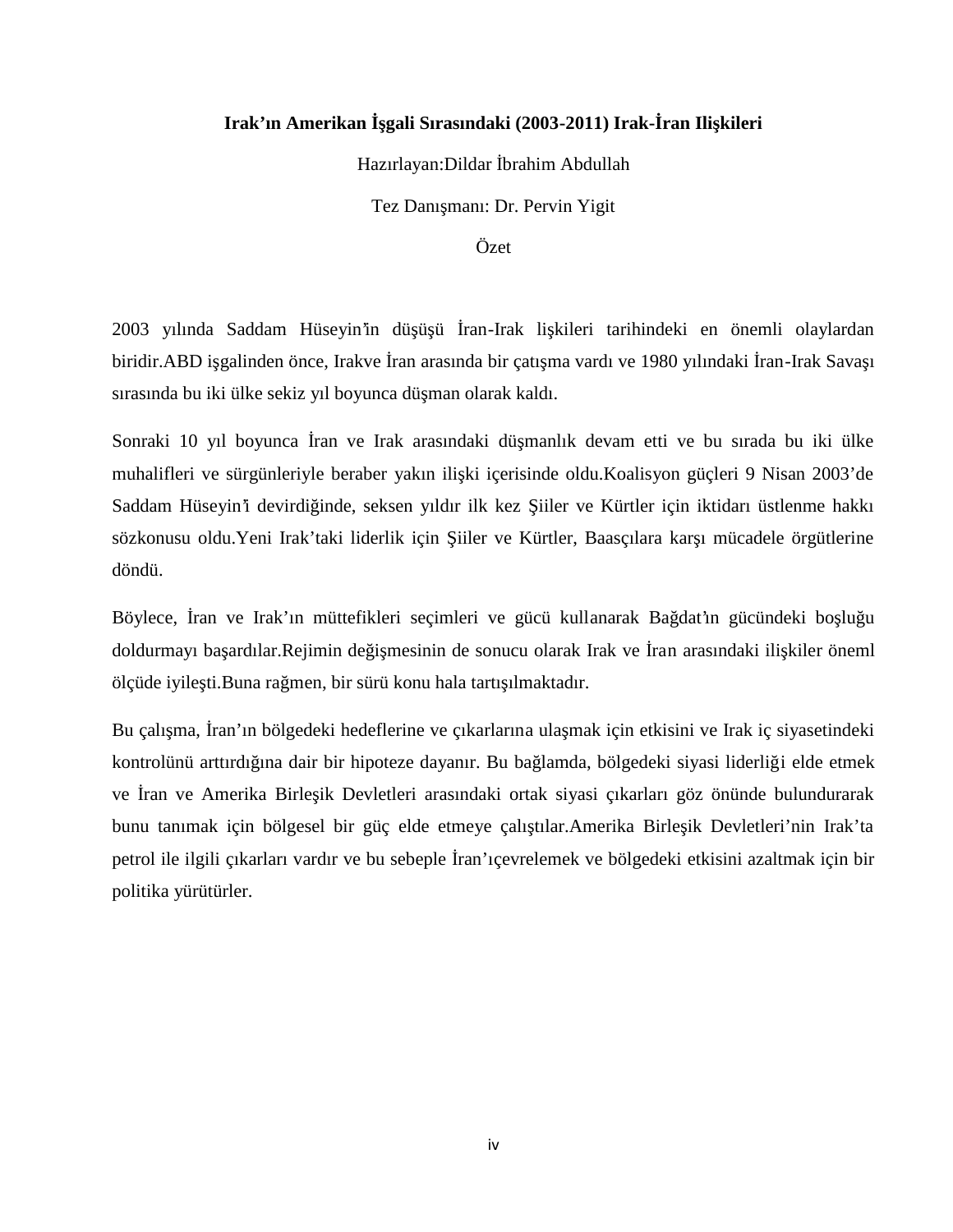# **List of Abbreviations**

| <b>CPA</b>   | <b>Coalition Provisional Authority</b>                          |
|--------------|-----------------------------------------------------------------|
| <b>EFPS</b>  | <b>Explosively Formed Penetrators</b>                           |
| <b>GDP</b>   | <b>Gross Domestic Product</b>                                   |
| <b>IEDS</b>  | <b>Improvised Explosive Devices</b>                             |
| <b>IOPSR</b> | <b>United States Institute of Peace Special Report</b>          |
|              | <b>IRGCIslamic Revolutionary Guard Corps</b>                    |
| <b>ISCI</b>  | <b>Islamic Supreme Council Of Iraq (SCIRI)</b>                  |
| <b>ISCT</b>  | <b>International Society for Cellular Therapy</b>               |
| <b>KDP</b>   | <b>Kurdistan Democratic Party</b>                               |
| <b>KDPI</b>  | Kurdistan Democratic Party Of Iran                              |
| <b>KRG</b>   | <b>Kurdistan Regional Government</b>                            |
| MKO          | <b>Mujahedin-E Khalq Organization</b>                           |
| <b>NIMEP</b> | <b>New Initiative for Middle East Peace</b>                     |
| <b>PJAK</b>  | Party of Free Life in Kurdistan Iran                            |
| <b>PUK</b>   | <b>Patriotic Union of Kurdistan</b>                             |
| <b>RCC</b>   | <b>Revolutionary Command Council</b>                            |
| <b>SCIRI</b> | <b>Supreme Council forthe Islamic Revolution In Iraq (ISCI)</b> |
| SO           | <b>Special Operations Forces</b>                                |
| <b>UIA</b>   | <b>United Iraqi Alliance</b>                                    |
| UN           | <b>United Nations</b>                                           |
| <b>UNSC</b>  | <b>United Nations Security Council</b>                          |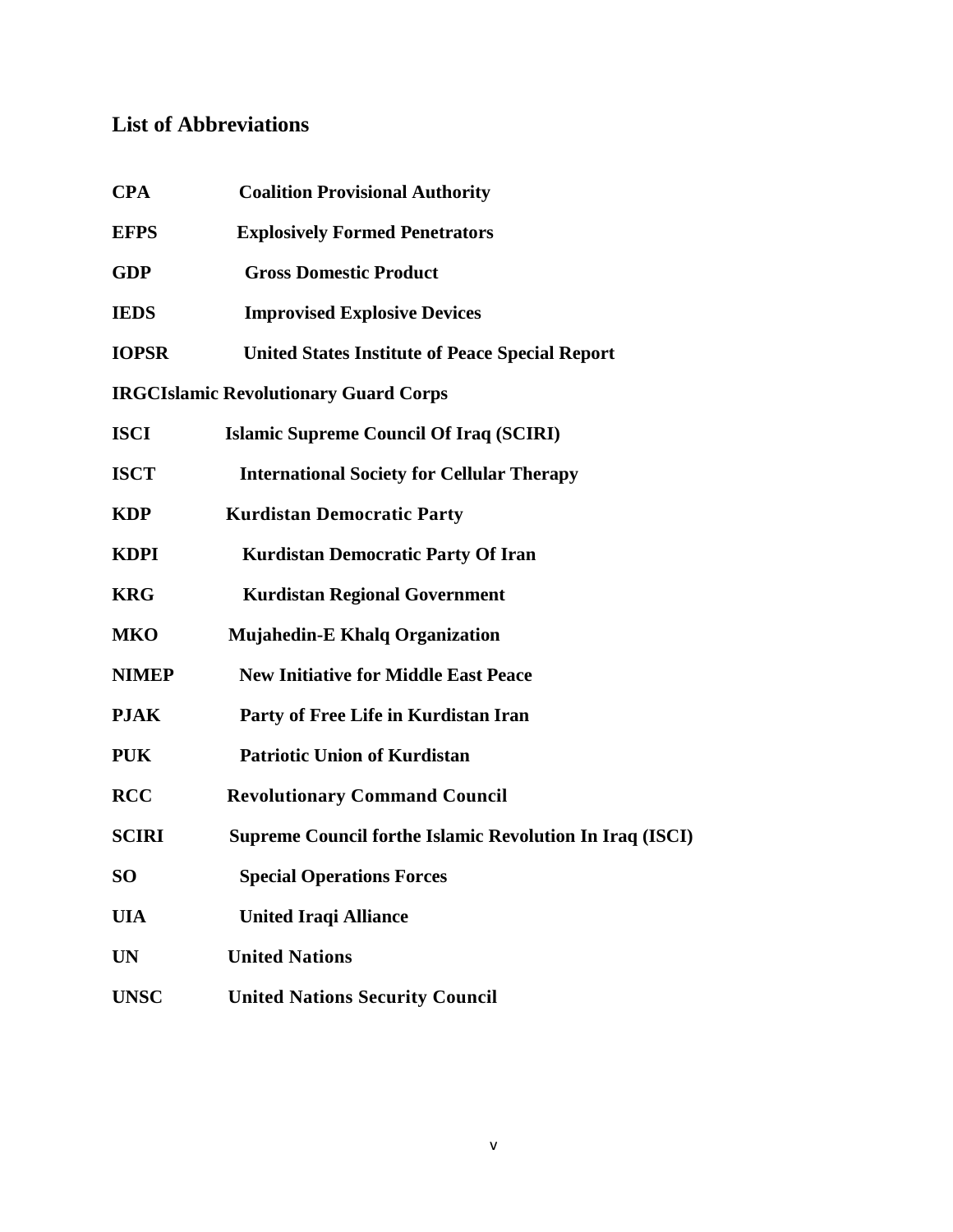| <b>Table of Contents</b>                                                                    |  |
|---------------------------------------------------------------------------------------------|--|
|                                                                                             |  |
|                                                                                             |  |
|                                                                                             |  |
|                                                                                             |  |
| CHAPTER 2. HISTORICAL RELATIONS BETWEEN IRAQ AND IRAN BEFORE 20034                          |  |
|                                                                                             |  |
|                                                                                             |  |
| 2.3. Iran's Position On The Second Gulf War And The US Siege On Iraq 1990-2003  10          |  |
|                                                                                             |  |
|                                                                                             |  |
|                                                                                             |  |
|                                                                                             |  |
| CHAPTER4.STRATEGIC GOALS OF IRANIAN POLICY TOWARD IRAQ AFTER THE                            |  |
|                                                                                             |  |
| 4.2. Iranian Policy Toward Iraq To Prevent Iraq From Re-Emerging As A Threat And To Limit   |  |
|                                                                                             |  |
| 5.1. The Us Policy Towards The Iraqi Kurds In War And Post-Saddam And Participation Kurds   |  |
| 5.2. Iran And Iraqi Kurdistan Region At The Present Time And The Economic Ties Between Both |  |
|                                                                                             |  |
|                                                                                             |  |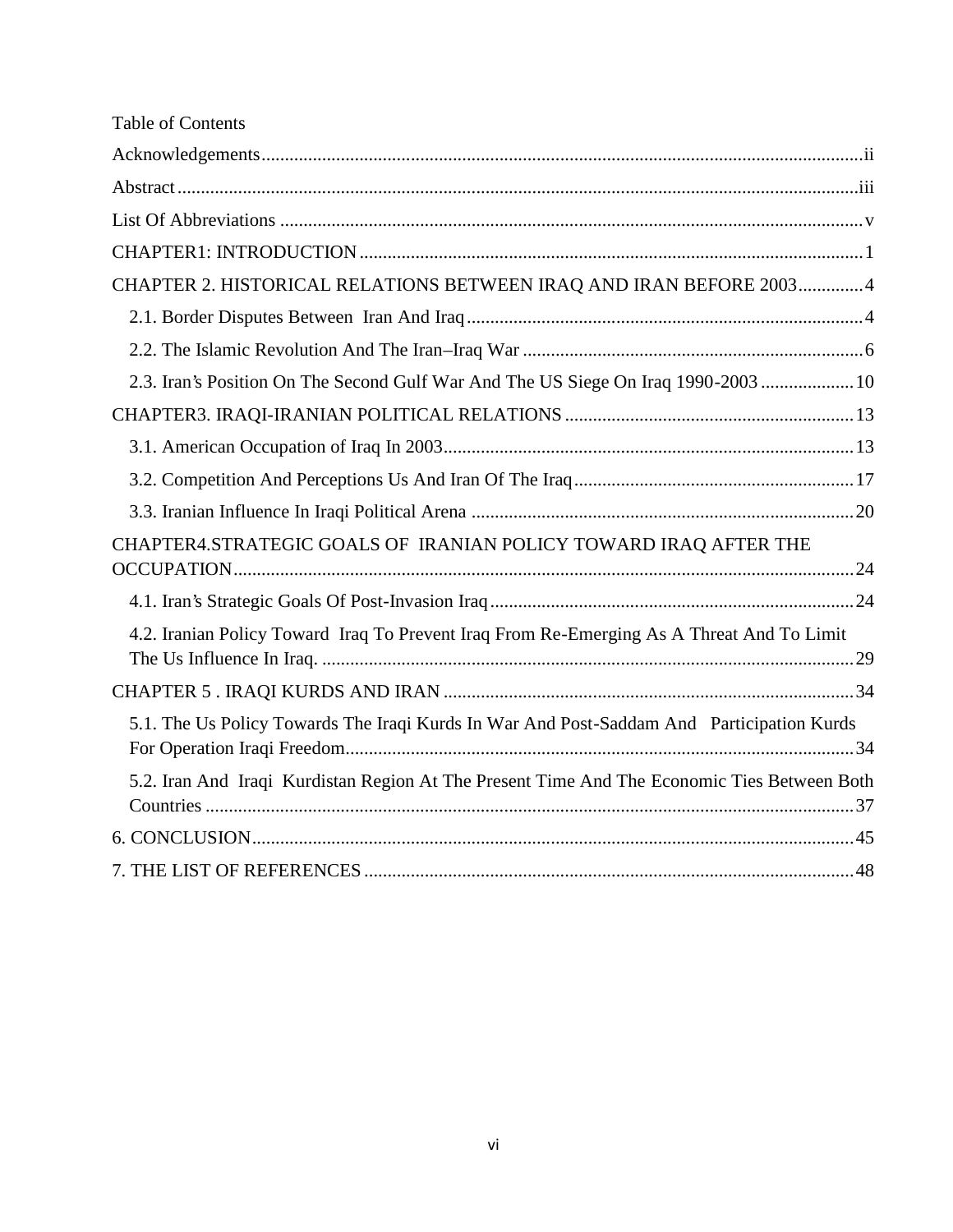#### **CHAPTER 1.INTRODUCTION**

Iraqi-Iranian relations are one of the oldest troubled relations in the history. Therefore, the Iranian policy toward Iraq had been built many years ago. Since the occupation of Iraq by the United States in April 2003, that is an important factor in influencing Iranian policy based on both internal and external factors, and the relationship between Iraq and Iran on the one hand, and Iran and the United States on the other hand.

In addition, collapsing Iraqi regime by the United States, which helps the emergence of the role of Iran, which was the biggest gainer to fail the regional powers such as Iraq. During the Iranian policy towards Iraq even at the present time, also during the Iraqi war in 2003, a lot of data of the geopolitical situation has changed, this war has not only led to overthrow the Iraqi regime, but also has caused a restructuring of the balance of power in the region. Therefore, this has led to its military strength, and increasing its role in Iraq, taking advantage of the political issues, social and economic conditions in this country. After the occupation of Iraq in 2003, achieving the interests and objectives of Iran in Iraq has several strategies including: support for armed groups and religious organizations, military and militias and building economic relations with Iraq. Furthermore, the relationship between Iraq and Iran had begun to create a threat to the security and stability of Iraq and generally the security of the region at different levels in terms of security and economy.

On the other hand, there are different political, security and economic levels that affects the US occupation of Iraq in April 2003, in terms of complexity of the international political interests between America and Iran which began at the time harbingers of tension between Iran and the United States.

The research will try to answer the following questions:

1. What was the kind of relationship among Iran and Iraq during pre-US invasion of Iraq? In the  $16<sup>th</sup>$ century, Iran and Iraq had known as the challenger states and empires of Mesopotamia. This ancient opposition has continued in the present day. The new Islamic Republic tried to export the Islamic ideology to Iraq in order to provide Saddam Hussein as an excuse for his 1980 invasion. The Iraqi leader tried to grab its oil wealth and to hit a serious blow against this foremost district rival. Instead, over one million people were killed and wounded as a result of inconclusive and bloody eight-year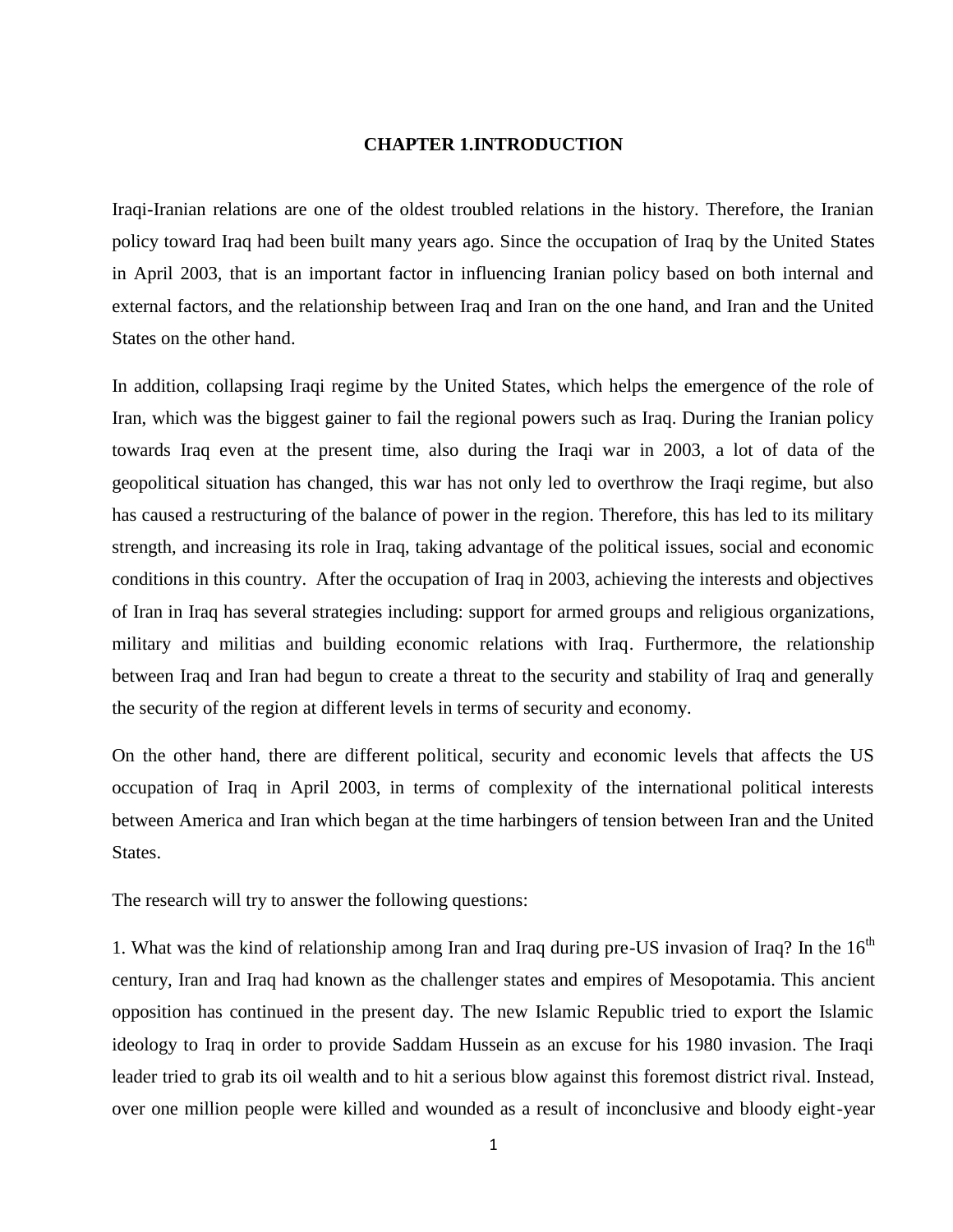war. The occupation of Iraq by the US in 2003 and coalition forces constituted an historic chance for Iran to increase its affects in Iraq, and to change it from a rival into an ally or partner (Eisenstadt, et al, 2011).

2. What is the political power that ruled two countries during the US occupation of Iraq? It might be too early to predict that what the Iraqi War would turn out to be has unexpected benefit to Iran: as the United State is withdrawn into the building of post-war, Washington could hardly bring Iran into the war. Therefore the collapse of the Iraqi regime "it only releases Iran from its long containment of Iraq, but also helps the Shiite majority in Iraq to become the dominant political force after being suppressed by the Sunnis group for many years" (Barzegar, 2004, p: 81). This is a possible change and a very special meaning to Iran which has given Iran a good chance in order to create a Shiite power field in the Persian Gulf and to develop its power in the whole Middle East. Thus, Iran worked for how to construct new relationships with Iraq which become one of the important foreign issues by Iran (Barzegar, 2004, p: 81 and Wang, 2007, p:66).

3. Which causes were accepted by Iran in the formulation and implementation of its goals in Iraq? Since the collapse of Iraqi regime in 2003, Iraqi politics has been influenced by Iran in order to work with Kurdish parties and Shiites to build a weak federal state which dominated by Shiites and willing to Iranian influence. Therefore, Shiite armed groups and militias have been supported by Tehran, and its soft power in the religious, economic and informational fields have been improved. Iran's purpose is to unite the parties of Iraq's Shiite in order to translate its demographic power into political influence, thus consolidating Shiite dominance for the first time. In addition, Iran has encouraged its neighboring allies—''the Islamic Supreme Council of Iraq (ISCI), Dawa and the Sadrists'' in order to support situation Iraq's nascent institutions and participate in politics. "It has backed a group of different parties and movements to maximize its options and ensure its interests are advanced" (Eisenstadt, M., et al, 2011 and Cordesman and Khazai, 2014, pp: 3-4).

4. What was the relation among Iran and Iraqi Kurds with the participation of Iraqi Kurds since the collapse of Iraqi regime? In the past Iraq and Iran have had their role for dealing with suppressing the case of Kurds for example, the Kurdish demand for declaring its national independence, desire for local autonomy and their hopes of national cultural survival. In this regard, "they have done much to damage themselves through the squandering of state funds and energy in violently putting down and keeping under control the troubled Kurdish population. Occasionally, they have sided with Kurds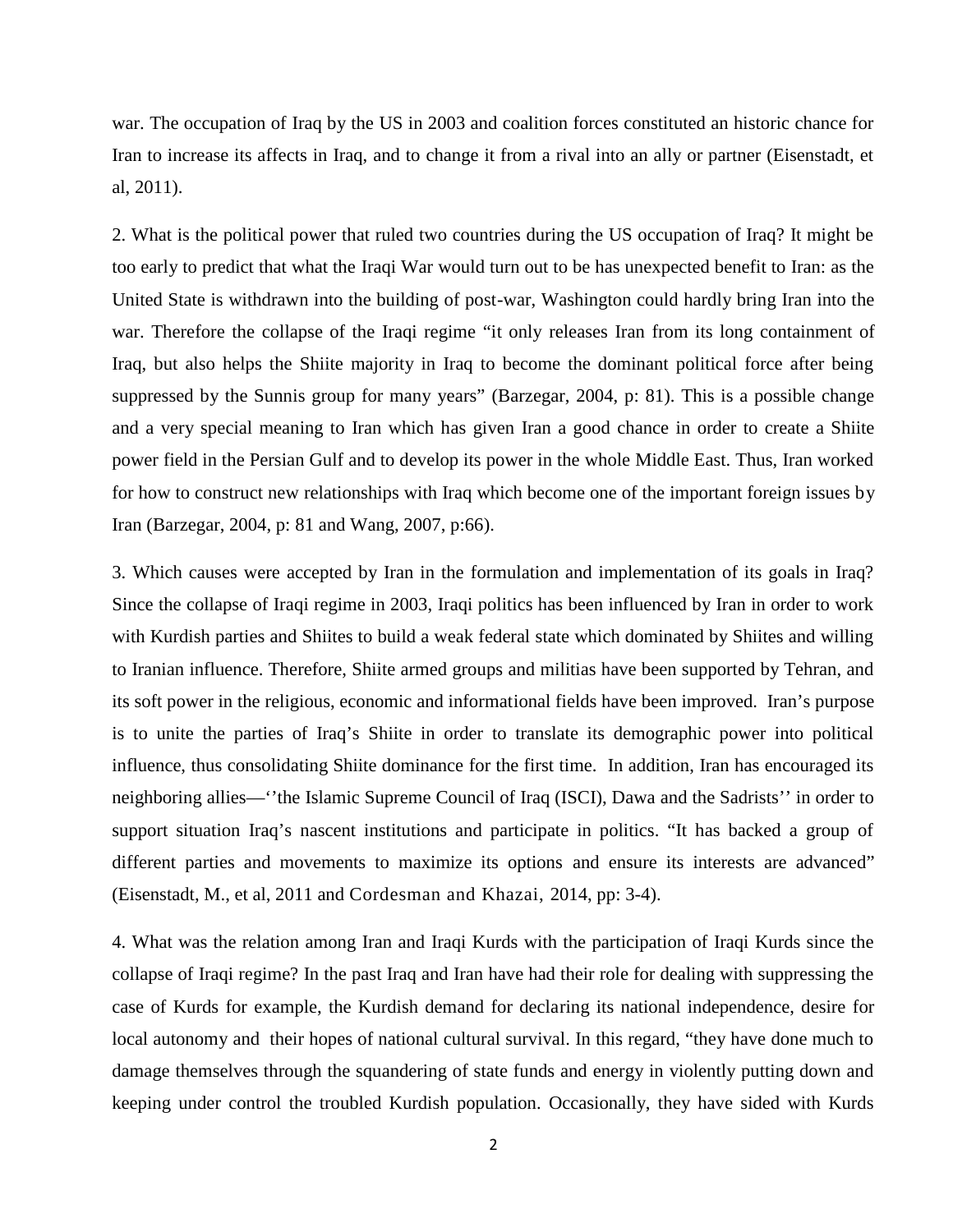across the border in their enemy's territory in order to weaken it through internal conflicts" For example, Kurds had been encouraged by Iraq and Iran in the 1980s, in order to start military actions and promised them to return much Kurds, particularly Iraqi Kurds fell for this returning trick, and broken up paying badly with ending war or defeating another (Izady, 2004, p:72).

The thesis is divided into four chapters: the first chapter will describe the issues which related to regional crisis between the two countries in terms of political, legal, military and economic level. Also it will find out the level of political relations between Iraq and Iran. The second one will discuss American occupation of Iraq in 2003 and Iran's position on this invasion , also this thesis will explain the competition and perceptions of the US, Iran and Iraq, also Iranian's influence intervention in the arena of Iraqi politics. The third chapter will examine Iran's strategic goals and Iranian policy toward Iraq of post-invasion of Iraq. The final chapter will look at the relationship between Iran and the Iraqi Kurdistan and the role of Kurds in order to build a new Iraq after collapsing of the Iraqi regime.

This dissertation will look at many primary sources for example, newspapers, articles, websites and news magazines which published during the invasion of Iraq in 2003. In addition, it will use a number of literature and primarily books that published and produced by leading investigative journalists as a big source of information from the secondary material. There are some important books which authored by Anoushiravan Ehteshami, Michael Eisenstadt, and Michael Knights, and Ahmed Ali, Joseph Felter, and Brian Fishman, as the material examined for this study.

The other categories of secondary literature and source will use to advance this study. There are a number of valuable books and academic articles which are available in my thesis. The researcher will use several PhD thesis. The sources are comprehensive academic sources which available at Duhok University, Salahaddin University and other Duhok libraries. All of these materials are credible and authoritative.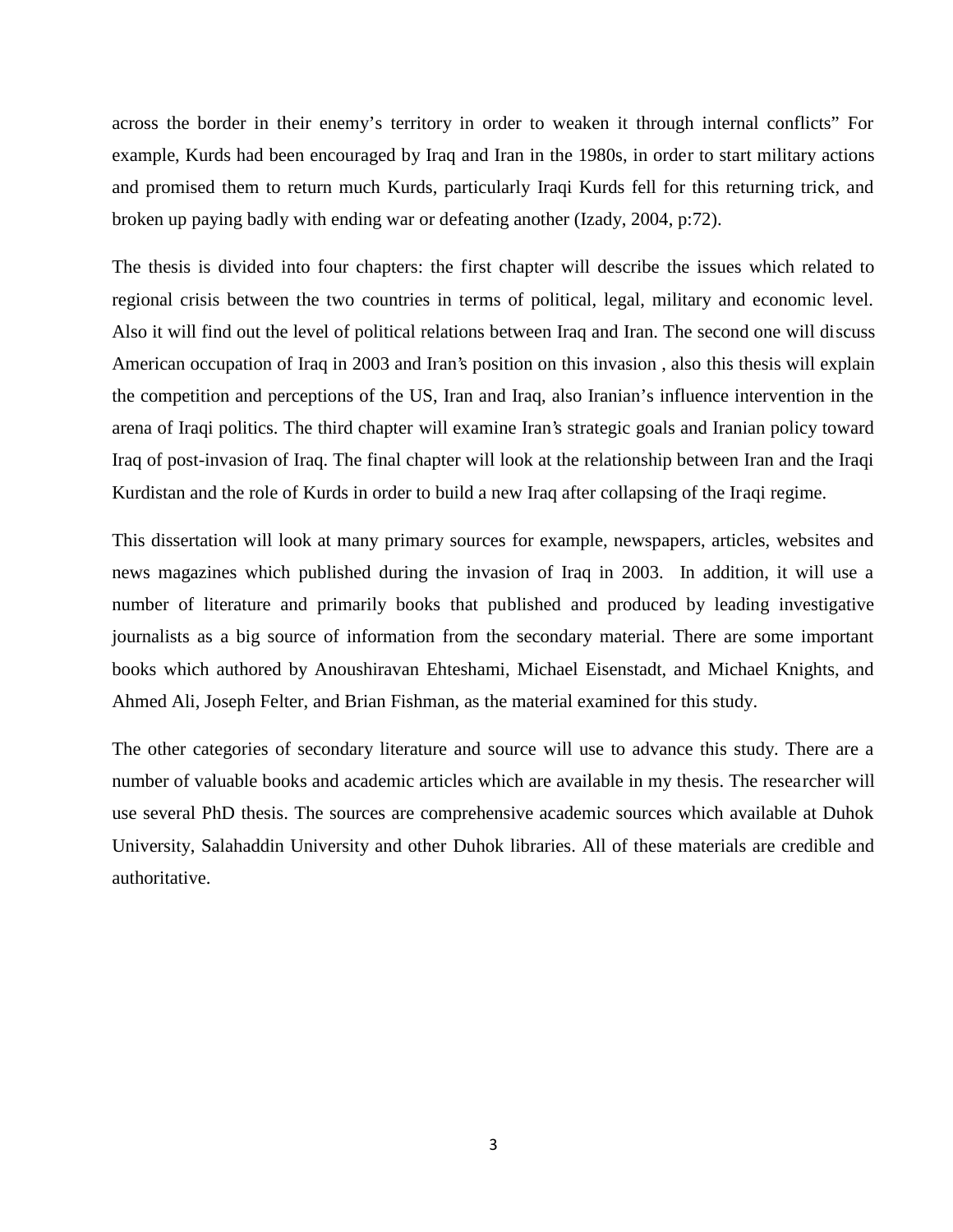#### **CHAPTER 2.HISTORICAL RELATIONS BETWEEN IRAQ AND IRAN BEFORE 2003**

The history of Iran and Iraq had some political crisis and international disputes and also some conflict and hostilities between them. The beginning of the crisis which related to the issue of boundary between the two countries werethe common rivers, the problem of navigation in the Shatt al-Arab, the Kurdish issues, mutual attacks between the two countries, and the agreements concluded between Iraq and Iran,then refused these agreements and lack of commitment and which led to the conflict and Iraq - Iran war, which lasted eight years, from 1980 to 1988. As a result, the siege on Iraq is continuous to the beginning of the American occupation in Iraq in 2003.

This chapter focuses on the issues which are related to the regional crises between two countries in terms of political, legal, military and economic level. Also, it will try to find out the level of political relations between Iraq and Iran. The chapter will include three sections. The first one will explain the issues of border disputes between Iran and Iraq. The second one will discuss the relationship in the era of the Islamic Revolution and the Iran–Iraq War. The last one will focus on Iran's position on the Second Gulf War and the US Siege on Iraq during 1990-2003.

#### **2.1.Border Disputes between Iran and Iraq**

In the historical process, there was a painful course in terms of relationship between Iran and Iraq. When Iraq was under the influence of the Ottomans Empire, this region was mentioned by Iran as a part of the Persian cultural dominion and basin in the Middle East. Since 1920's a difficult process started in Iraq when mandate regime was established, caused by territory demands and by supporting the challenger powers. Iraq longed to take the Shatt al-Arab channel and the territory of Khuzestan that belonged to Iran but density wassettled by Arabs. Demanding territory from Iran, the government of Baghdad preferred to bring its resources with broader facilities in order to open seas in this way. In this regard, "Arabia" state was supported by Iraq which founded in Khuzestan area of Iran. Therefore, until 1929, Iran, not recognizing Iraq, the Kurdish insurgencies had been supported, which were continued under the rule of Mahmud Barzanji between 1919 and 1923. However, "mandate government" of Iraq was founded by the UK which tried to develop relationship between Iran and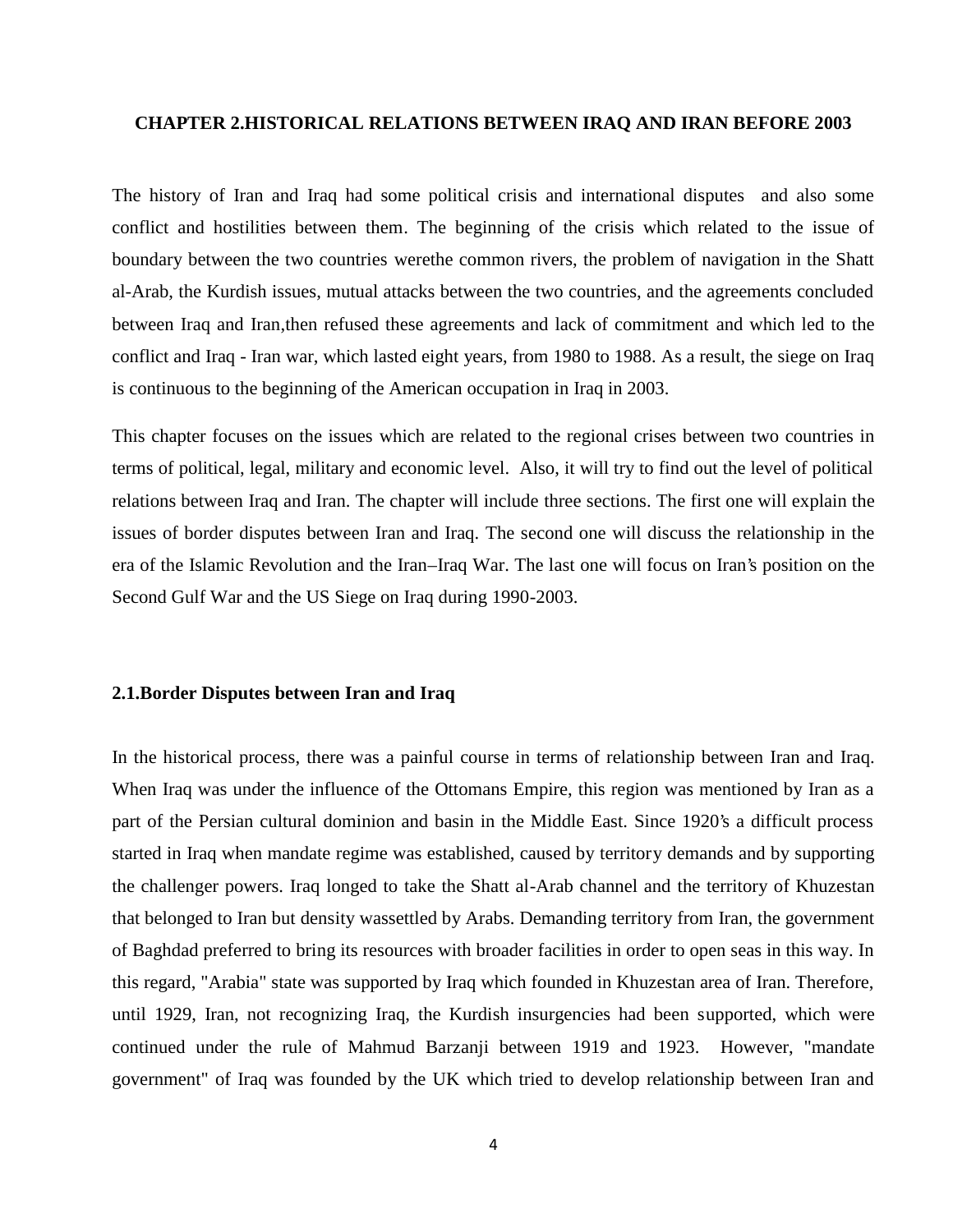Iraq with the agreement of the Pahlavi period. In this era, ''the danger of Soviet expansionism in the Middle East by exploiting the troubles in the region was one of the factors that led to the UK to such policy'' (Keskin, 2008 ). An operation for influence the Iran - Iraq border on the Shatt al-Arab River was started by Iran since the end of the mandate regime on Iraq in 1932. Therefore, the border should be passed just in the middle of the river by demand of Iran. Also on July  $4<sup>th</sup>$  1937, the treaty was signed between two countries. The power of Iraq on the Shatt al-Arab River was established. But at the Abadan area in the mid-line (thalweg) was established as the border. (Ataman, 2010,pp: 167-168).

During the Second World War and the Cold War, there were a number of domestic conflicts in both countries. In this regard, no negative developments were experienced that would influence the mutual relations. In addition, Iran and Iraq were between the members of Baghdad Pact that was established as a result of the US encouragements in 1956. However, in 1958, a new age started in the area by the military revolution prepared against monarchy. Republic was declared since the military revolution, and Iraqi regime, by stages, came to leave from the Western site. On the other hand, the movement of Kurdish secessionist blazed out again in Iraq with the leader of Kurdistan Democratic Party (KDP) Mustafa Barzani's who fought for the independence of Iraqi Kurdistan and Iran among 1930s and 1940s. In this situation KDP was supported by the Iranian Shah, USA and Israel, who were his alliances in the Cold War. In this regard, in 1963, 1965, and 1968, the Kurdish upheavals were not compacted. Therefore, in 1970, Iraqi regime had to confer extensive cultural, economic and political, rights on the Kurds (Keskin, 2008).

In terms of the difficulties Iraq encountered in this age, the 1937 treaty was dissolved byIran in 1969 and the control of the Shatt al-Arab was declared by itself (Ari, 2007,p:401). The USA's new policy towards Iran was another important development to encourage the region. According to this policy, ''known as Nixon Doctrine (or "Twin-Pillar Policy"), Iran would undertake the military responsibility for the security of the Gulf Area and Saudi Arabia would undertake economic and political responsibility for it'' (Ataman, 2010,pp:166-167). Therefore, by using the military and political support, Iran was trying to dominate over the Gulf Area which got from the USA and started to harm the interests of Iraq. In November 1971, the islands of Abu Musa, Greater Tunb and Lesser Tunb were invaded by Iran, which were important in terms of strategy in the Persian Gulf. To reaction to this, "Iraq, stopping the diplomatic relations with Iran, constrained Iran's rights to Abadan Oil Refinery and Khorrmashahr Port" (Ataman, 2010, p: 166-167).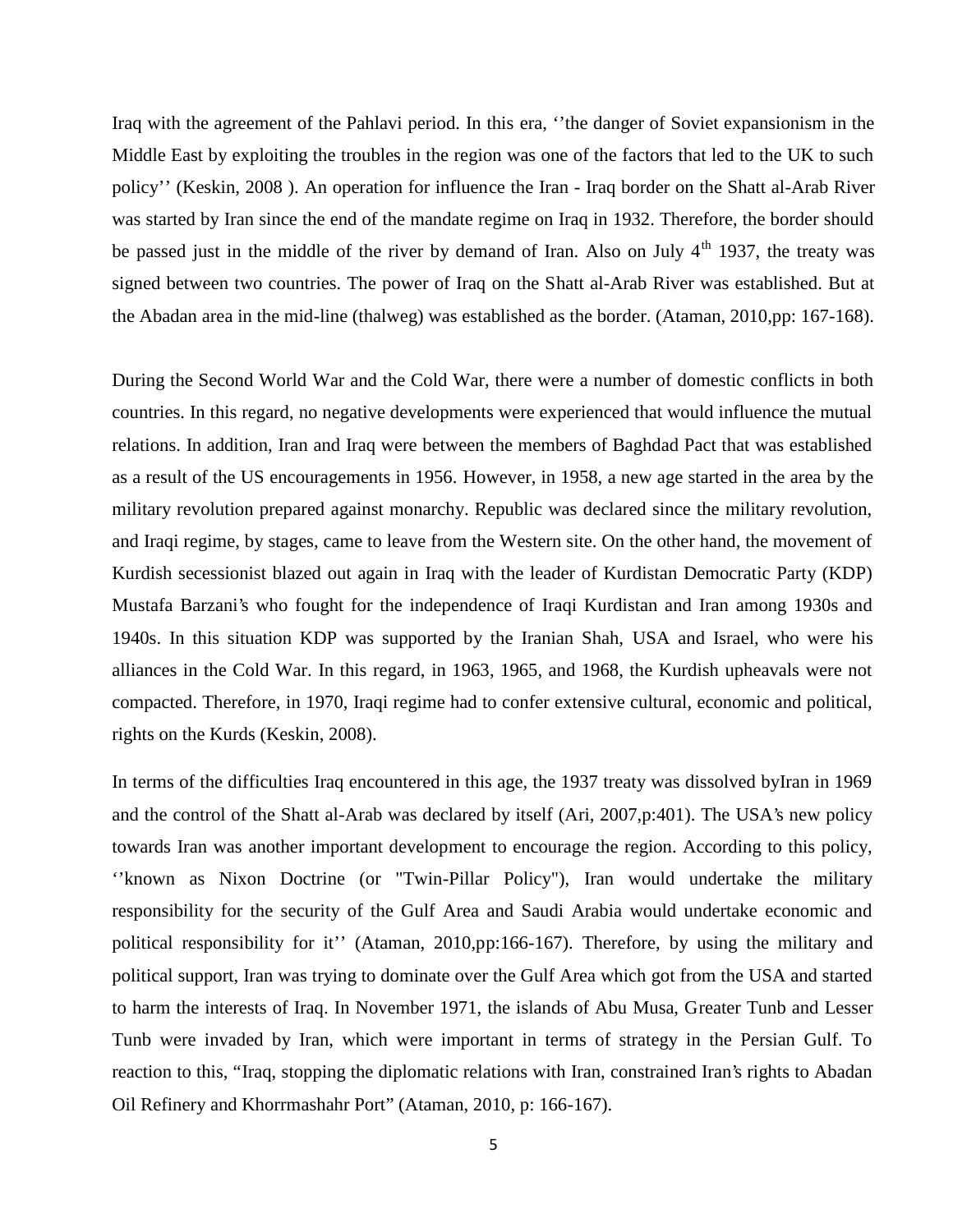However, the regime of Ba'ath came to power in 1968, was tried to pull the foreign policy of Iraq to the Soviet line. In 1972, a "Friendship Treaty" was signed between Iraq and the Soviet Union to obtain military and political support in the struggle against the Kurds. Iraqi regime, having re equipped the Iraqi military in terms of supporting the Soviet Union, a new attack was launched against KDP army in 1974. It is expected that the KDP had no opportunity of success against Iraqi military, solving the difficulty by signing a treaty with Iraq had been decided by the Iranian Shah (Rousu, 2010,p:59). On the March 6, 1975, the parties signed the Algeria Treaty. According to the apprehensive agreement, Iran would not support the Iraqi Kurdish groups and Iraq would give up its rights of power over the Shatt al-Arab. A good neighborhoodrelations would continued by the parties and the transitions between the borders would be prevented. On the July13, 1975 in Baghdad, a "Treaty of Border and Friendship" was completed between the two countries. (Ataman, 2010, p: 169).

#### **2.2. The Islamic Revolution andtheIran–Iraq War**

The Islamic revolution of 1979 was deeply worrying for Baghdad and the Iraqi revolution of 1958 caused concern in Tehran. Therefore, in the Persian Gulf, the revolution appeared threatening to all the regimes, but the risk looked mostly threatening from the perception of Baghdad. "Iran and Iraq shared a long border, and the "spill-over" effect of the revolution was most acute in case of Iraq. Iran's message of a new, revolutionary Islam resonated with peoples across the Gulf region, and challenged Iraq's brand of secular Arab nationalism. Especially disturbed to Iraq was the possible appeal of the revolution to Iraq's large Shi'i community" (Shahram and Tripp,1980,p:3). Ayatollah Khomeini as the leader of Iran's revolutionary had mobilized view against the shah of Iran from his expel at the city of Najaf in Iraq in the age before starting the revolution. He had a significant followed between the Shi'is of Iraq in Najaf and other holy place cities. In this regard, several Iranian secretarial propagandists appeared in the Persian Gulf emirates after the revolution. Shi'i grievances against the government of Iraq was not related to Iran. Therefore, in 1977, it had led to serious riots and conflict in Najaf and Karbala and to more turbulence after the revolution of Iran, in June 1979. In addition, on April 1, 1980, a secret Shi'i party, al-Da'wa, was suspected of involvement in order murder Tariq Aziz, as a member of the Revolutionary Command Council (RCC). In this regard, the authorities of Iraq responded by expelling 35,000 Iranians and arresting suspect Shi'is (Shahram and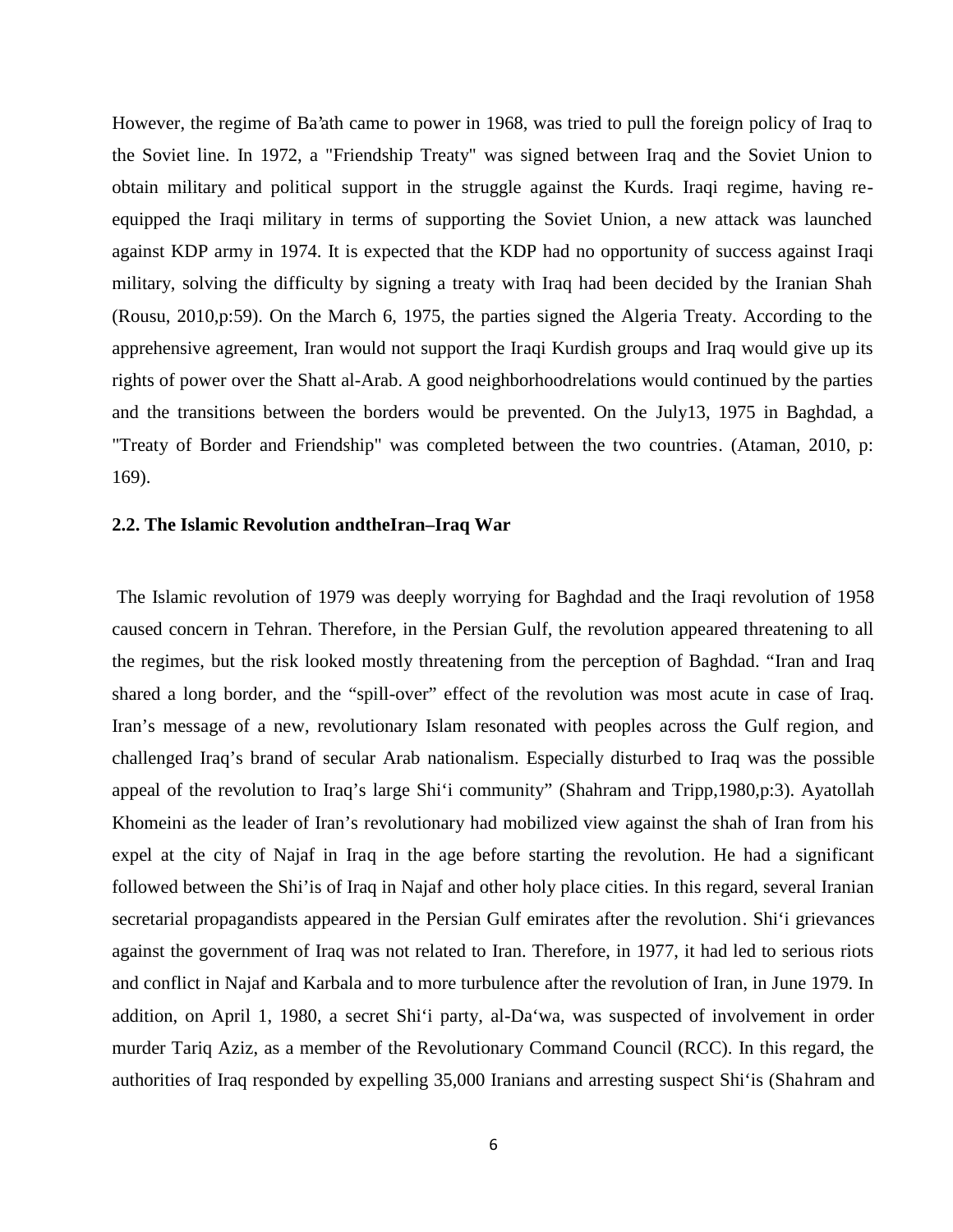Tripp, 1980, p:3). For example, the execution and arrest by the authorities of Iraq of a politically minded and senior Shi'i cleric such Ayatollah Baqir al-Sadr, who was related to al-Da'wa, had led for having bad feeling in Iran (Baram,1983,p: 265).

In September 1980, border incidents wereencouraged by the concerned state of Iran's affairs and the activities of Kurdish insurgents in both countries. Also the work of an Iran–Iraq border commission was stopped by the revolution under the 1975 Algiers Agreement that was mapping the border between the two countries. The new government of Iran involved in internal problems. By 1980, the Iranian revolution as an opportunity was seen by Saddam Hussein. Iran was in confusion. Therefore, the executions, purges, and wholesale dismissals ravaged its military. "A failed plot involving members of the officer corps, centered on the Nozha military base in western Iran, and supported by Iraq, resulted in a purge and crippling of the air force. (The Islamic Republic had to release Iranian pilots from prison after the Iraqi invasion and use them to fly bombing missions.) The regime appeared wracked by factional struggles" (Baram,1983,p: 265).

In September 1980, in terms of sending his army into Iran, it is believed that by Saddam Hussein that he could achieve three aims: severely weaken, possibly even overthrow, the Iranian revolutionary government and try to replace it with a government beholden or at least to be a friend to Iraq; improve his standing, in the Middle East and the Persian Gulf, as a protector and winner of the Arab cause in order to restore complete Iraqi control in the Shatt al-Arab. The 1975 Algiers Agreement had been denounced by Iraq In October 1979 in order to remove Iran from the Tunbs and Abu Musa. In addition, "if the reiteration of Iraqi claims to Khuzistan following the invasion had a serious intent, the Iraqi president may have had his eye on Iran's rich oil resources. While Iranian actions in the weeks and months leading up to the war could be considered provocative, they did not constitute acts of war" (Baram,1983,p: 265). The war was Saddam's conflict of option; and it gave him war plans, he no doubt required to provoke it. Therefore, Iran–Iraq War was not only a continuance of previous conflicts. Border incidents had occurred between 1960 and 1961 and there were following confrontations, but both countries had been careful not to let actions to escalate extending war. The shah supported armed revolution by the Iraqi Kurds in the 1970s and he used Iranian army in order to support the revolution. But both sides believed that his plans were limited (Baram,1983,p: 265).

In 1980, Saddam went to war in order to collapse the Islamic Republic. Once the conflict started, toppling Saddam Hussein, and perhaps replacing him with a Shi'i conquered regime, had became an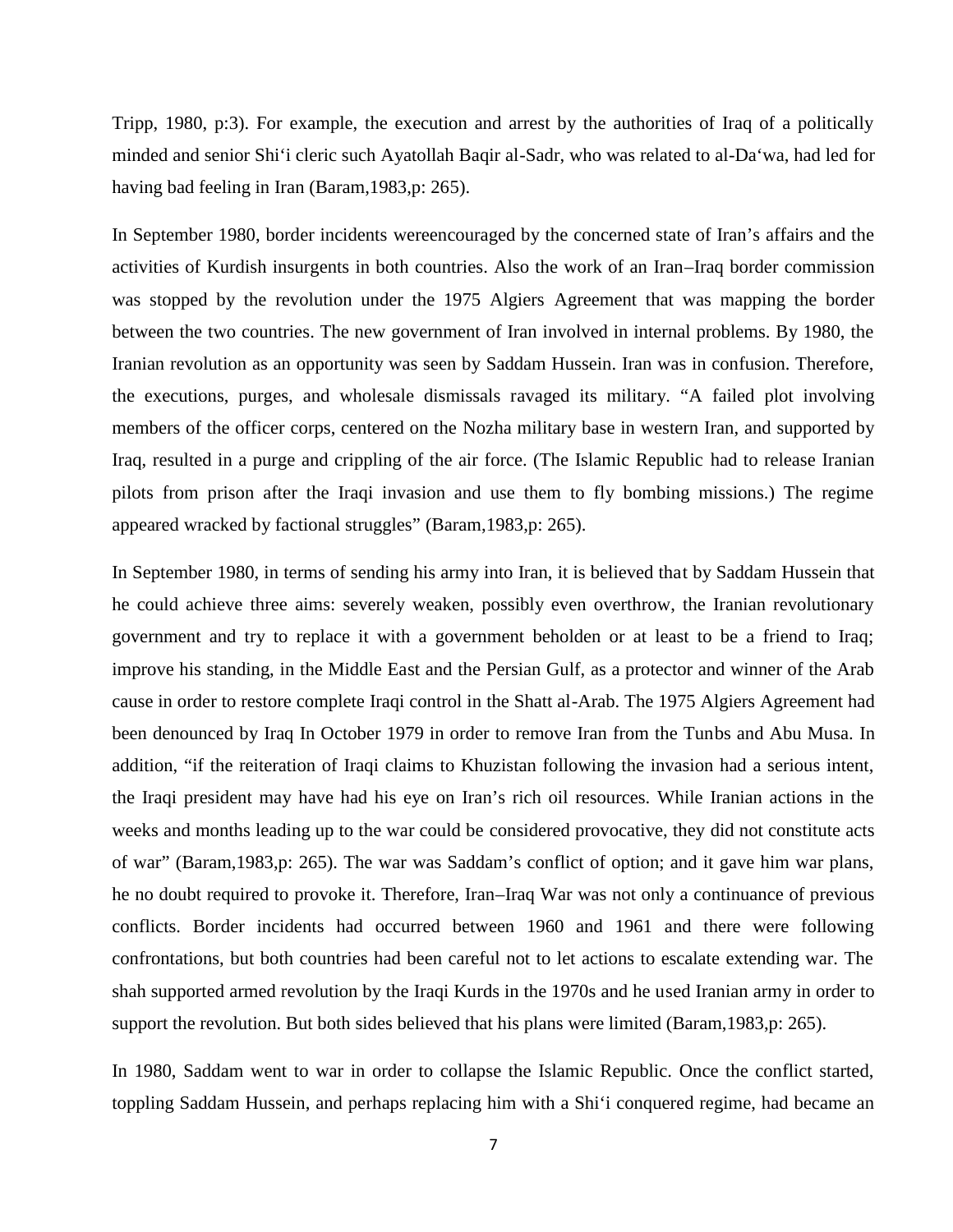Iranian war plan as well. The conflict obtained on the many characters of "unlimited war"(Baram,1983,p: 265). In the current history of the two countries, the Iran–Iraq War was exceptional, for the ideology's role and the power and nature of war propaganda. "In periods of tension between Iran and Iraq since 1932, real and imagined past history, and traditional Iran–Arab and Shi'i–Sunni animosities, had been invoked and had been a feature of the disputation. But the war pitted a highly ideological Baath regime, with a strong propensity for national myth-making" (Chubin,1989,pp: 13-14) against the regime of a revolutionary Iranian which determined by an effective, ideological idea of Islam (Entessar,1988,p: 56). Consequently, there were a conflict on the side of Iraq between Arab and Persian. These subjects were sounded by Tariq Aziz, Iraq's deputy foreign minister, Saddam Hussein, and other Iraqi officials. Therefore, Iraq and the whole Arab nation were threatened by Iran. Iran was a supporter of the Zionists, whose Arabic power was facilitating. Theme and Sound Iran wished to compel "Persian racial dominance" over the Arabs (Nourbakhsh,1996,p: 16). Even in the early of war, Tariq Aziz and Saddam Hussein issued vague but there was alarming pressure against the territorial integrity of Iran. The recognition and autonomy for the "national characteristics" of the Arab population of the Iranian province of "Arabistan" (Khuzestan) was demanded by Tariq Aziz (Galbraith, 2006,p:17). Saddam Hussein emphasized that the responsibility of Iraq was going to recover, in Iran, not merely Iraqi region, but also "usurped Arab land" (Alfonsi,2006, p:17). It is argued by Saddam Hussein that when the battle started, it was not between our decisions for dividing Iran. (Abdul Ghani, 1993,p: 14)

In the late of the war, when Iraq had the higher hand, Iraqi administrators suggested that the collapse of Iran into its element ethnic components was not completely undesirable. On the side of Iran, Khomeini and the leaders of Iran explained the war as the protection not just of Iran, but of Islam and the very courage of the revolution. Therefore, since the Iranian revolution related to the whole world, it is stated that by the Prime Minister MirHosseinMousavi, "if Iran were defeated, all the revolutionary forces would be defeated" (Karsh,2002, p: 7). On the other hand it is argued by Khomeini who told Iranians: You are struggling to keep Islam and he is combating to collapse Islam. So, there is completely no question of cooperation and peace and we never have any planning with them; because they are perpetrators of corruption and corrupt (Cordesman, 1982,p: 32).

On the other hand, the war lead to leave a legacy of distrust that would show complex to defeat and of contentious problems that would show difficulty to resolve. The two countries stayed far separately in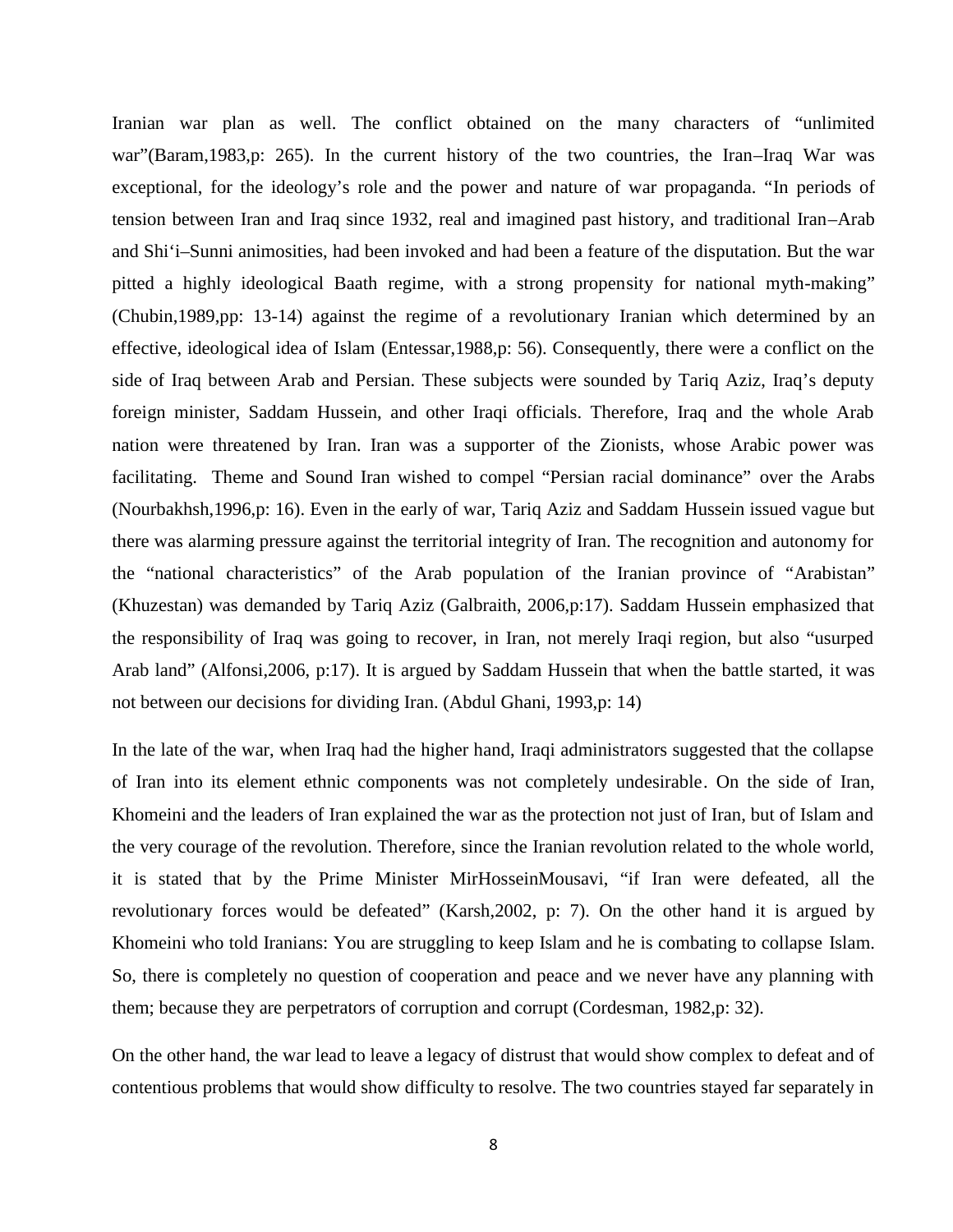terms of sovereignty over the Shatt al-Arab. For many years ago, there were problems between two countries in repatriating prisoners of war. Iranian compensation maintains against Iraq remained unsatisfied. About two decades after the end of fighting, a peace treaty or settled the war's residual issues had not been signed between the two countries (Shemirani,1993,p: 35).

The Iran–Iraq War was important for its influence on local army and military involvement and strategic alignments in the area by the United States. In addition, entanglement in earlier instances of conflict and disagreement between Iran and Iraq were avoided by the other Persian Gulf states. Once the war turned in supporting Iran in 1982, the implications for themselves of an Iranian success alarmed the Gulf States. At the height of Iran's army victories, Khomeini gave a suggestion of his future idea of the county. He expected that after Saddam's defeat, the people of Iraq "will set up their own government according to their wishes—an Islamic one. If Iran and Iraq merge and be amalgamated, all the smaller nations of the region will join them" (Shemirani,1993,p: 35).

The view of a merger of Iraq and Iran, with the Gulf's small states being strained into the union was a supportive one. Saddam played competently on the doubts of the Gulf States, also he explained as the rations of Arab unity, and he claimed that Iraq was the "shield" defensive every Persian Gulf states from Iran's hegemonic goals. However, the Gulf's Arab states together ended up in terms of providing Iraq with financial support predictable at \$35 to \$50 billion, exporting oil on behalf of Iraq, and providing overland services and port for goods bound for Iraq. Iraq's ability to sell oil was significantly enlarged by a main new pipeline through Saudi Arabia (Dekker,1986,pp: 78-79). The Gulf states, especially Kuwait and Saudi Arabia became, in supporters, effect and financiers of the attempt of Iraq's war. When attacks on Iranian offshore oil services and on Iranian oil transport were extended by Iraq in 1987, Iran also retaliated by the attacks on Kuwaiti and, to a smaller level, Saudi transport. It wished to convince them to stop from their support to Iraq's war attempt. These attacks, led Kuwait to request Moscow and Washington to permit Ships of Kuwait to sail under the American and Soviet flags. The United States, worried about the regional stability and consequences for its allies of an Iranian success, had begun silently to support the Iraqi war attempt with goods, credits, supplies of military and intelligence on the positioning of Iranian troops and planned Iranian offensives. It is responded to the Kuwaiti reflagging demand with alacrity. In this regard, the reflagging confirmed to be the starting of a process (deeply accelerated by the Iraqi attack of Kuwait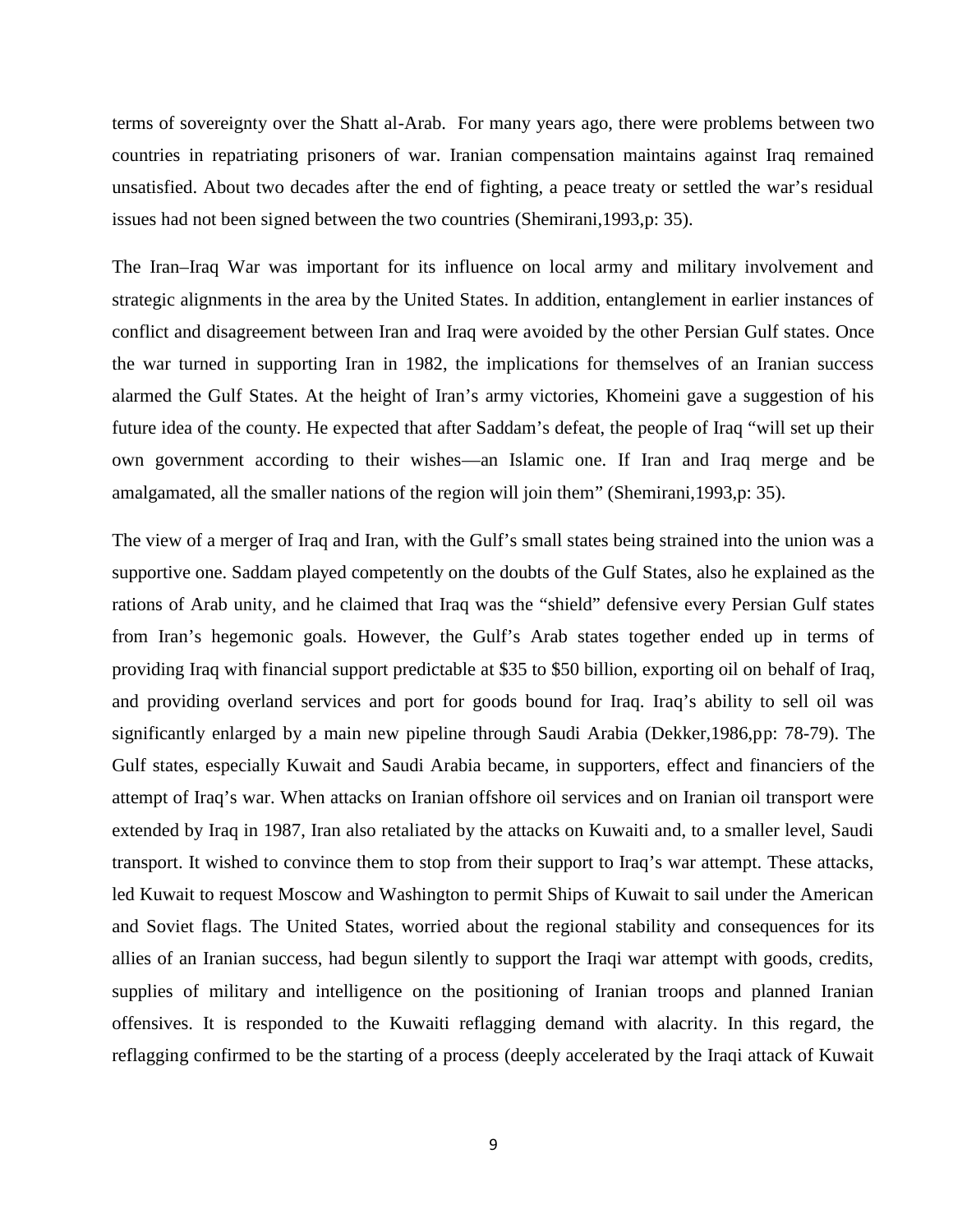in 1990) by the American forces attendance in the Persian Gulf area considerably increased (Abdul Ghani, 1993,p: 16).

#### **2.3. Iran's Position ontheSecond Gulf War And The US Siege On Iraq 1990-2003**

During the 1990s, Iran's Iraq policy of "cold peace" can be mostly described as a flexible rapprochement aimed and strategy of practical for looking a original modus vivendi in the Gulf. A high level of pragmatist flexibility in aims and means had been proved by the Iran's Iraq policy under the presidencies of Rafsanjani and Khatami. "Iran adopted a double-edged strategy of gradual rapprochement and accommodation with both Iraq and the U.S.-led anti-Iraq coalition. Major goals of Iran's Iraq policy were the preservation of the territorial and political status quo of Iraq and the gradual pushing back of the U.S. military presence and influence in the Gulf region. The Iran's Iraq policy tended towards the strategy of a flexible and beginning. Iran resorted to issue-by-issue discussions with Iraq and reserved its policy temporary as long as Iraq's future appeared vague. Thus, Iran sustained a nuanced and balanced policy of drawing neither on full disagreement nor on conciliatory conciliation. Iran's alert and mostly the policy of defensive-status quo were also fixed with some outstanding revisionist elements. "Iran's mediate confrontation with Iraq through the parallel ideological endorsement of Iraqi opposition groups constituted a double-edged game (Ehteshami,2002,p: 301).

In the 1990s, Iranian Iraq policy was known as a prism in order to deal with the Iraqi invasion of Kuwait, by the leadership of the US in the Second Gulf War and suppression policy against Iraq, with having the serious political legacy of the previous Iran-Iraq War. In terms of Iraqi invasion of Kuwait in 1990, a clear status-quo policy was pursued by Iran. The aims of Iranian Iraq policy were the reinstatement of Kuwait's national power and of the defensive position quo of the Shatt al-Arab, the removal of all overseas troops from the Gulf, and the protection of Iraq's state unity and power. Iran chooses an independent and flexible approach in order to respond Iraq's challenge of the political and protective position quo in the Gulf. In this regard, a high degree of flexibility and sovereignty in Iranian Iraq policy was allowed by Iran's objectivity and independent attitude in the Gulf War (Ehteshami, 2002,p: 301).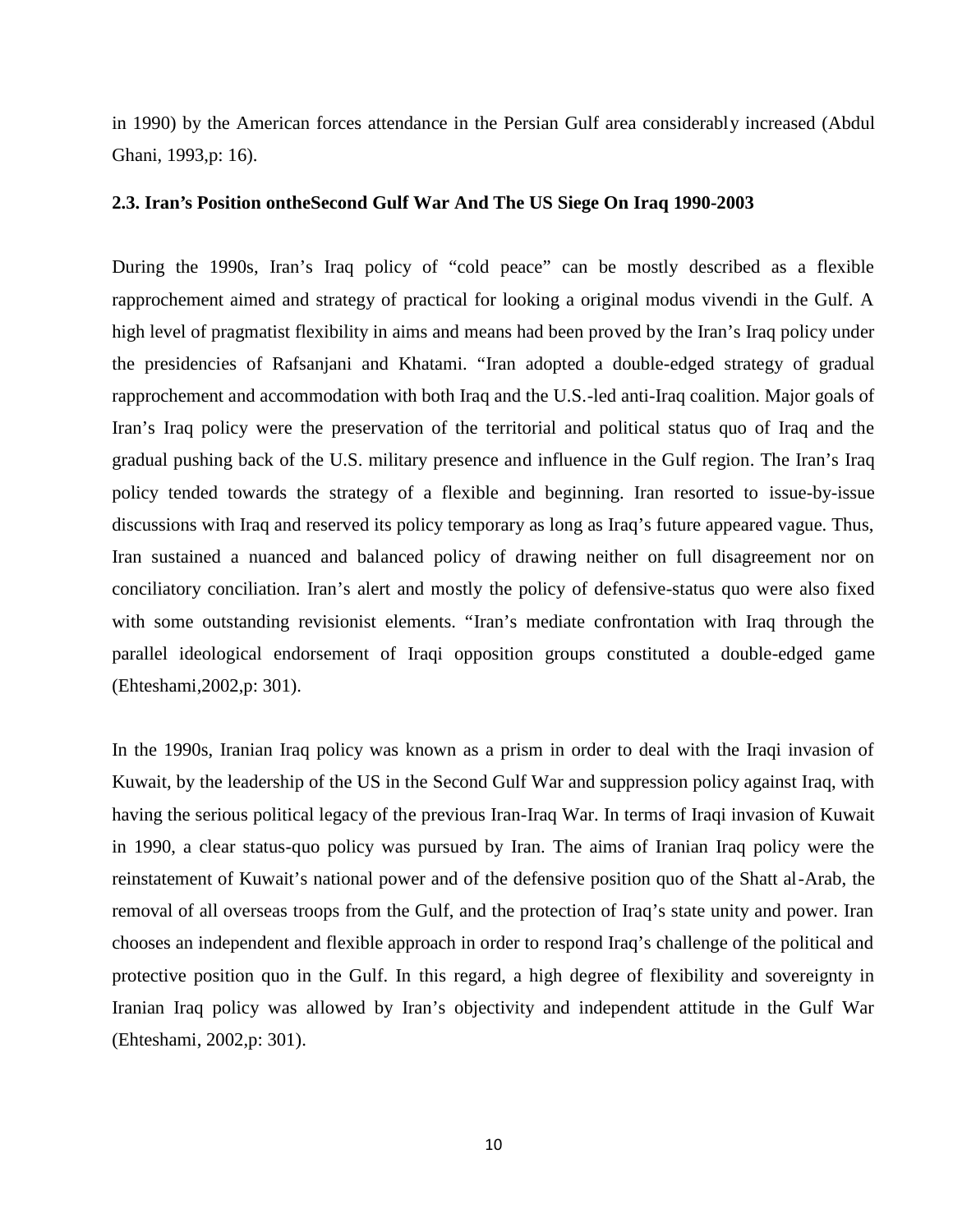On the other hand, during the Gulf War, Iran joined neither the pacifist Arab army nor the U.S.-led international alliance against Iraq. Iraq's invasion of Kuwait was condemned by Iran at an early step and required the execution of Iraq's occupation of Kuwait, but also rejected to allow using Iranian land or air space to the anti-Iraq union (Rieck,1992,p: 80). As a result of that Iran sided with the plans by the leadership of the U.S. as an international coalition (Bakhash, 2001, p: 253). Although Iran denounced using power against Iraq by the US and its coalition collaborators, supported the U.S. backed international suppression of and embargo against Iraq. In the 1990s the Iran's Iraq policy was mostly marked by de facto cooperation of Iran with the international society and the approval of the UN position. ''Iran demanded from Iraq the compliance with all UNSC resolutions and supported a non-military enforcement of the UN-sponsored disarmament of Iraq''. During the 1990s, Iran did not offer in to Iraqi efforts of victory Iran as a supporter against the U.S.leadership international embargo and suppression policy. During the 1990s, the U.S. policy of double containment directed against Iraq and Iran, and the general hostility with the U.S. (Ehteshami, 2008b, p: 132 and Taremi,2005,p: 32).

During the 1990s, Iranian Iraq policy proved a significant foreign-policy between realizing a regular rapprochement with Iraq and endorsing the anti-Iraq coalition's policy (Rieck, 1991,p: 82). Therefore, lasting tensions and conflicts and similar assistance and intergovernmental exchange marked the Iranian relations with Iraq (Ehteshami, 2003,p: 121). In this regard, neither appeasing policy of conciliation, nor a completely inflexible policy of disagreement was pursued by Iran. A gradual and trained rapprochement, and on issue-by-issue discussions was built by Iran's policy towards Iraq. Consequently, Iran succeeded in terms of dealing separately with unanswered questions from its earlier eight-year war with Iraq. Furthermore, "Major remaining issues were the question of war reparations, the exchange of war prisoners and lasting border disputes coupled with the question of territorial sovereignty over the Shatt al-Arab and of the acknowledgment of the Algiers Agreement from 1975". While in the 1990s, Iran did not attain an official peace agreement with Iraq, it recreated political and working relationships with its Iraqi neighbor (Hooglund, 2006,p: 174).

When the 1975 Algiers Accord was offered by Iraq as the foundation for discussing a new border accord, Iran did not get the offer of desperate accommodation policy of Iraq in the Gulf War (Rieck, 1991a,p: 83 and1992,p: 81). Iran sustained its ideological endorsement of Iraqi antagonism groups. Therefore, a revisionist policy of mediate disagreement via regional, sub-state proxies had been held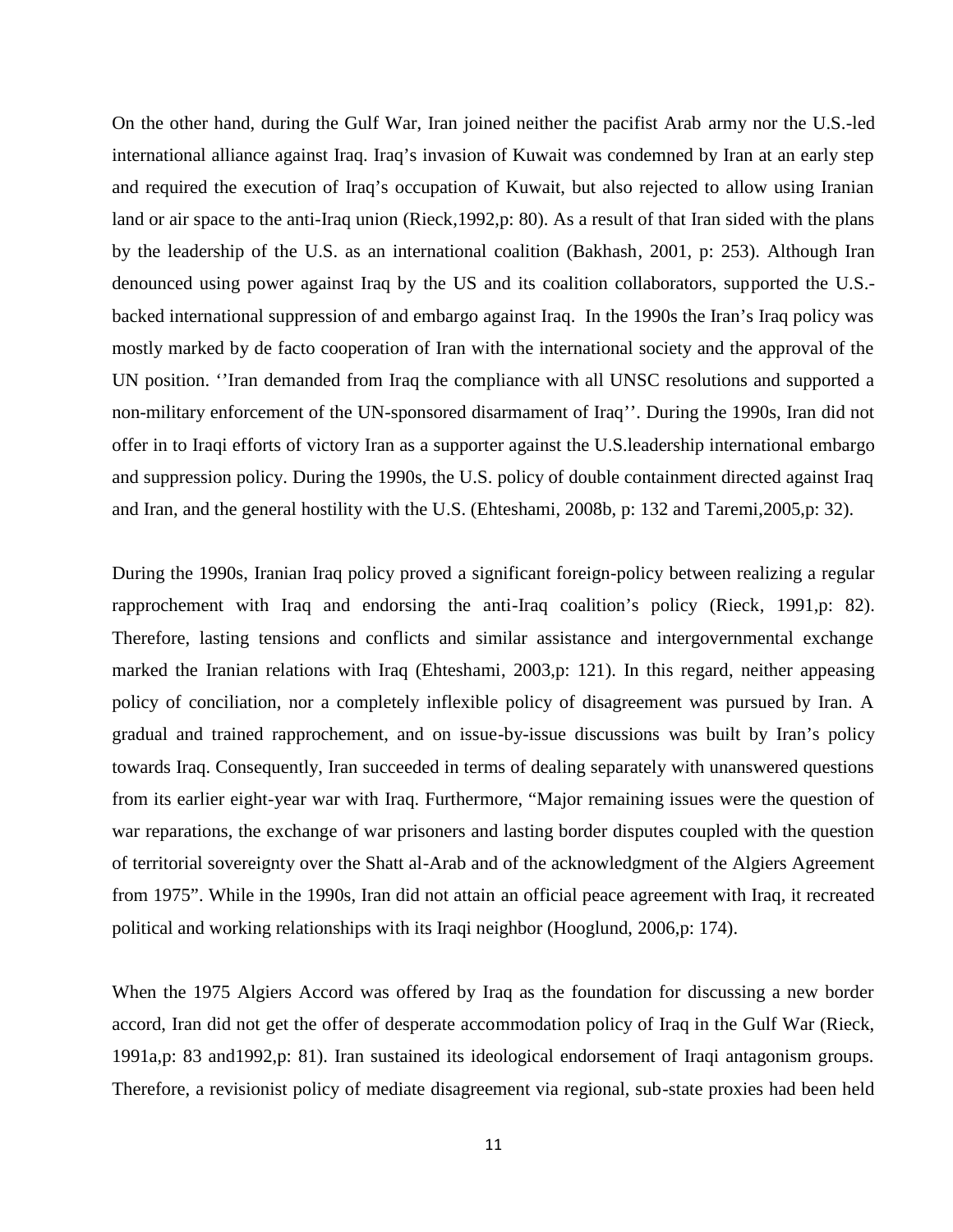by Iran. The Iranian hosting and supporting of Iraqi antagonism groups had planning to defeat the previous Baathist regime of Iraq and to change the political position quo during the Iran-Iraq War. Iran particularly invested in the organizing, training, and arming of subversive the movements of Iraqi Islamic that were opposed to the regime of Iraq. During the 1990s, Iran has continued to refuge some Iraqi Islamic antagonism groups, including; "the Islamic Dawa party and the Supreme Council for the Islamic Revolution in Iraq (SCIRI) as Iraq's chief Islamic opposition group advocating an Iraqi Islamic theocracy" (Ehteshami, 2008,p: 129).

During the (Second) Gulf War, the Iraqi Shiite revolution against the Saddam regime in southern Iraq was supported by Iran. While during the 1990s, Iran continued to support Iraqi Islamic disagreement groups, it was similarly confronted with an Iraqi support of the Iranian disagreement group Mojahedin-e Khalq (MOK) deported in Iraq and opposed to the republic of the Iranian Islamic. Iran responded to the reaction of Iraq's hosting and huge military, political, financial, and support the MOK and to different actions of the members of MOK against Iran by periodic and guerrilla-like assault on Iraqi region. During the 1990s, "Iran pursued a multi-layered, flexible, and "short-termis" Iraq policy that failed to "deliver a consistent set of policy options towards Iraq" (Ehteshami ,2008, p: 129).

It seems that, the border territorial disputes between Iran and Iraq, have started many years ago, and lasted in the eight-year war among two countries in the twentieth century. It had been to exploit this conflict for political purposes which related to the balance of regional power and develop the influence of strategic interests in order to install its sovereignty in the region. However, the regime of Shah and the arrival of Khomeini strained the relationships between two countries.

The Iraq- Iran war for about eight years, Iraq came out of it victorious, but the United States intervened in the region in order to bring the balance of political and regional powers to prevent damage to its oil interests. The US worked on attacking Iraq, through the invasion of Kuwait, and the imposition of the economic blockade later. As a result of that Iraq has made restricted and subject to the United State, and finishing the military power for the invasion in 2003 under the pretext of possessing weapons of mass.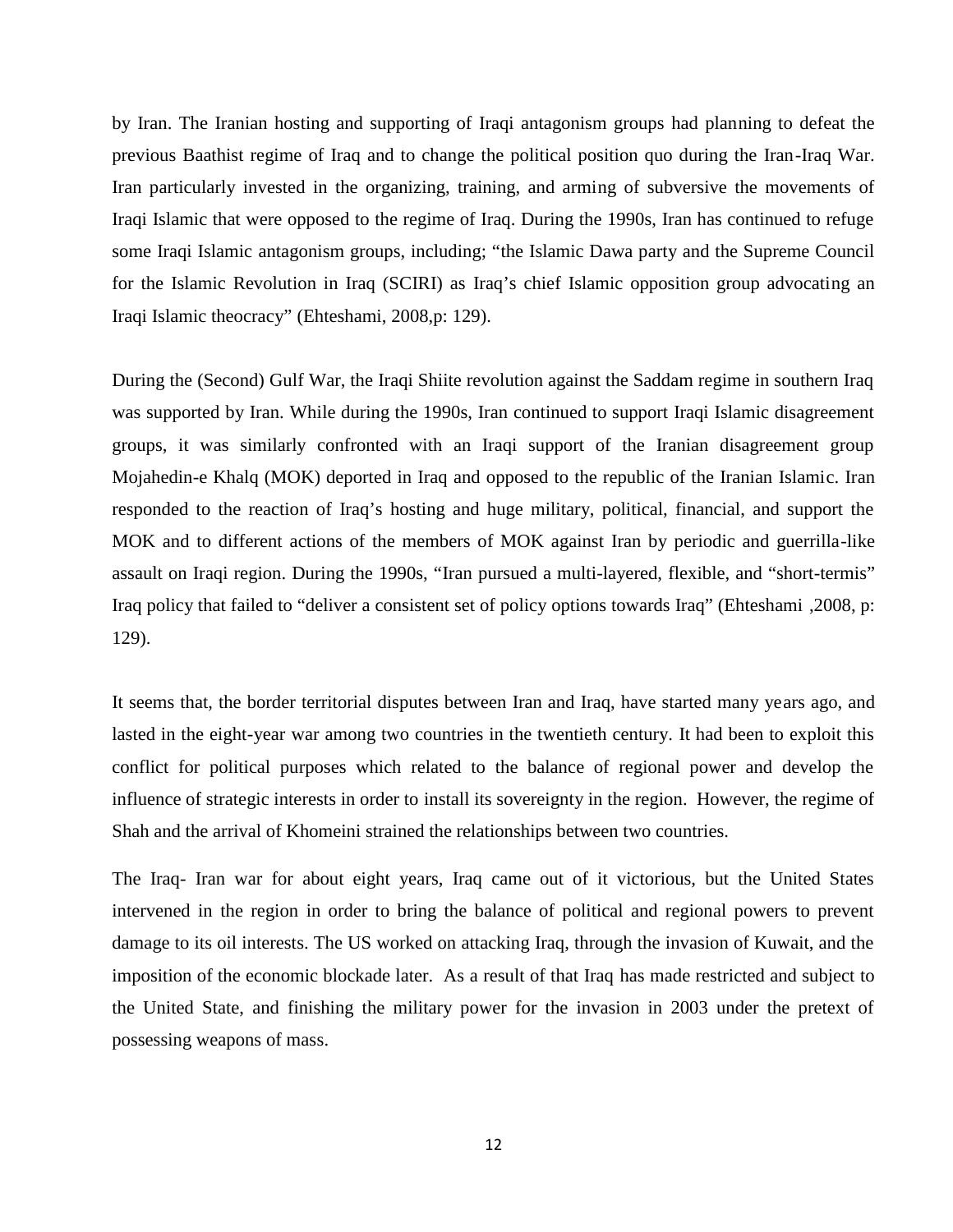#### **CHAPTER 3. IRAQI-IRANIAN POLITICAL RELATIONS**

Baghdad was occupied in April 9, 2003. Three weeks after starting the invasion, it was announced officially that the occupation of the US forces to the Iraqi capital was successful, also it was collapsed the Saddam Hussein's regime. Since the invasion of Iraq on  $9<sup>th</sup>$  of April 2003, there were many developments in terms of political, security, economic and cultural levels, which has written and still received a direct outcome on the overall situation in the Arab region and the world.

It is argued here since the US occupation – British, Iraqi society had got some internal and external relations, consequently, the latest occupation was not structural in Iraqi society. Therefore, this has led to the emergence of political leaders and supporter of sectarian Sunni, Shiite, Kurdish and other parties doctrinal. Therefore, the balance of the power of regional and international countries, led to create a vacancy political, economic and security in Iraq. In addition, the regional countries have become active and influential through the aspirations of its foreign policy and strategic objectives in the region, including: Iran, Turkey, Syria and Saudi Arabia. But Iran had a big impact on Iraq's domestic and foreign policies, which has worked to expand its influence in Iraq on various political, security and cultural aspects. Furthermore, it became involved in political decision making through its agents in Iraq from the political parties and movements participating in the Iraqi government.

This chapter is divided into three sections, as follows: firstly, American occupation of Iraq in 2003 and Iran's stance on this invasion,secondly, competition and perceptions of U. S. and Iran of the Iraq and thirdly, Iranian influence in Iraqi politics arena.

#### **3.1. American Occupation of Iraq In 2003**

The reasons for the Iraqi war: It cannot be limited to the reasons of the US war on Iraq in terms of reducing a number of specific points, as many causes to expand the complexity and interrelatedness. Included the reasons for the level of international ideologies and the other which related to the national interests and international terrorism and the consumption of Arab's oil and build a "New American Century" and its control over the world in order to prevent the rise of another force in the international arena. These reasons can be referred into following points: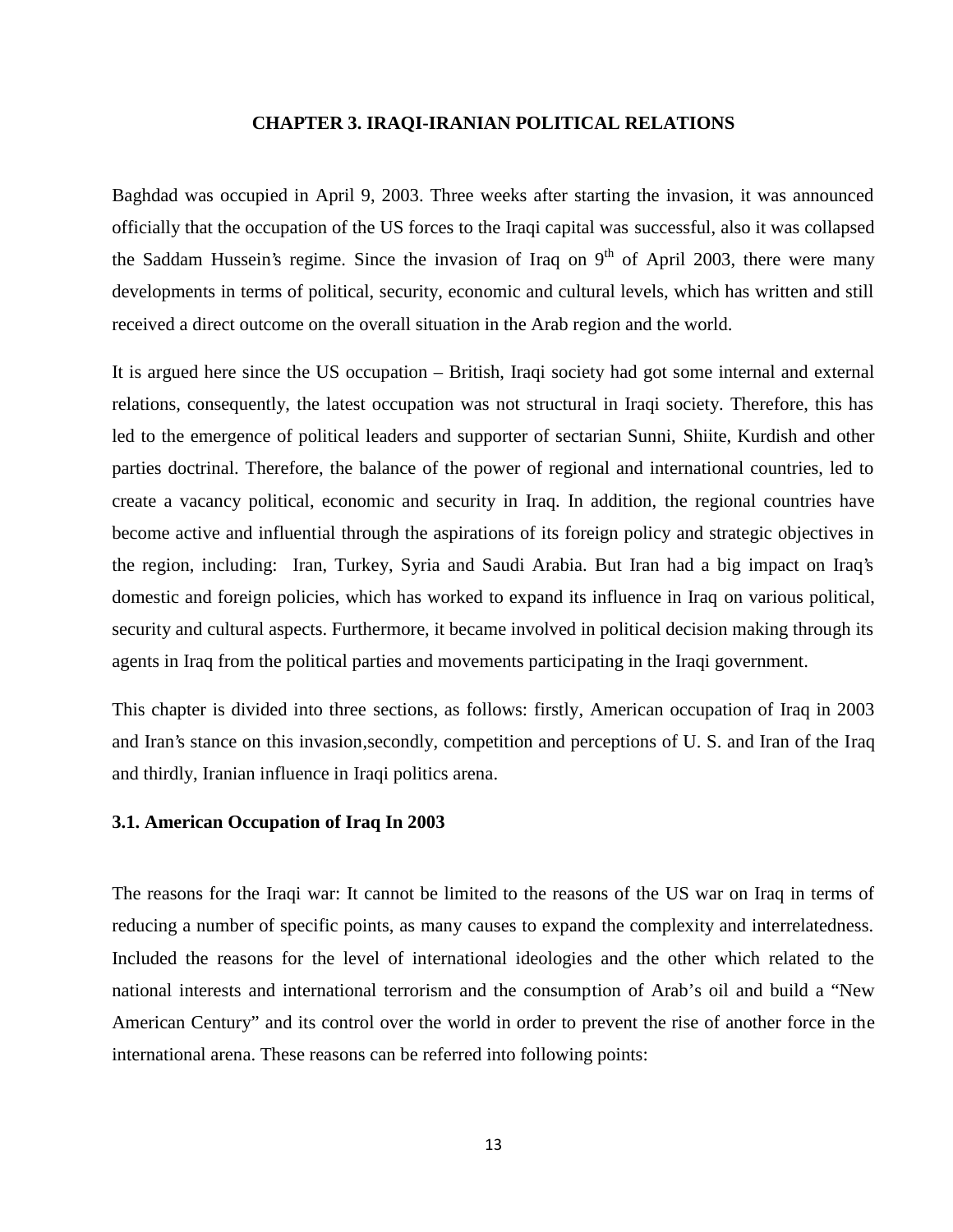Firstly, political reasons:

The people in a democratic government is identified by a transition government as representative of whole Iraqi communities including Sunnis, Shiites, and Kurds, after that capturing the members of Ba'ath Party and judging their dictatorial government which set up by Saddam Hussein's regime and his family (Walker,2007,p:67)

Secondly, military factors:

Removing a risk on the world, due to the ability of Saddam Hussein to wage war; defuse weapons of mass destruction which included chemical, biological, the long-range missiles, nuclear, and other weapons; military goals was elected by strikes; and during the first Gulf War, Saddam Hussein seized recover Kuwait's properties, prisoners of war, and military equipment. Also the "fight against terrorism", Iraq is presented as "a state supporting al-Qaida, responsible among other things, the attack against the warship USS Cole bombing, attacks against several U.S. embassies in Africa, and the attacks of September 11, 2001". Those charges have been shown to be unsupported, including the U.S. (Katzman, p: 6).

Thirdly, economic factors:

The protection of oil wealth is known as one of the main economic aims that will be helpful for their state building and put an ending to the big black market. (Greenwood,2001,p: 239 and Maisonneuve Press, 2004,p:250). Then, the purpose of occupying Iraq is to make sure a constant flow of oil from the Persian Gulf to other countries particularly Gulf countries for example, Saudi Arabia, United Arab Emirates, and Kuwait as they are a good supply of petrol for the U.S.

The goals of the war on Iraq: It is argued by Robin Cook as the British Foreign Minister says, "The main motive behind the invasion of Iraq was to secure a new base of US influence in the region" (DaYaar, 2008,p: 57). Since this war of violence beyond it declared objectives and it is undeclared on Iraq, it was for the destruction of the Iraqi military force. In this regard, there are some main objectives:

1. One of the main political aims is to set up a new democratic regime in Iraq that will provide United State interests and remove the risk to a number of Islamic governments neighboring to Iraq. It is considered by Saddam Hussein's regime that all efforts to the destruction of Israel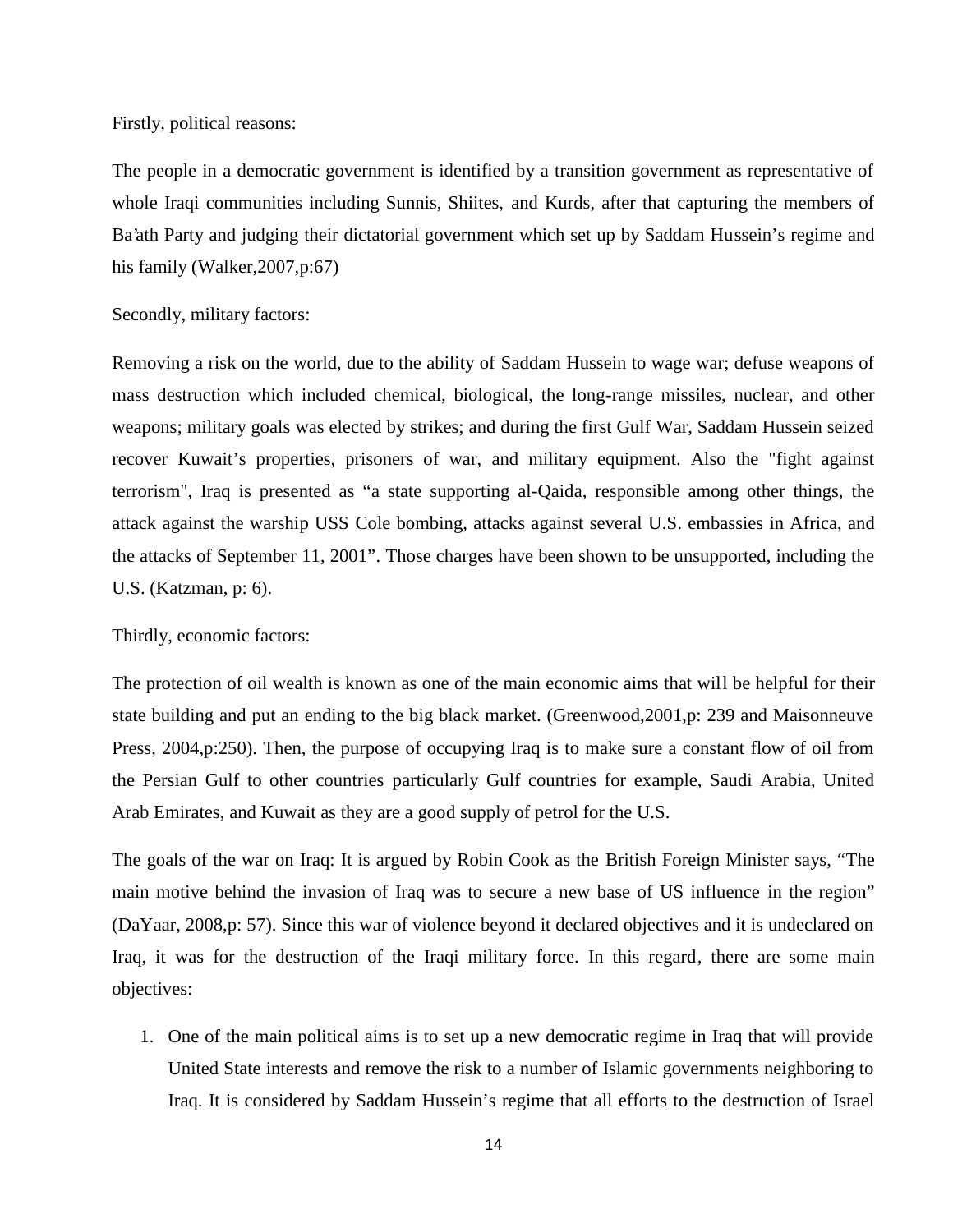are supported by anti- Israel, additionally supporting Palestinians against their conflict with Israel and the boycotting of the situation of Israelto stopped.(Resolution 1441 of the Security Council, 2002, p:5).

- 2. The map of Middle East was drawn for the interests, in March 2004; a new project has done by George W. Bush Son on behalf of the superior Middle East within this framework. Therefore, Iraq's determination was a must to stabilize the neighboring political situation (Dadayan, 2003, p: 166).
- 3. Placing the United States troops and bases Iraqi regions to control the Persian Gulf for showing the world that the U.S. forces is still the great powerful and the threat of big powers such as Iran, China, and North Korea, and other countries are not a danger to the American plan (Abdul Ghani, 2004).
- 4. This struggle would allow several American companies in order to close to the Bush government to earnings from Iraqi oil by captivating control of oil. Furthermore, a lot of money could be fed back into the United States economy, especially in terms of weapons and oil.
- 5. Taking benefit of the war to recover the US economy, is suffering from unemployment, recession and high interest rates for preserving the production of weapons factories and to protect big companies which suffered from Collapse (Haseeb,2003).

The consequences of the Iraqi war,there are a number of the main consequences of the invasion of Iraq which divided into following points: (DeFronzo, 2010, p:323 ).

1. It is expected by many analysts that the collapse of Saddam Hussein and the occupation by the British-US forces leads to raise the terrorist activity of Islamic origin and terrorist cells are more active and independent such as al-Qaeda. Consequently, this led to create a humanitarian crisis due to lack of clean water, food, medicines, and other important items appeared. Finally, rebellion, terrorism, and sabotage became the rule rather than the exemption.

2. According to European diplomacy, the US decision to occupy Iraq was without the agreement of the Security Council of the United Nations and it was a refuse of international law. It is argued by representatives of a number of European countries such as France, Germany or Russia who states that Iraqi invasion without any permission from the UN is an step of violence ( Schmitt,2004,p:82-83).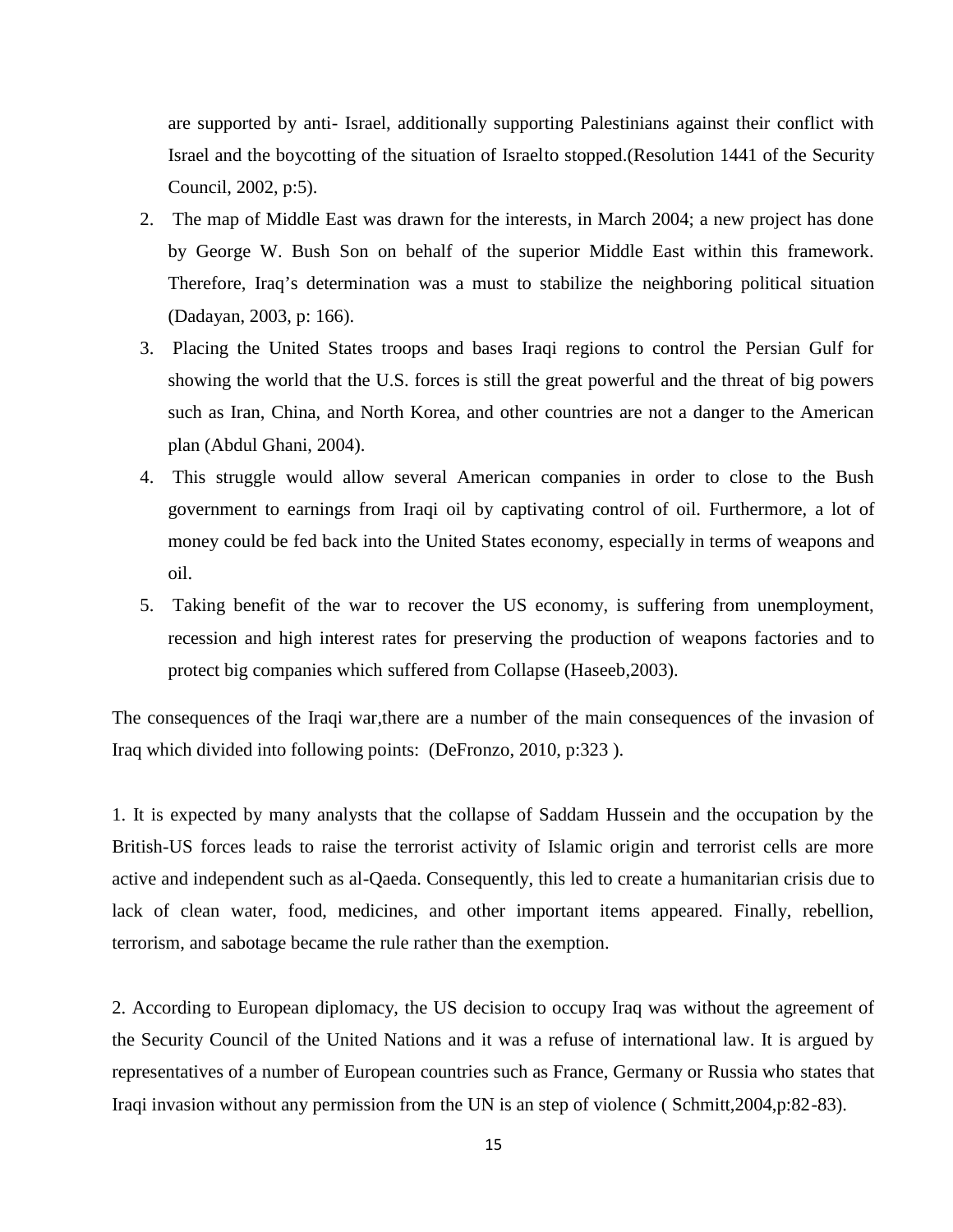3. Installation of a temporary Iraqi regime chosen by the allies that the main aims to introduce a democratic regime and to revamp Iraq policy which including members of different national groups in Iraq such as Sunnis, Shiites, and Kurds (Danchin, p: 66).

4. Investments in oil by overseas companies, preventing Iraq to get benefit from its resource investments that Iraqi cannot refuse because Iraqi oil refineries are under the control of some special powers such as the US and British armies

5. The Iraqi war has lost thousands of casualties on the side of Iraq and a lot of refugees were fleeing from their country to Syria, Iran and Turkey (about 200,000 Iraqi refugees) while they have lost everything (Wehrey et al,2010,p: 216).

Iran's stance on American invasion of Iraq in 2003,according to the Leader Ayatollah Ali Khamene'I, who states that "The US claims that its objective is the elimination of Saddam and the Baathist regime. This is, of course, a lie. Its real aim is to appropriate OPEC and to swallow up the region's oil resources, to offer a closer support to the Zionist regime and to plot more closely against Islamic Iran, Syria, and Saudi Arabia…"(Gellman and Linzer,2004). It is believed that by architects of the war in Washington that the emergence of an Iraq's democracy would put pressure on undemocratic leaders of Tehran, Iran's position emerges to have been more greatly influenced by fear that American hawks to set their views on Tehran could be encouraged by a U.S. success in Iraq. According to a senior official in the Iranian Foreign Ministry who argues that that Iran was worried more with the United States unilateralism than with the Iraqi war as such: No nation is eager than Iran to see collapsing Saddam Hussein, but no one wants the precedent of a government change policy. Because of that Iran was opposite to the Iraqi war. Everyone was excited to see collapsing Saddam's regime, but we are not eager that something illegal happened. That is way Iran would have agreed with the war (Dobbins, 2004).

Furthermore, reluctance of Iran to collaborate in the U.S. war attempt was due to the reaction of Tehran that its assistance with the United States in Afghanistan in 2001. In this regard, Iran had been a violent challenger of the Taliban regime and had supported the disagreement Northern Alliance. Although Tehran officially confirmed its impartiality during U.S. fight operations, it is supported anti-Taliban fighters and certain Washington that it would save any U.S. pilots shot down in Iranian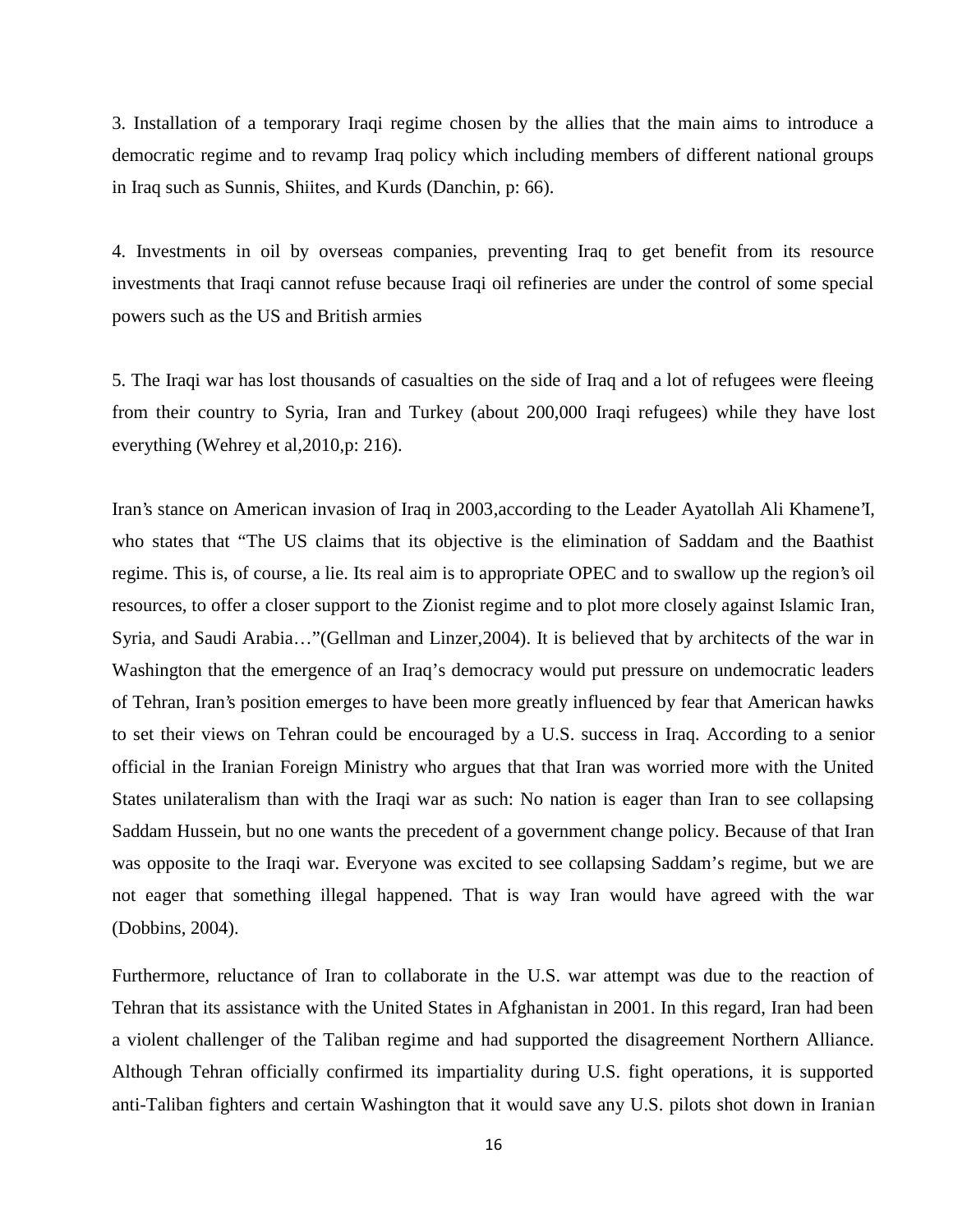land. During the war and its outcome, useful intelligence to Washington on the actions of members of al-Qaeda was provided by Tehran (Zahrani, 2004) and played an important role in terms of establishing Hamid Karzai's change regime, according to the Bush government particular envoy for Afghanistan (Boumnijel,2005,p:64).

Tehran's supposed nuclear aspiration and its suspected misbehavior in other territories, (Reuters, 2006) led the Bush government in order to characterize Iran as a part of an "axis of evil" in the president's position of the Union speech on January 2002. Therefore, the U.S. plans for an Iraqi war had begun to unfold; the decision of Iran's primary makers saw no real profits in support for either part. Furthermore, before the war, they rejected offers from the regime of Saddam Hussein and stayed out of the US' way during fight process. The leaders of Iran gave its approval to Iran-based Iraqi disagreement groups to convene with American administrators regarding strategy for the war and postwar rebuilding (Boumnijel,2005, p:65). But, according to a former Iranian Deputy Foreign Minister Mahmoud Vaezi who mentions that, Iran was not going to "make the same mistake twice" in terms of collaborating with the US in Iraq (Linzer,2004).

It seems that through the previous Iranian stance to the US occupation of Iraq and concern that this war turn out to be an imbalance in the balance of geopolitical strategy and the imbalance of power in the region which controlled by the United States. In this regard, the US tried to put its foreign policy, its goals and ambitions implicit in order to fill the political and security vacuum in Iraq through the intervention in Iraqi affairs to build a weak Iraqi regime. The US was continued easily, exploited, and refrain from threatening the neighbors that is what built by neighboring such Iran in its foreign policy, through political consensus with the United States. To suit with their interests, and support the agents of the political parties and religious movements and enable access to have power in the new Iraqi regime after 2003.

#### **3.2. Competition and Perceptions Us and Iran ofthe Iraq**

Even though both Iran and the US search for stability in Iraq, there are a number of main problems that can put two sides on a pathway to conflict. The direct issue is related to the program of Iranian nuclear weapons. For the main differences to be resigned, pragmatism must conquer ideology on both countries. For the U.S. and Iran, the strategic opposition between the two sides is a zero-sum game,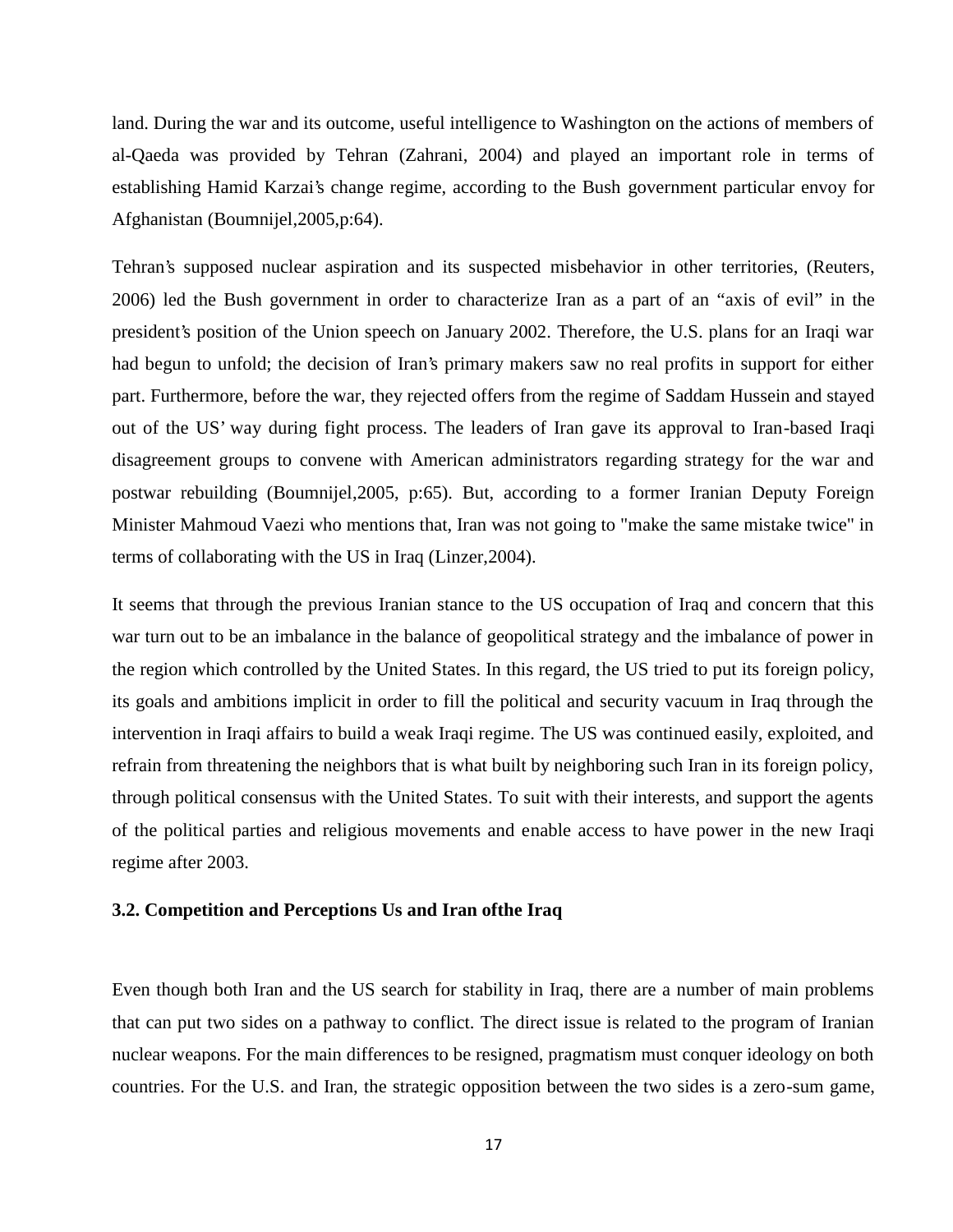also the risk of conflict cannot be unobserved (Khalilzad,2008). According to American critics who argue that it is not in the benefits of the US to talk with Iran, let alone provide encouragement to, an oppressive and undemocratic government. It is suggested that the US understands it needs more international support in terms of resolving the Iranian nuclear issue, and according to Iranian mullahs who realized that to resolve their own economic issues they have to contact out, both countries should understand that there is a realistic, mutually cooperative approach to resolve their mainly self constructed impasses. However, the issue of nuclear provides a thin but important opportunity for the US to connect Iran in a mutual framework which including the European Union. This commitment could be followed by a new discussion that led to collaboration in some areas (Crocker,2008).

From the Iranian viewpoint, the Iraq's dilemma provide both the inspiration "(the avoidance of strategic encirclement) and the opportunity (the over stretching of U.S. forces) to press forward with their nuclear program as quickly as possible". Furthermore, on both sides, the key to avoid escalation will be considering the nuclear power in a mutual framework. In this regard, for the Iranians, international participation will mean better guarantee that their national benefits that are taken into its relation. For the US, an international imprimatur on actions which are taken into assistance, sanctions, or military power (Ringstrom and Cornwell,2008).

Iran would be needed a successful mutual negotiating debate in order to put its nuclear fuel-cycle program under international control as a part of a far-reaching agreement with the US and the European Union. It would also need an ending of Iran's help for anti-Israeli terrorism. Therefore, Iran would also need a number type of attack on the Mujahideen al-Khalq, and the terrorists of militant anti-mullah who are in Iraq and have not been separated by either the Iraqi government or the United States (Kane and Taylor,2011,p:2).

Although for years the administrator U.S. policy has been that it is eager to have diplomatic associates with Iran and for discussing any subject under the rule of the Iranians favor. In this regard, the Bush administration has not pursued by this policy, and no Iranian regime has been eager to recognize the suggestion. Therefore, the conventional leaders of Tehran would be organized in order to negotiate with the US, created that it stops in its attempts for changing the Iranian government (Quarterly Report To Congress, 2011,p:38).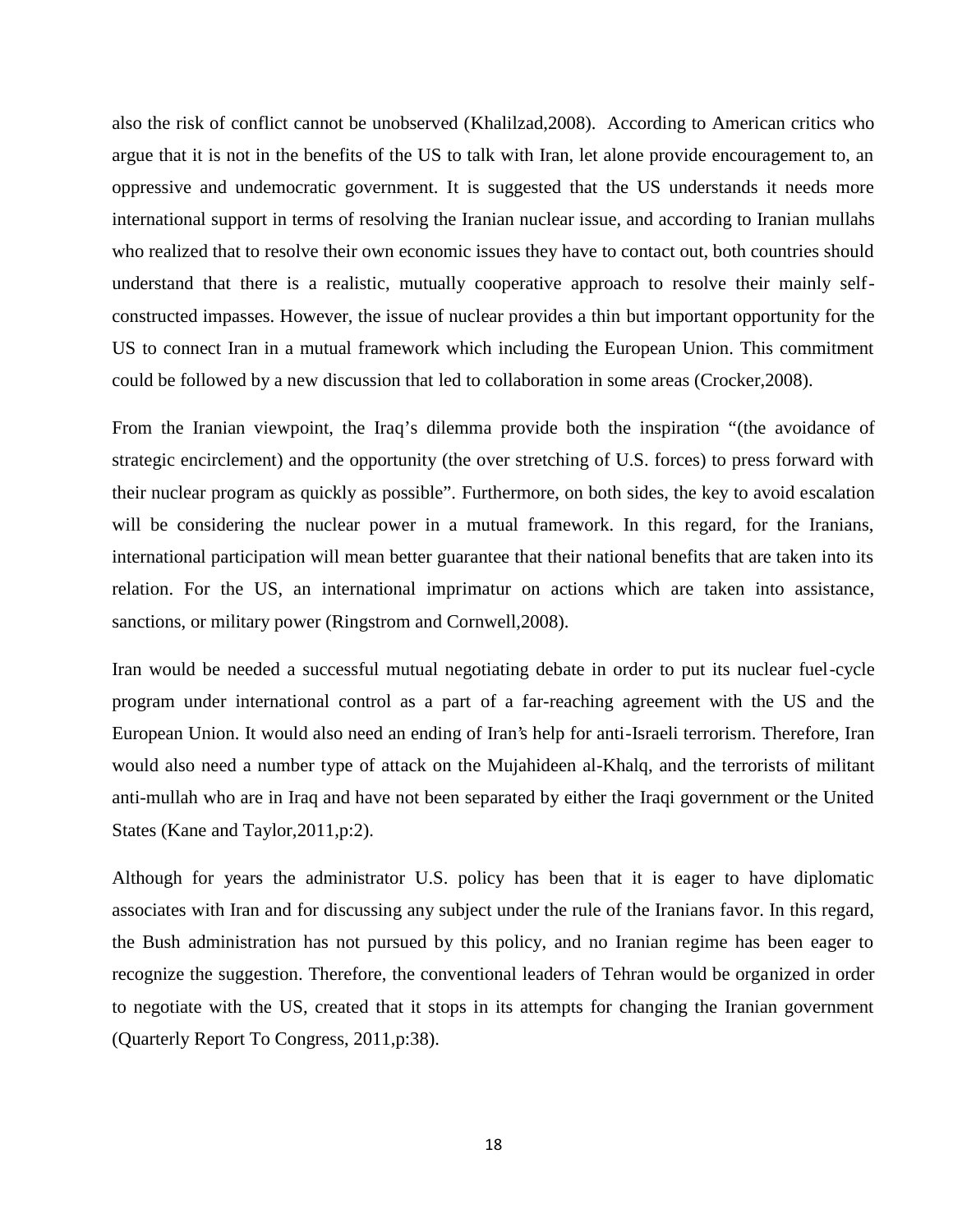On the other hand, at the present time, Iran has little motivation to collaborate with the US on Iraq. In fact, "it can probably exert enough influence to realize its preferred outcomes in Iraq and better pursue its broader objectives for the region as an exporter of a revolutionary Islamic agenda without engagement with the United States". Therefore, if there is an issue that will push the leaders of Iran into a number of kind of meeting with the US, so it is Iran's require for improvement its economy and foreign investment for developing its natural gas reserves and oil (Quarterly Report To Congress, 2011,p:38). Furthermore, oil income is a critical part in Iran's ability in order to ride out its arguments with the US, Europe, and, its neighbors. It can use its main export incomes for creation the support for some groups that it considers serve its broader benefits in the Islamic world, like Hezbollah (Petraeus and Crocker, 2008).

Another main cause for Iran to assist with the US in Iraq related to is thedevelopment on the nuclear issue. According to U.S. preferences, Iran's wish does not want to see the civil war and confusion in Iraq, it will play an inactive role with observe to the insurgency and general confrontationto shaping of a new government. However, if debate with the US and the European Union on the program of Iran's nuclear weaken, it might be excited to raise Iraq's instability level. In this regard, such instability is a determined as a threat to Iran as a negotiating strategy, it could happen if the government had been faced direct military disagreement with the US (Ottaway and Kaysi, 2012, p:8).

However, it is clear that there is an Iran's inspiration to help stabilize in Iraqa fractured Iraq, perhaps in a situation of civil war, carries a risk of local conflagration that would directly influence on the security of Iran. On the other hand, assisting with the US on this issue while will seriously examine the diplomatic capacities of each side (Ottaway and Kaysi,2012,p:8). Tehran has the inspiration to let the US stand the main burden of stabilizing Iraq. Therefore, the regime's national objectives and strategic interests directed Iran's conditions and terms for cooperation.

According to the U.S. perception, working directly with Iran is doubtful in the diplomatic environment in terms of nuclear and terrorism problems. In this regard, the U.S. gratitude of Iranian interests in preserving Iraqi stability would be helpful in order to achieve an agreement, explicit or tacit, that encourages Iranian collaboration rather than interference (White House, 2011). The US must continue in terms of ignored make Iraqi politics an alternative for the United States-Iranian disagreement.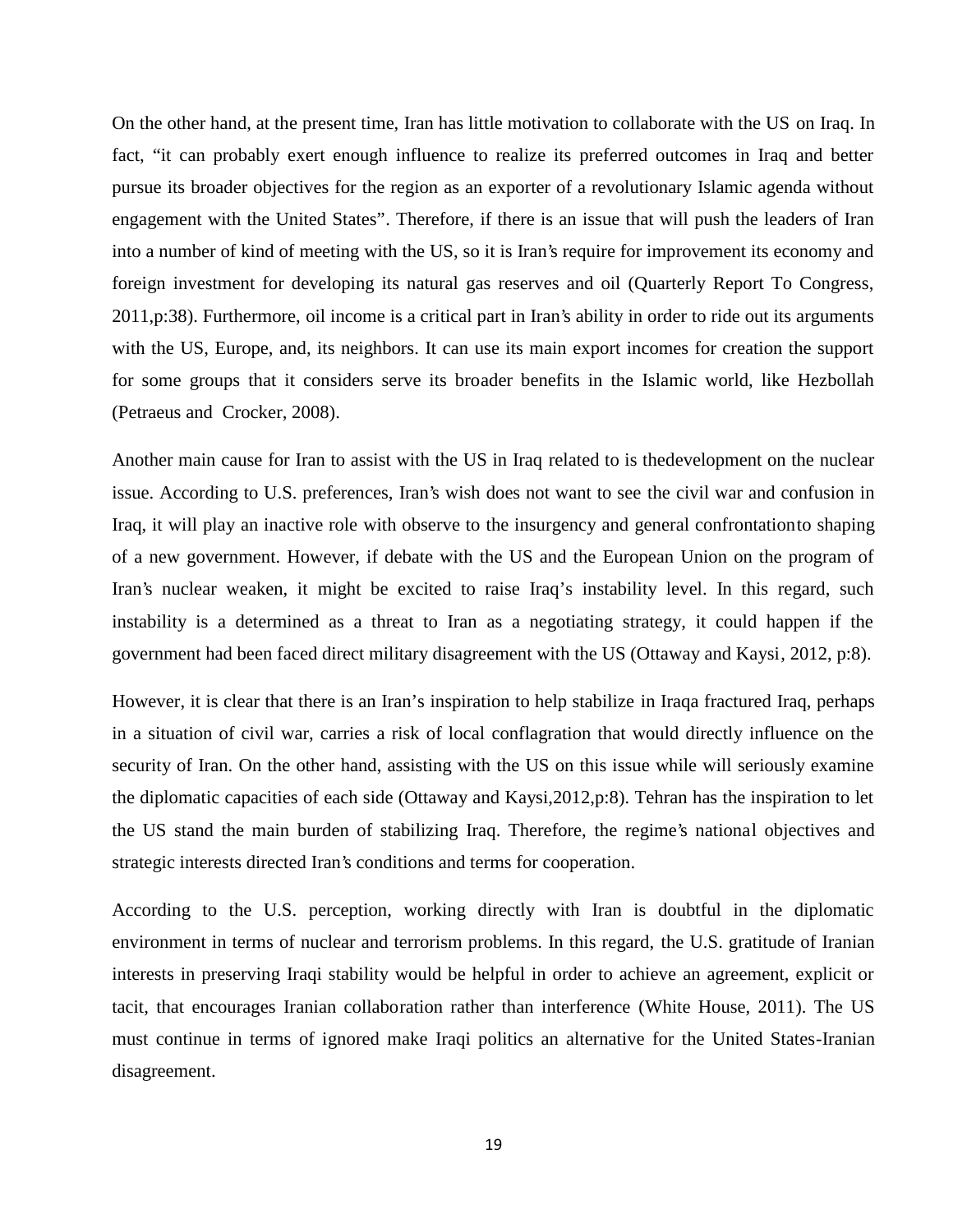There are three sections of possible cooperation: "tacit agreement with Iran that would commit both sides not to use Iraq as a proxy battlefield; direct dialogue with Iran solely on the issue of Iraqi stabilization; and discussion of Iraq as part of a wider engagement with the Iranian regime" (Ottaway and Kaysi,2012,pp:12-14).

Furthermore, the US must oppose attractions to blame complexities to fight the insurgency on Iran to encourage Iran for cooperation on Iraq. It is evident that Iranian involvement has been complex to document, although it is statedthat by British Prime Minister Tony Blair who openly blamed Iran or its surrogates of providing volatiles to rebellious in southern Iraq who fight the British powers in October 2005 (Talabani, Blair, 2005). However, "the Bush administration seems to have toned down its rhetoric on regime change in Iran, but it will not be willing to consider lifting economic sanctions absent a permanent freeze or a dismantlement of the Iranian nuclear fuel cycle".

#### **3.3. Iranian Influence in Iraqi Political Arena**

Since the collapse of Saddam Hussein's regime in 2003, Iran has sought to put pressure into Iraqi politics in order to work with Kurdish parties and Shiite to make a weak federal country which dominated by Shiites and agreeable to Iranian control. Therefore, Shiite insurgent groups and militias have been supported by Tehran, and Iran improved its soft power in the religious, economic, and informational sphere. The objective of Iran is to unite Iraq's Shiite parties because of transform their demographic influence into political power, to consolidate Shiite dominance for the first time. Furthermore, "Tehran has encouraged its closest allies—the Islamic Supreme Council of Iraq (ISCI), Dawa and the Sadrists to participate in politics and help shape Iraq's nascent institutions" (Eisenstadt, Knights, Ali, 2011, p:145). Iranian influence in Iraq after the occupation of Iraq through the division of labor influence which divided into some sections that worked by Iran to achieve this influence which including following sections:

1. Local allies: Refugee Iraqis established the Islamic Supreme Council of Iraq (ISCI) in Tehran in 1982, and supported there until returning to Iraq in 2003. Therefore, its army, the Badr group, was controlled and trained by the Islamic Revolutionary Guard Corps and had fought alongside Iranian army during the Iran-Iraq War. Since 2003, thousands of Badr militiamen tried to enter southern Iraq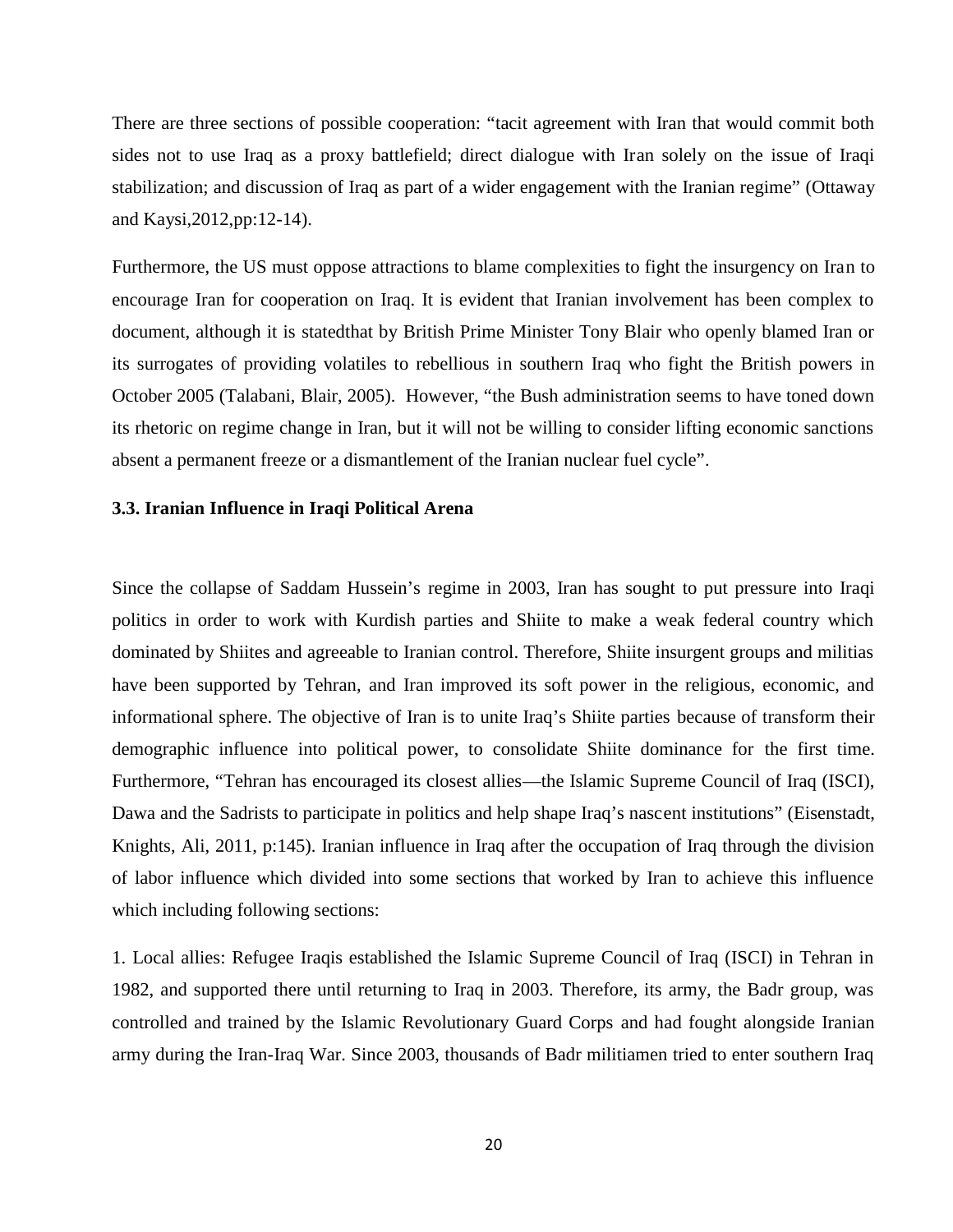from Iran in order to support that part of the country. After that many were integrated into the Iraqi defense forces, mostly the national police and the army (Kimmage and Ridolfo, 2007, p:12).

In the late 1950s, Dawa, founded. Since 2003, Dawa was joined to the political process, but because of the lack of an armed militia, its prospective was limited. Therefore, the more powerful ISCI and Sadrists elected leader, Nuri al-Maliki as a compromise choice for prime minister in 2005 in order to build a power which based in the government and the military (Felter and Fishman,2008,p:28).

Since 2003, the Sadrists found as a main power in politics of Iraqi street. Muqtada al-Sadr was the leader. Therefore, it politically allied with ISCI and Dawa. The Sadrists have had a controversial and aggressive relationship with both parties. In 2007, Sadr fled to Iran to avoid being targeted by the United States and Iraqi armies (Ganji,2006,p:11).

The Kurdish parties such as the Patriotic Union of Kurdistan (PUK) and the Kurdish Democratic Party (KDP) have had long-standing relationships with Iran. During the Iran-Iraq War, Kurdish guerrillas (Peshmerga) fought Iran. And Iran continues to have close relationships with the PUK and KDP, and Iraq's northern Kurdistan Regional Government (KRG). But Iran has conducted special cross-border arms strikes opposite Iranian Kurdish guerrillas which based in northern Iraq (Alallojy, 2007,p:143).

2. Information, Propaganda, and Public Opinion: During the U.S. invasion of Iraq in 2003, Al-Alam television was opened, although Iran supports a number of radio stations and TV that broadcast in the Arabic canal into Iraq and outside. In this regard, "Iran has been vying for Iraqi hearts and minds through Arabic-language radio and television news and entertainment broadcasts into Iraq that reflect the Islamic Republic's propaganda line on the country and the region. These efforts, however, have met with only limited success". An anti-Iranian backlash, even in Shiite regions has normally shaped by the politics of Tehran and its actions. For example, in November 2007, heads of tribal in southern Iraq dispersed petitions critical supposed Iranian attempts to threaten Iraq. And Iran's temporary attack of the Fakka oil sparked protests throughout Iraq and condemnations by the heads of tribal in the south in December 2009 (Eisenstadt, Knights, Ali, 2011,p: 148-149). Attempts by a number of politicians of Shiite to soft-pedal Iranian intervention in Iraqi affairs and Iranian contraventions of Iraqi dominion have engendered offense against local allies of Iran. According to polling data since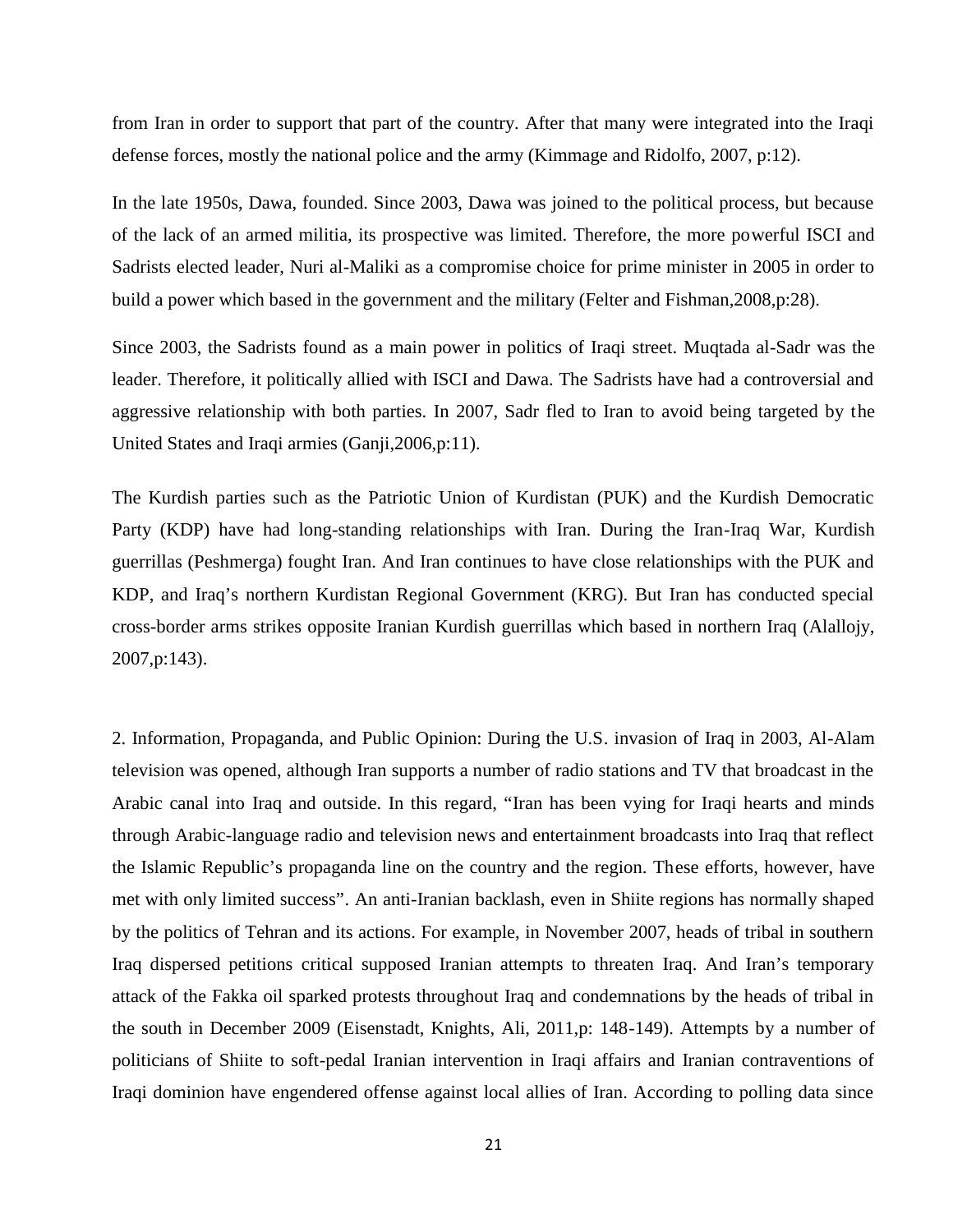2003, it is statedthat by huge numbers of Iraqis (including Shiites) who believe that Iran has a negative impact on Iraqi stability and politics, and do not believe Iran's appearance of governance a practical form for Iraq. According to this data which shows that all persuasions of Iraq are doubtful of Iran and it is believedthat it interferes in politics of Iraq. Since 2003, this observation has stayed fairly stable, and has not been changed by the actions of Iranian information or propaganda (International Republican Institute, 2004, p: 14).

3. Export of Revolutionary Islam: one of the Islamic Republic's principal aims has protected the primacy of its representative ideology in communities of Shiite throughout the world since the Islamic Revolution. Therefore, in Iraq the religious seminaries (hawza) of Najaf encourage a limited secretarial role in politics (Khalaji, 2010, p:11). In this regard, to Tehran's disappointment, collapsing of Saddam Hussein's regime in 2003 produced new opportunities for "Najaf-based Grand Ayatollah Ali al-Sistani—foremost representative of the quiet is school and marja (source of emulation) for perhaps 80 percent of all Shiites worldwide—to further expand his activities in Iran. The Islamic Republic has spent prodigious sums of state monies to fund the activities of politicized clerics associated with Qom, in an effort to outspend themarja as based in Najaf and to co-opt the seminarians and masses under their influence, while funding propaganda activities to promote the Islamic Republic's version of Islam". As a result of that Najaf has known as the focus of Iranian investment and some other actions which sometimes referred as the Shiite Vatican (Rubin, 2010).

4. Militias and insurgents: Iraqi political allies have been encouraged by Iran for working with the US. But its Quds power has been trained, armed, and funded militias which related to these parties, as well as radical insurgent groups that attack U.S. forces. These groups could provide Tehran the resources to retaliate against the United States powers in Iraq, should the U.S. or Israel attack nuclear services in Iran. Iran originally focused it possessions on its established allies in ISCI's and Badr Corps after 2003. But it extended its support to consist of the military power of Sadrists' Mahdi which related to the particular groups and a number of Sunni rebellious groups. It used Arabicspeaking Lebanese Hezbollah effectiveness in order to aid these efforts. The support of Iran for the Mahdi Army has established difficult(Knights, 2010, p.12). After 2003, a dramatic development had been undergone by the Sadrist militia, which led it to integrate many illegal basics. The program of militia's radical and its opposition for force within the community of Shiite soon brought it into the conflict with both the Iraqi government and the Supreme Council, thus depression Iranian attempts to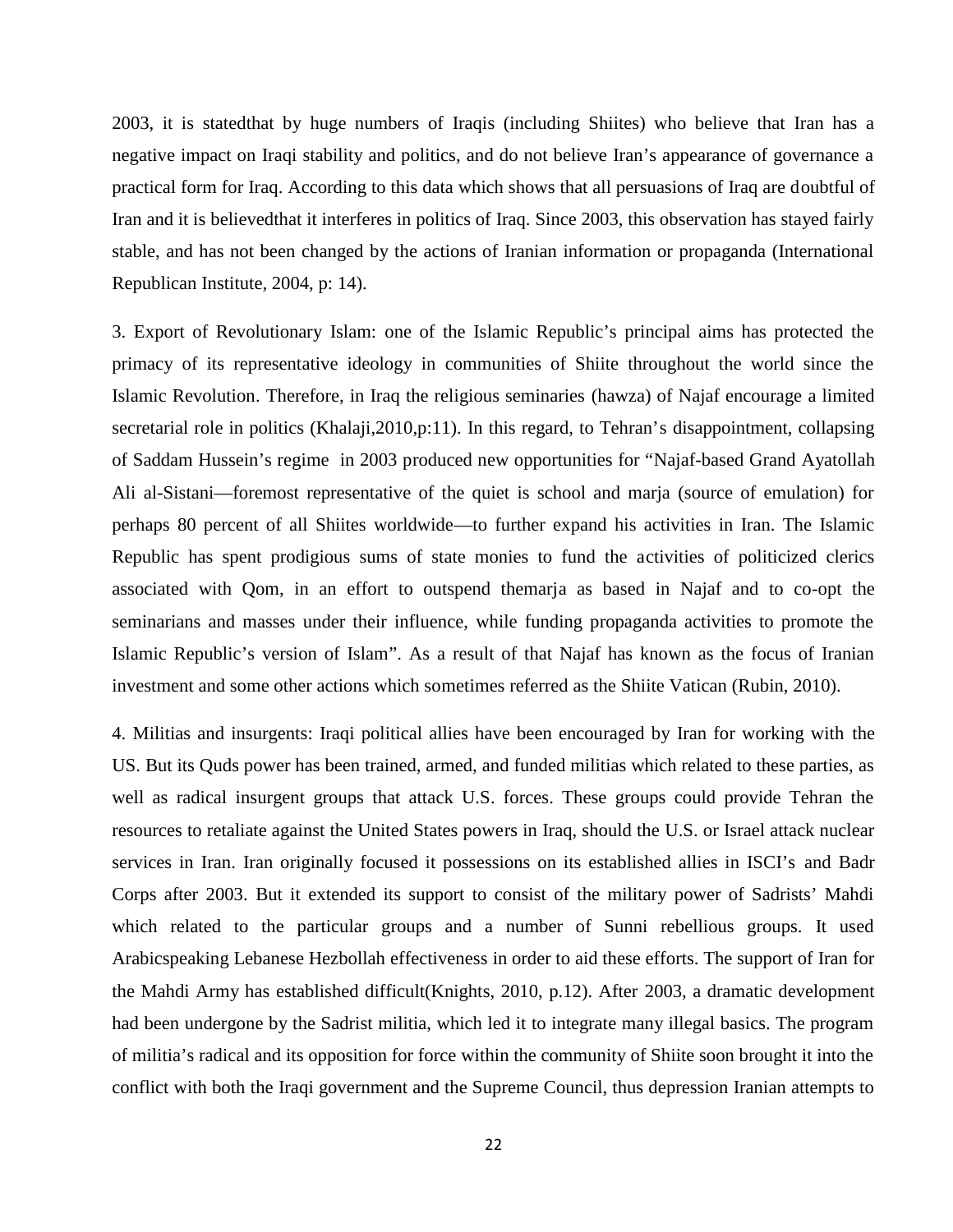unify the Shiite community. The actions of the Ansar al-Islam, a Salafi jihadist group have been facilitated by Iran in northern Iraq, which created influence over the Kurdish regional government (KRG) and an entree into Sunni jihadist spheres. By 2010, the support to three armed Shiite groups had been narrowed by Iran: "Sadr's Promised Day Brigade—the successor to the Mahdi Army—and two special groups: Asa'ib Ahl al-Haqq (League of the Righteous) and Kata'ib Hezbollah (Battalions of Hezbollah)". In mid-2010 Iranian advisors returned to Iraq with Kata'ib Hezbollah operatives skilled in Iran to perform campaign on U.S. army. Their objective was to provide the idea that the US was forced out of Iraq (Felter and Fishman,2008,pp:29-30).

It is argued here that Iran worked during the US occupation of Iraq in order to create opportunities for interfering in the affairs of Iraq, and the payment of the Shiite parties in Iraq. Therefore, Iran tried to gain access to have power and this is what became clear in the elections of Iraq during 2004, 2005, 2006 and 2010. The arrival of Shiite leaders into the power and keep themselves of political power, and an actress prime minister.

Iran's goal ensures that Iraq controlled by its allies and guidance policies from inside and outside. At the same time it makes Iraq as a settling of accounts with the United States, and makes it a red line area to discourage any US progress that could threaten the future of Iran. Therefore, Iran Influence extended even in the future remains which governed by balanced regional power of, which are essentially as the same role before the US invasion of Iraq.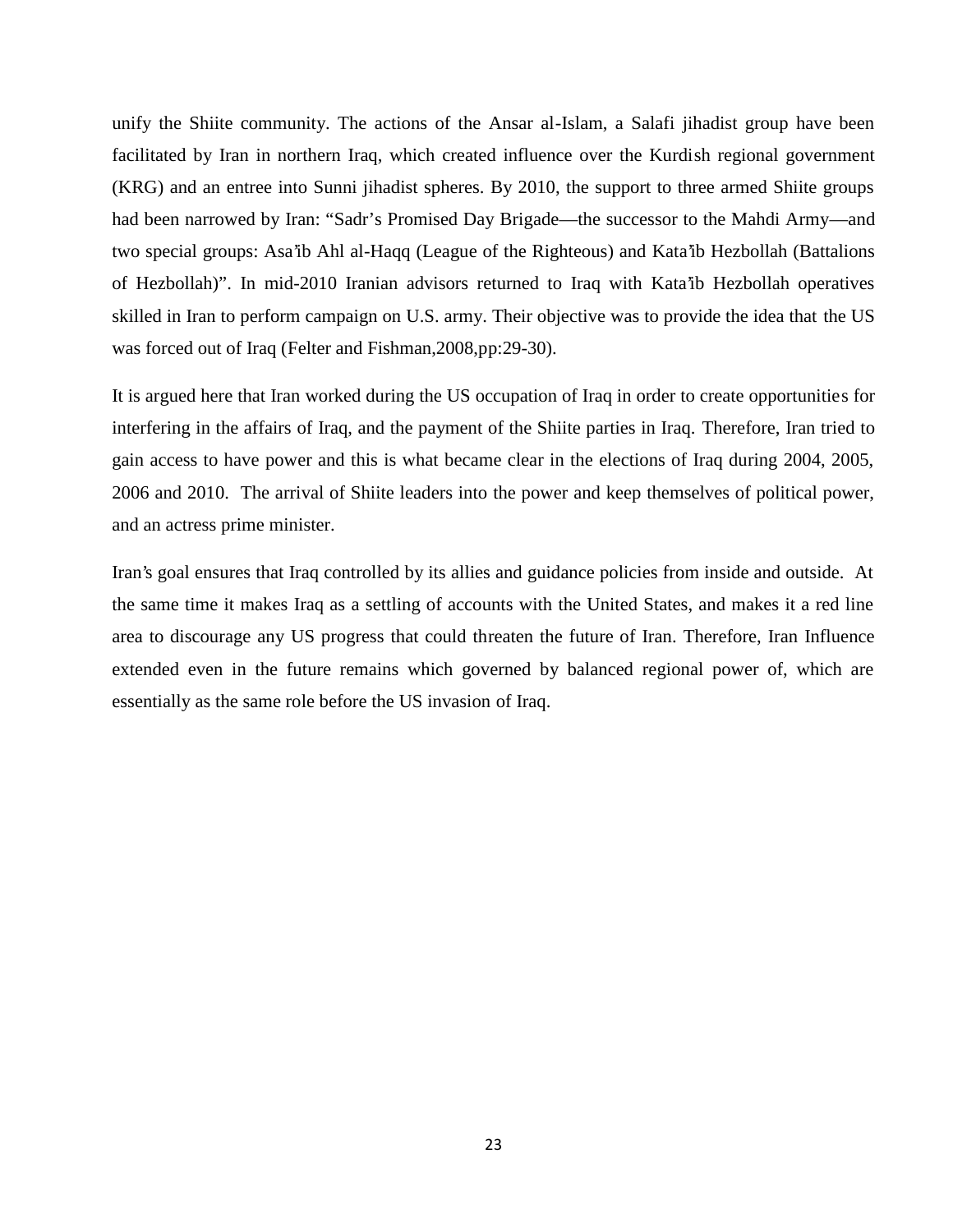#### **CHAPTER 4. STRATEGIC GOALS OF IRANIAN POLICY TOWARD**

#### **IRAQ AFTER THE OCCUPATION**

After the 2003 invasion of Iraq by the USA and UK, Iran had worries that its most nearing neighbouring country might be used to attack its interests in the Middle East and minimize its role in the region. The Iranian political leaders and their higher Ali-Khamenei put all their efforts to support the majority Shiite religious group to come to power in Iraq and strengthen their roots.

Obviously, after the overthrown of the Saddam's regime, Iran has succeeded in imposing its influence on Iraqi leaders as Tehran was keen not only to support the Shiite religious group in Iraq but also to have a hand in the interior policies and systems in Iraq. The main goal of this interest was that Iran did not want to give Iraq any chance to threaten its interest in the region and put its national security at danger. The discrimination and neglecting of the Iraqi Shiite by the previous regime was enough to make Iran impose its control over not only the Shiite territory, but also the whole Iraq. Iranian strategic and policy objectives in Iraq after the US invasion could be divided into two main sections:Iran's strategic goals of post-invasion Iraq and Iran's main policy towards Iraq.

#### **4.1. Iran's Strategic Goals of Post-Invasion Iraq**

Political and diplomatic goals:Iran's main reason to interference and apply its influence on Iraq was political and diplomatic commitment. After the fall of the previous regime in 2003, Iran was wise enough to build good political and economic relations with the new government. Iran's main intention was to guarantee that a Shiite religious group, which have the same religious background with Iran, would control the new government. As the Shiite religious group consists of 60% of Iraqi population, this was enough to make the previous regime oppress them for three decades. And Iran was clever enough to use its good relations with the Shiite politicians and political parties to ensure their coming into the power.

The strong relationship between the two countries did not end in the diplomatic sector, but also this opened the door of many contracts and agreements in the field of military, energy and transportation,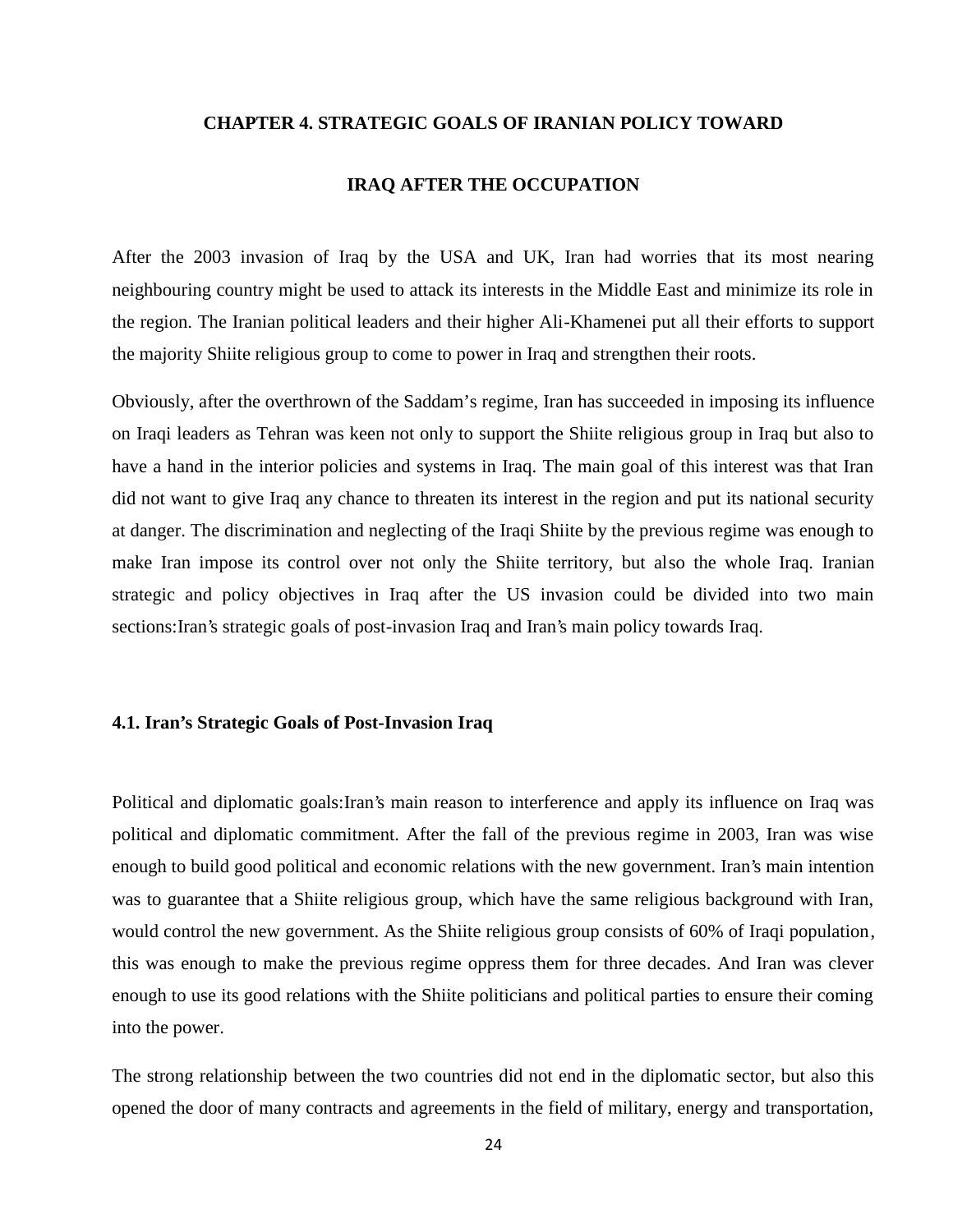and opening new agencies in Basra and Karbala (Katzman, 2009, p: 28). In the two sided US-Iraq Security Assignment in 2008, Iran has influenced the Iraqi politicians in their conciliation with the US. The Security Assignment addressed the US security relationships with Iraq with the Strategic Framework Agreement which summarized by large the US relations with Iraq. These two manuscripts substituted the UN permission which approved the 2003 US invasion of Iraq. During that time, Iran had concerns about the US and their main intention to have partial bases in Iraq which might be used to attack Tehran. Consequently, Iraqi officials were affected by Iran to ensure their own worries tackled to the Security Agreement about the US remaining in Iraq which resulted in forming a condition that ensure the US could not use Iraqi land to attack other countries. Moreover, Iraq has insisted that US should set up a schedule for the total pulling out of its land (Guzansky, 2011, pp: 88-89).

Iraqi Shiite parties were encouraged by Iran to take part in the post 2003 invasion poll which was run by the US. Then to seek information for after the election, three main Shiite coalitions have visited Iran. At this election, US motivated Iraqis to follow the new assured Shiite dominated government as they consisted of 60% of Iraqi Population.The relationship between Iran and Iraq has been very influential and fruitful for Iraq especially for Shiite political parties. It helped Iraqis to launch the new government again after the overthrown of the previous regime. Moreover, these political relations have advanced to the safety of the Iraq- Iran borders, economic and financial agreements (Guzansky, 2011, p: 90).

Information goals:Iran also has hired its rich information to impose its effect on Iraq by using media so broadly to influence Iraqi people generally and their thoughts. Iran used media to depict the US invasion of Iraq so negatively that affect Iraqis' feelings. Michel Rubin from the American enterprise Institute has argued that there were two main Iranian broadcasting channels that Iran has used to influence Iraqis' ideas: Iran's News Agencies, and Iran's Arabic Language TV. Iran used media to have the same effect US has on Iraq and Tehran's negative information about the US invasion has irritated Iraqis' emotions and this lead to the instituting of militias. Moreover, Iran's media has also influenced the US people and provoked the political dispute about domestic maintain of the US invasion of Iraq by broadcasting their causalities (Rubin, 2007).

Also it is showed that how Tehran's government established many TV channels and radio stations which formed the Iraqi point of view of the US invasion and collapsing the previous regime. The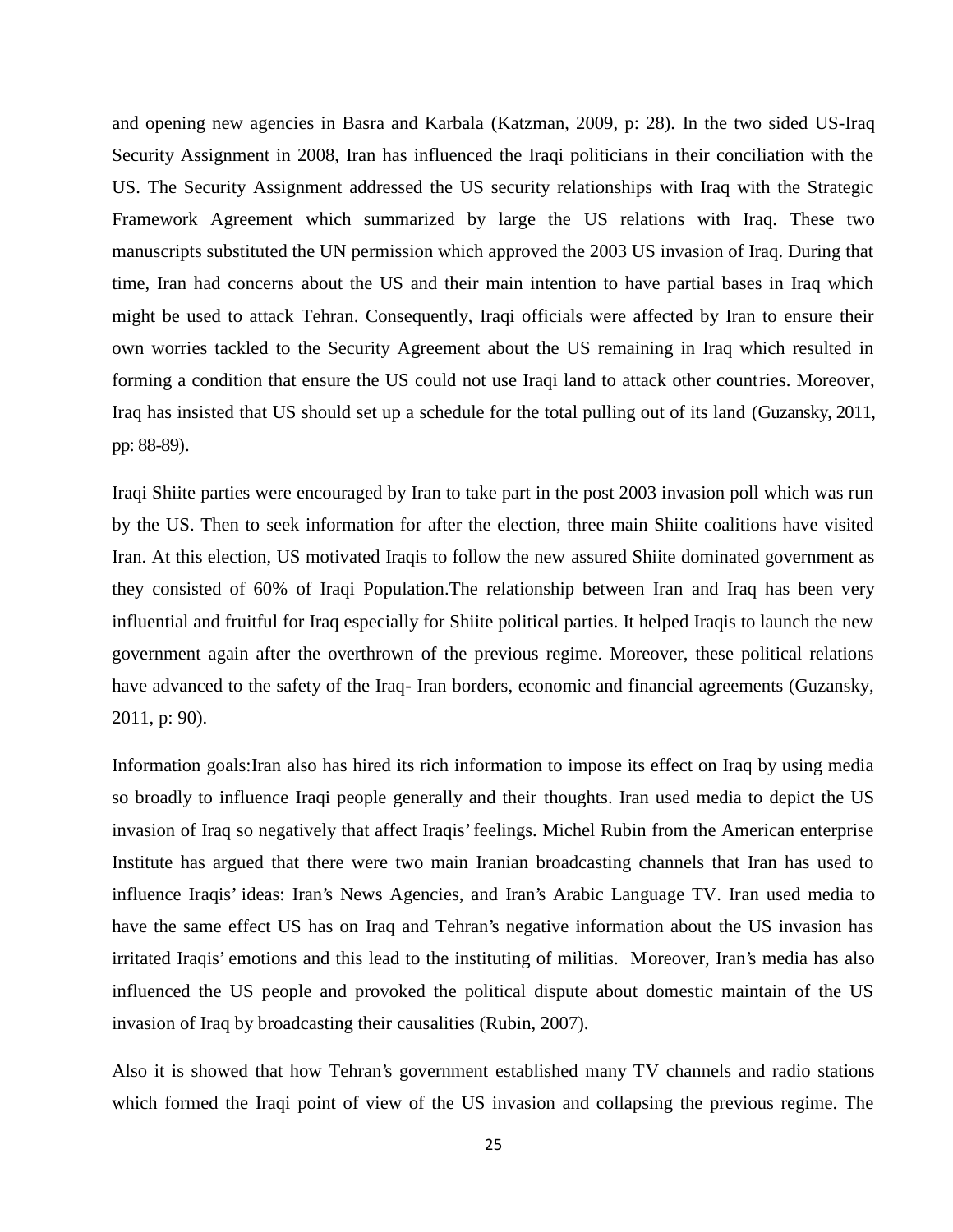radio station, Voice of the Mujahedin, was considered the representative of the Iran and the higher Al-Khamenei Moreover, three Arabic-language radio stations were broadcasted by Iran in the Southwest Khuzestan which is near Southern Iraq (Green,et al. 2009, p: 33).

Iran also established two new TV channels for Iraqi people, Sahar TV and Al Alam TV only channels which belonged to Sahar TV were mainly hired to show and advertise Iran into Arab world. Iran's movement in media showed how Iran was trying to play a major role and impose its influence on Iraq. It also displayed how Iran was attempting to control the public ideas in Iraq and Arab world generally (Knights, 2003, p: 1). It is highlighted how the Iran's neighbourhood with the Arab world has effect on how Iranian people were influenced by this world and how it was trying to influence them in return.

Security and military goals:After the 2003 invasion, many armed and rebellious groups were established in Iraq. And Iran has supported these group military and logistically. Many of these armed groups were obviously acting against the US targets in Iraq. In one hand, Iran was using these groups to strike back against US troops in Iraq, on the other hand, the US was using Iran's nuclear program to influence the UN to compel more economic sanction(Guzansky,2011,p:86). Moreover, by providing their military support to the militias in Iraq, Iran was helping the interior agenda inside Iraq. The military support included giving instructions, supplying missiles and ammunition. Furthermore, to have more influence inside Iraq, Iran employed its Islamic Revolutionary Guard Corps (IRGC) or Pasdaran to carry out its armed operations in Iraq. Pasdaran is known as strongly practiced men who consisted of 125,000 men and were mainly employed to protect Iran's interests inside Iran and in the region in general and they were also ready to offer military help for the other terrorist groups in the region (Eisenstadt, Knights, Ali, 2011, p: 146).

In addition, a second part of the Pasdaran is named as the Qods Force, which was basically established to provide support and training for the terrorist groups. The Qods Force, improved by Lebanese Hezbollah armed forces, and fund, were providing training for Iraqi rebellions at Iran and Lebanon. Furthermore, the US and Iraqi security forces were targeted by Iran's weapons such as (IEDS), which is known as explosive formed penetrators (EFPS). The EFPs have 14 advanced lethality speed than other types of offhand explosive devices, these weapons were basically created to crush resistant coalition forces vehicles and these bombs provided for the military groups to target the coalition forces in Iraq (Guzansky, 2011, p: 88). Iran has started to draw a plan to face US forces in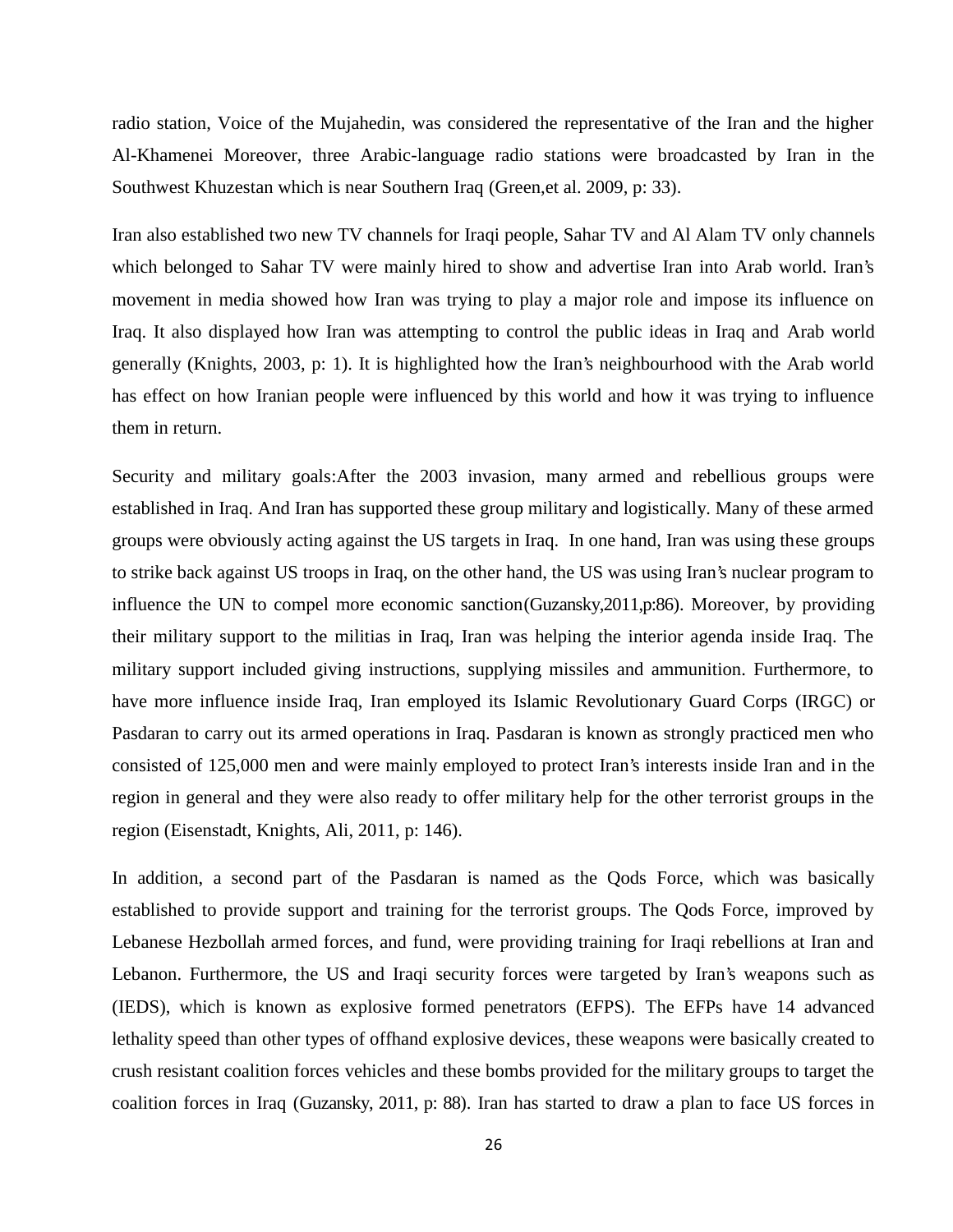Iraq long before 2003, many reports have shown that Iraq has sent thousand trained men into Iraq rapidly after 2003 invasion and these members have tried to submit its control of many strategic Shiite area in Iraq. There were many proofs that ensured Iran has provided its ammunition, weapons and Hezbollah trainers to the Shiite militia groups in Iraq who were fighting against Sunni Arabs, Coalition Forces and Iraqi Security forces and Iraqi government. More abundance of Iran's military supports for militias groups and its influence in the region were found in a United States Institute of Peace Special Report (IOPSR) by Barbara Slavin. Slavin has very largely examined Iran's crucial role in providing military support for Iraq. Iran's made weapons such as rockets and EFPs were apparently handed to Iraqi militia groups in 2008(Barzegar, 2010, p: 85) has shown that most of the US and Coalition forces loses were resulted by Iranian made weapons. Iran used its connection with Shiite politicians by providing weapons and training to the militia groups.

In addition, Pasdaran has created Badr Brigade which is regarded an armed wing of the ISCT. The ISCT is a diplomatic party which was established in Iran by Iraqi Shiite politicians who were escaped or expelled to Iran during Iran-Iraq war. During Iran-Iraq war, the Badr group has fought against Saddam regime and they employed Shiite prisoners to connect and link with them. And after the overthrown of the Baath regime, several hundreds of the Badr trainers and many Qods members went to Iraq (Eisenstadt, Knights, Ali, 2011, p: 147).

Religious strategy goals:Iran knew how to use its religious bond with Iraqi Shiite to strengthen its roots in Iraq and stop the religious men inside Iraq in condemning Iran's philosophy and to spread radical Islam internationally. Thus Iran has used two major tactics to affect Iraq's religious sector. At the beginning, Iran has imposed its control over Shiite religious network in Najaf, which is regarded as one of the most Shiite crucial and holy place. As the most of religious men in Najaf were trained by the conventional seminars of hawzas, they supported and retrained by Iran's new version of Vilayati- Faqi,(Eisenstadt et al., 2011, p: 12). Therefore, to compel its version of religious rule over Iraqi Shiite hawzas, Iran delivered its agents and religious men, who were trained in Qom, into Iraq. They were loaded with enough money to spread Iran's ideology in Iraq by holding and organizing workshops and propaganda campaign. Tahran was worried about attendance of Ayatollah Ali Al- Sistani in Najaf, who is regarded as the eldest and most devoted religious man by the Iraqi Shiite. Despite the fact, that Al-Sistani is Iranian by origin, but he has very different opinions of that Iranian clericals. As he is very popular in Iraq, he is regarded as a basis of danger and influence by Iran.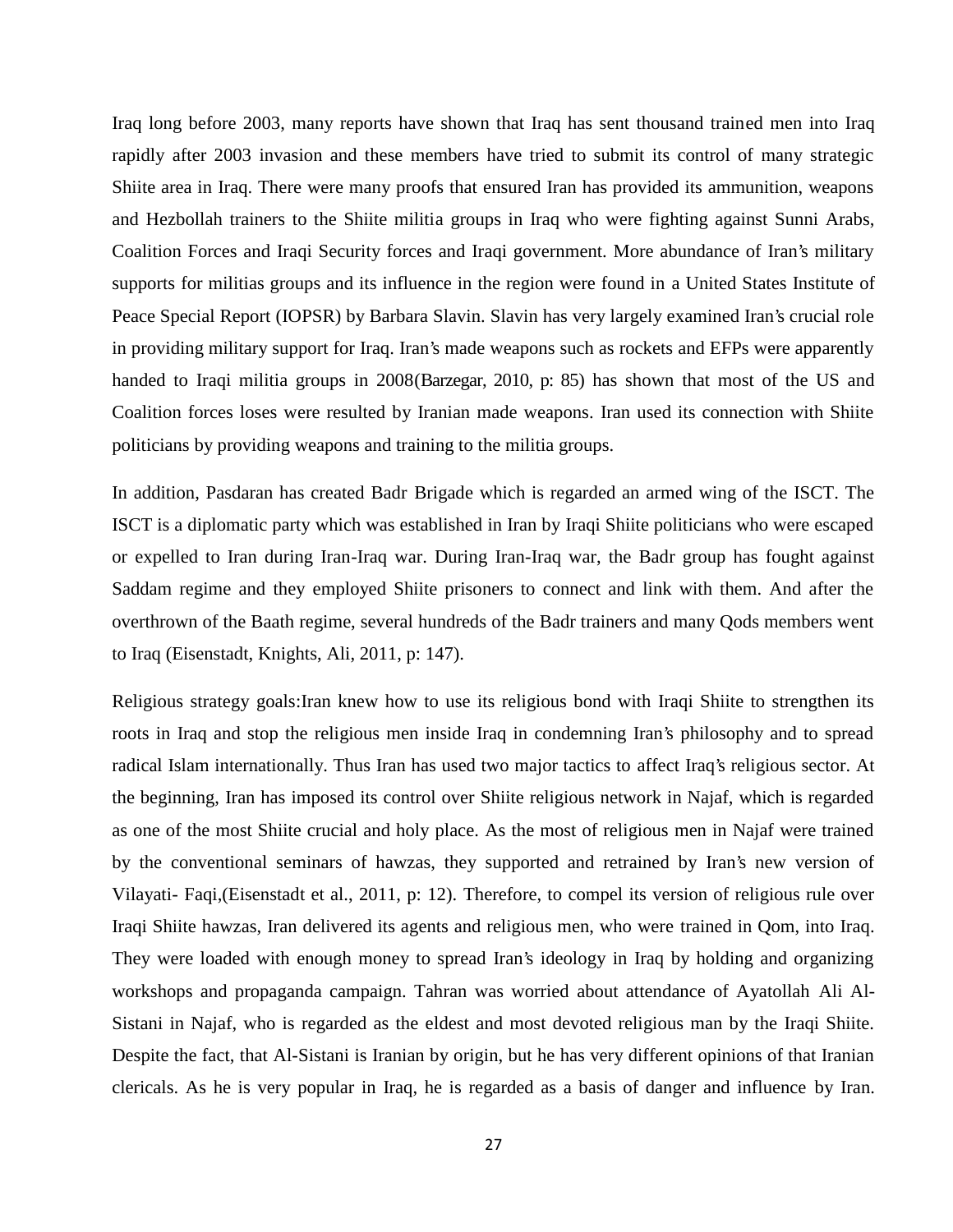Despite that Al-Sistani did not attack Iran publicly; Iran had the ability to stop Iranians from supporting him financially and taking into consideration Al-Sistani's sickness, Iran had the chance to submit its authority over Iraq (Eisenstadt et al. 2011, p: 9 and ICG,2005,p: 11). Secondly, while Najaf is the most holy place for Shiite people, it is also the second most vital diplomatic city which comes after the capital Baghdad. Therefore, Iran has provided money in the city's communications. Najaf is regarded as the centre of Shiite divinity; Shiite Muslims has ratio of visiting the city every year. So Iran invested in building hospitals, hotels, airports and many other sectors. Iran's main aim of its investment in the city was not only to improve its business but also to organize Shiite worldwide (Eisenstadt et al, 2011, p: 12 and Guzansky, 2011, p: 5). Yet, Iran's effort did not fruit as it lasted for because of the same reasons which delayed Iran's formerly argued policies. As most of the Iraqi Shiite people have views which were different from Iran's religious philosophy, therefore they could not have a combined frontage. Moreover, Iraqi patriotism has been increasing and this has confirmed that Iran's attempts to have absolute authority in Iraq have failed (Rahimi, 2012, p: 8).

According to Journal of politics international studies (vol 8, 2012) which stated that although Iran and Iraqi Shiite Muslims shared the same religious views and their Shiite political leaders have strong connections, this did not overcome the fact that Iraqi Shiite would prefer their religious beliefs over their nationality and would help Iran to plot against their own country.

Economic and trade strategy goals: Even though Iran was interested in economic motivation in Iraq, but Tahran's main purpose was to compel its absolute effect over Iraq. Obviously, Iran is very important economic co-worker to Iraq side by side by Turkey and the approximate business between the two countries has risen by 30% since 2003 (Guzansky, 2011, p: 92 and Rahimi, 2012, p: 25). It is discussed that by 2010, the business between the two countries reached \$88 billion. Moreover, in the southern cities of Iraq, the Iranian currency is highly allowed and Tahran has used about \$300 million in rebuilding Iraq and many other contracts have been signed such as safety, education, manufacturing, transportation and tradition (Guzansky, 2011, p: 92 and Taremi, 2005, p: 39).

In addition, many Iranian actors and famous figures have helped in providing money for manufacture projects as contracting hospitals, schools, airports and accommodation (Eisenstadt et al, 2011,pp: 6- 7). Furthermore, to establish optimistic idea towards Iran, Tahran has created public network, and helped deprived and jobless Iraqi Shiite people in Baghdad and southern Iraq (ICG, 2005, pp: 5-6). Moreover, as Iraq could not meet its people's basic needs such as food and electricity; therefore, Iraq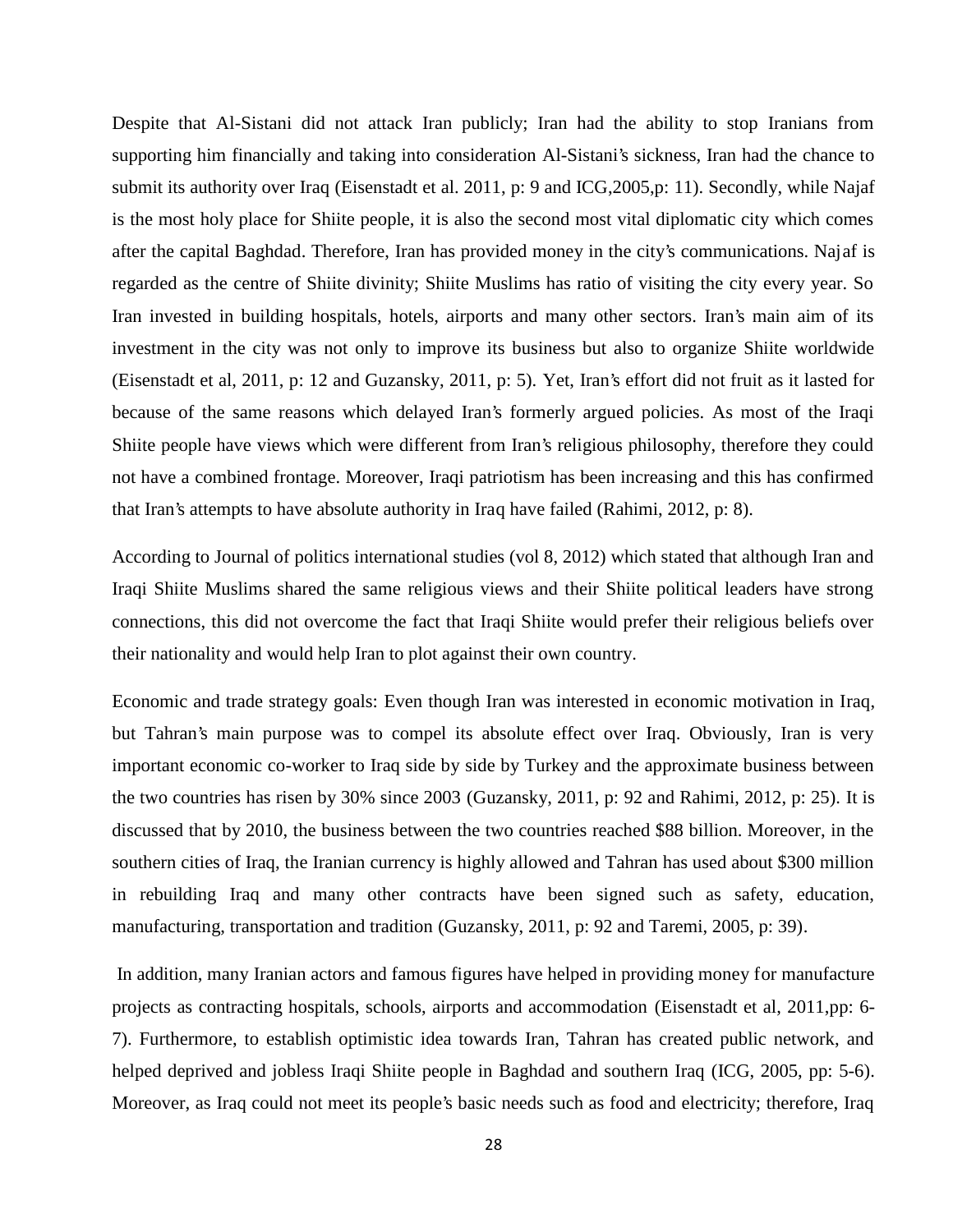has completely reliant on Iran. But it's worth mentioning that Iran's some acts have created anger among Iraqi people as a result Iran's influence in Iraq has been destabilized. For example, Iran's use of the Shatt Al-Arab River by building dam, and it's avoidance of exporting cheap food into Iraq, has very badly influenced Iraq's industrial and agricultural sectors. In addition, due to Iraq's constant lack of electricity and fuel supplies, Iran provided its assistance in providing electricity and fuel to some neighbouring cities. Infrequency, Iran would cut off the supplies and electricity, this more often occurred at the time when some parties, which were associated with Tahran, were protesting against the Iraqi government. This has resulted in boosting bitterness among Iraqi people, but it reinforced Iran's economy and it also diplomatically provoked (Guzansky, 2011, p: 75 and Rahimi, 2012, p: 28).

According to Journal of politics and international studies (v 18, 2012), Iran regularly has been blamed by Baghdad of using the water canal as an excuse of forcing the Iraqi government to leave the MKO, (Guzansky, 2011, p: 93). Moreover, Iran has succeeded in imposing somehow its control over KRG as Iran is the basic destination for oil commodities exported secretly from Iraqi Kurdistan. Tahran has also plans to use these canals to avoid international sanctions (Eisenstadt et al, 2011, p: 9).

Religious tourism hasan additional basis of profits and influence. Finally, Iran also tried to gain the Iraqi people support of its interference in Iraq by spreading propaganda activities in radio stations and TV channels broadcasted in Arabic language. However, Tahran attempts have negatively affected its policy as this increases Iraqis' hatred toward Iran.

## **4.2. Iranian Policy Toward Iraq To Prevent Iraq From Re-Emerging As A Threat And To Limit The Us Influence In Iraq.**

Iran was constant on its indecisive position about the 2003 US invasion of Iraq. In one side, Tahran was again contrasting against the US invasion as it claimed it violated the "international Law"' and put an end to the goals of the higher leader Ayatollah Khamenei (ICG, 2005, p: 9) disputed about US claims that the main aim of invading Iraq was to eliminate Saddam and his Baath Party. But this was just an excuse to cover up the real reason which was to suite OPEC interests and to control over the Iraq's natural resources including oil and to help Zionist regime and conspire against Iran, Syria and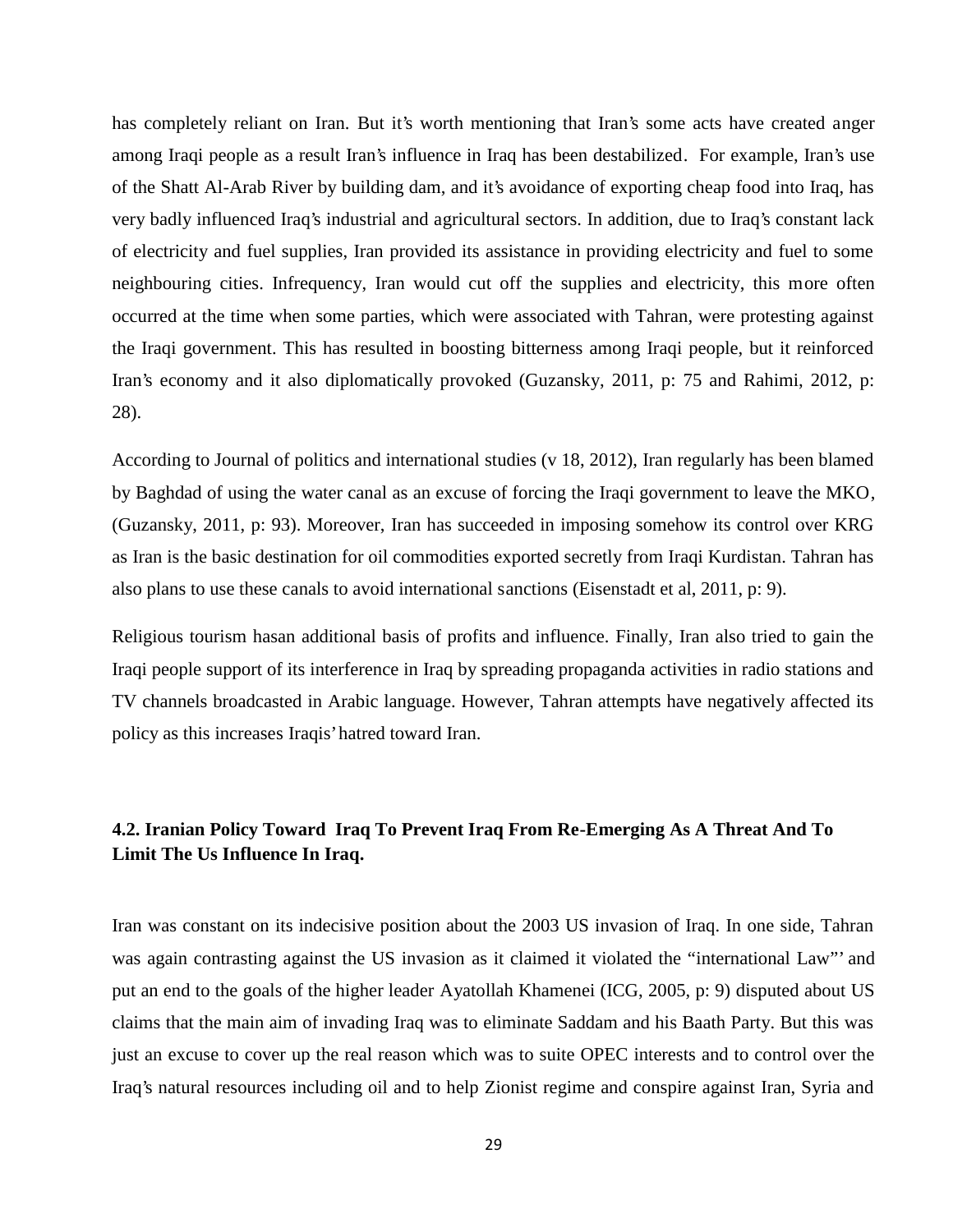Saudi Arabia. Moreover, the previously presence of the US military bases in the Gulf and Afghanistan and after the invasion of Iraq, Iran suddenly has found itself surrounded by several thousand US troops. The relationship between Iran and the US has been historically deteriorated especially after Iran been regarded by the US as a part of ''Axis of Evil'' and the US attack of Afghanistan and Iraq. This has made Iran to be afraid of being the next victim of US invasion. In the other side, other side Iran was the most interested and pleased country of the overthrown of Saddam regime (Ansari, 2007, p: 58-59 and Hooglund, 2006, p: 173). It would be provided Iran with a historical chance to impose its control over Iraq and reinforce its place inside Iran and in the region (Barzegar, 2005, p: 49-50; Eisenstadt et al, 2011, p: 1).

Despite the fact that there are many different sources about Iran's policy in Iraq, but majority of them agree on the two major aims. The first and most important objective was to stop Iraq from returning a threat on Iran's national, diplomatic, military, economic and religious place in the region.

The second objective was to put a bound on the US power over Iraq and to make US inattentive; Iran's main aim was to discourage the US from attacking Tahran (Ansari, 2007, p: 59 and Mausner et al, 2012, p: 14). As it is shown in many sources, Iran was trying to get control over the region; moreover, Iran's strategy in Iraq was basically connected to its national safety. But it is worth mentioning that Iran has also concerns about its philosophy and ambitions in the region, but many studies have showhas a secondary role to the Iran's national safety. For example, beliefs are a very vital basis of domination and were widely employed by Tahran as a diplomatic tool which will be argued in the subsequent chapter.

As it is clear Iran's national security has highly been affected by Iraq's level of safety, therefore Iraq's future is Iran's top concern. But as it was formerly discussed, Tahran was very conscious about Iraq's becoming a threat to Tahran's security, but it worth mentioning that what Tahran was regarding a danger was very unclear.

As it is known, Saddam's Baath party was the most powerful party in terms of military dealings in the Middle East. Nevertheless, after the two wars, the US invasion and the following US strategies in Iraq; for example, de-Baathification, dissolution of Iraqi army and intelligencebodies and the extensive access of the militias into Iraq army, it can be said that Iraq's security body was basically out of order. Thus Iran's goal was to prevent Iraq from returning to impose its absolute power in the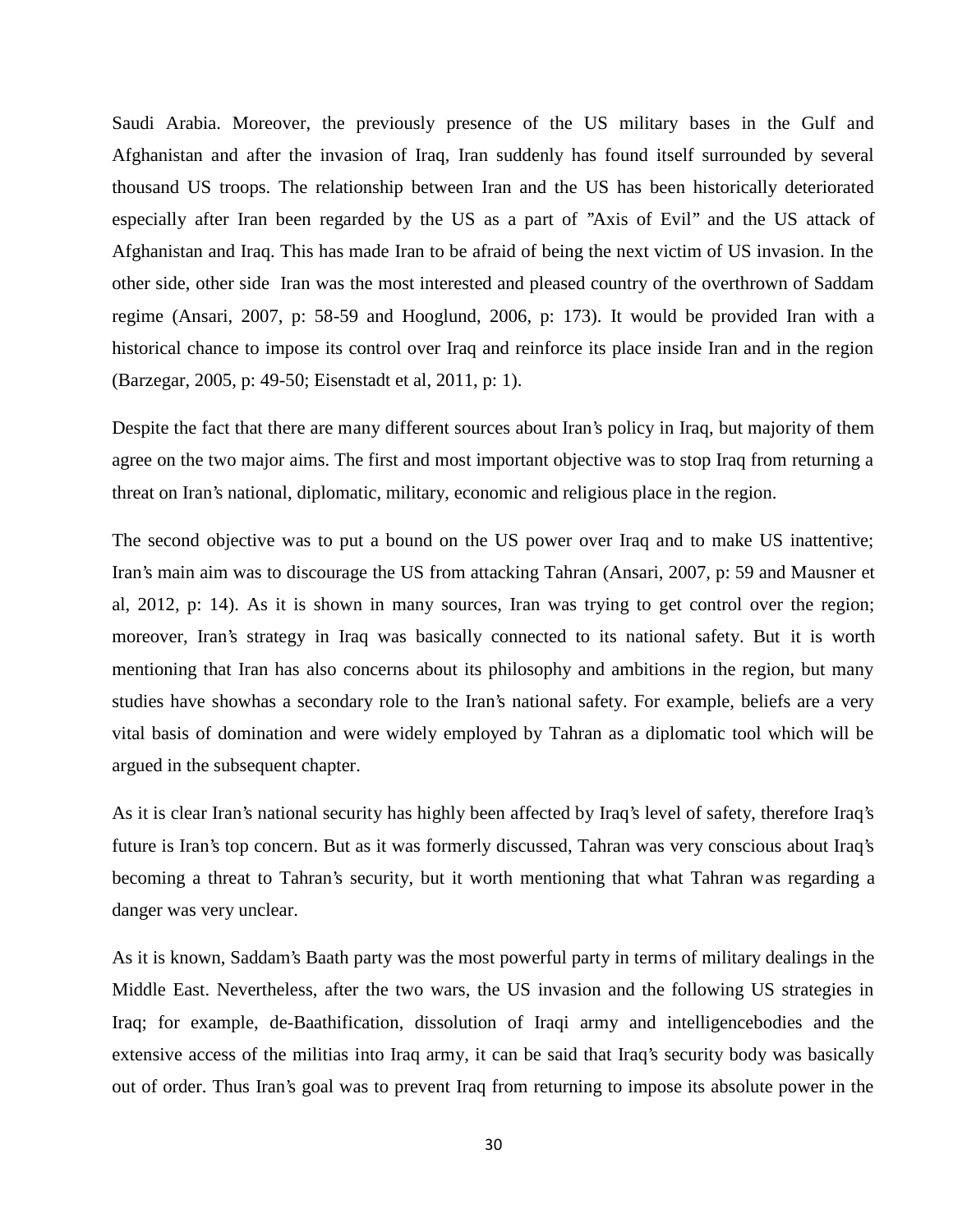region (Hills, 2009, p: 100 and Mausner et al, 2012, p: 20). Diplomatically, the 2003 US invasion of Iraq has created some difficulties and risks for Tahran, as they would shortly be discussed in the following paragraph.

- 1. As it has later known that the Shiite controlled government possibly would come to power due to their 60% of Iraq population, Tahran concerned that the coming Shiite dominated regime would be looking for Sunni collaboration. (Guzansky, 2011, p: 97).
- 2. Iran also had worries that the US would provide Iraq with ammunition and weapons. Thus, Iran tried to minimize the US power on Iraq as it concerned that the US would use Iraq as a military base to attack the neighbouring countries and Iran feared that the US by using Iraq would put more pressure on Iran's regime and its nuclear program, (Barzegar, 2008, p: 48 ).
- 3. Moreover, Iran's national security might be affected by the appearance of new political parties and systems in Iraq, did not matter whether these systems would be democratic with the same civil rights for every citizen regardless to their ethnic, or religious or tribe or class, as this could put Iran's authority and influence at risk. As exploited minority groups in Iran as the Kurds and Arabs might be motivated and started to rise up against Tahran authorities, (Eisenstadt et al, 2011, p: 2 and Guzansky, 2011, p: 97).
- 4. Furthermore, Iran also has fears about the diplomatic future of the Iraqi Kurds. Although the Kurdish revolutions and uprisings in Iran have been less brutal than Kurds in Turkey and Iraq, but still they could become a threat to Islamic Republic in the future. In addition, if the Kurds from Iraq maintain more independence, this might inspire the Kurds in Iran to ask about their rights and this would put Iran's national security at risk(Barzegar, 2005, p: 50and 2008, p: 48).
- 5. There were other threats to the Islamic Republic of Iran, Which was the Sunni radical militia in Iraq as Al-Qaeda, (Khan 2010, p: 101) and continuous insecurity and civil war in Iraq, would possibly cause "spill over effect" (ICG, 2005, pp: 11-12). In the economic sector, Iraq has usually been a vital to Iran. Thus both countries, Iran and Iraq, are the fourth and fifth biggest oil resources in the world respectively. And Tahran feared that as Iraq has an important place regarding oil resources, this would give it a chance to returning to its place and become a vital and tough contender regarding the "export of oil and oil products". And this would make Iran to lose its place in OPEC or it might face "reduced revenue" because of the reduction of oil prices (Eisenstadt etal, 2011, p: 12). In the religious point of view, Iran worried that under the Iraqi new government, which was dominated by the majority Shiite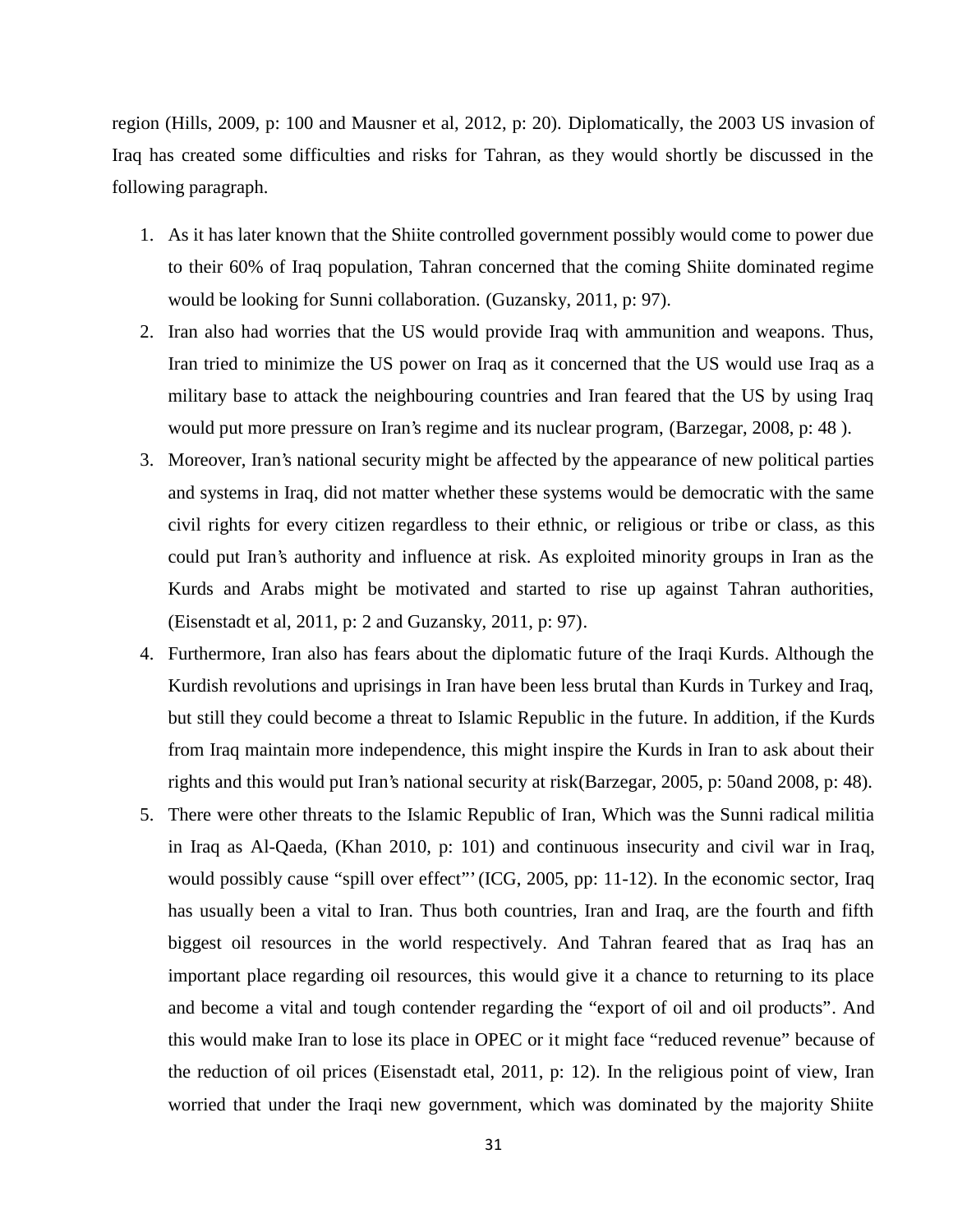religious group, the Iraqi holiest city of Shiite would become the most vital education place for the Shiite Islam worldwide. Najaf, historically and religiously, overweighed Iran's most sacred province, Qom.

While Najaf has been oppressed during the reign of the Baath party, Qom has been flourishing since the Iran's uprising. As Iranian Ayatollahs in Iraq support pair understanding of political Islam and refuse the beliefs of Vilayati- Faqih, and Iran worried that Najaf's flourish, would provoke the Iranian religious men to move into Iraq and this would boost disapproval of the Iran's authority (Katzman, 2007, p: 6).

In spite of many risks, Iran has also seen much more chances to affect Iraq after the end of Baath regime, which has become Iran's major interest in the region, has shown that these interests included many overlie diplomatic, martial, religious and economic sectors and Iran used them very wisely to stop Iraq from returning a threat and minimize the US authority in the region. A major element in all these strategies played by Iran was historical bounds with some Iraq's leading parties, militia groups and politicians. Tahran's continuous power over the neighbouring countries was very difficult and not simply to be reviewed and this was not only due to the lack of proofs but also because its actions and purposes were continuously opposed and badly matched (Filter and Fishman 2008, p: 12). Furthermore, despite that Iran has been blamed of interfering in Iraq's interior problems, Iran's administration refused any interventions. Though Iran's main intention is not to spread insecurity in Iraq, but it is worth mentioning that it also does not want a safe and secure Iraq (ICG, 2005, p: 10). Thus, Iran tried to ensure fragile Iraq and guarantee that a Shiite controlled government would be polled.

As it has been discussed that the main aim of this work is to focus on Iran's effect on Iraq, but the current situation in Syria has added another aspect to Iran- Iraq policy. To stop Syrian Sunni of putting an end to the Assad regime which is regarded as Iran's only Arab partner has become Iran's new aim in the region. As Iran- Iraq relations were very strong and Iran has an absolute effect on Iraqi politicians, and it eased somehow Iran's straight entree into Syrian. And this included sending weapons, and armed forces into Syria to support the Syrian Baath regime. On the other hand, as Iran imposed its control over Syrian-Iraqi border, it stopped sending weapons and arms to the resistance groups in Syria. Moreover, Tahran tried its best to persuade and even oblige Iraqi government to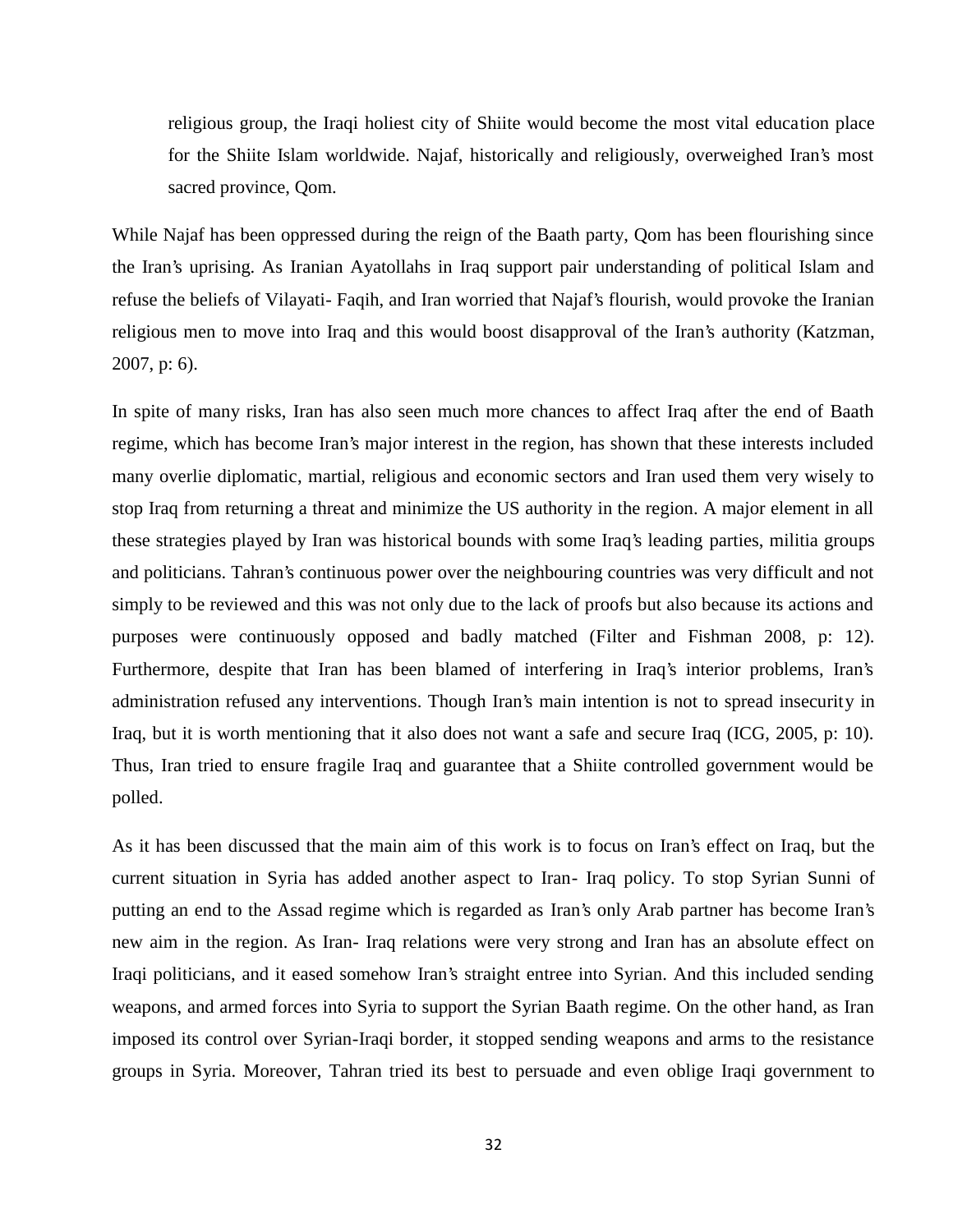cover and even militarily support the Assad regime (Katzman, 2012, p: 32 and Mausner et al, 2012, p: 14).

It is clear that things are going to Iraq after the 2003 Iran's valid after it became the only party almost entirely winner probably - not for a long time - from the current war, Iraq will not be able to threaten Iran for many years, perhaps for a long, if not for decades to come, and that the democratic process which ensured America to install in Iraq did not only result in a leadership Shiites to power. They are more sympathetic to Tehran with Washington, and the marginalization of political components and other demographic important in the formation of the Iraqi political map.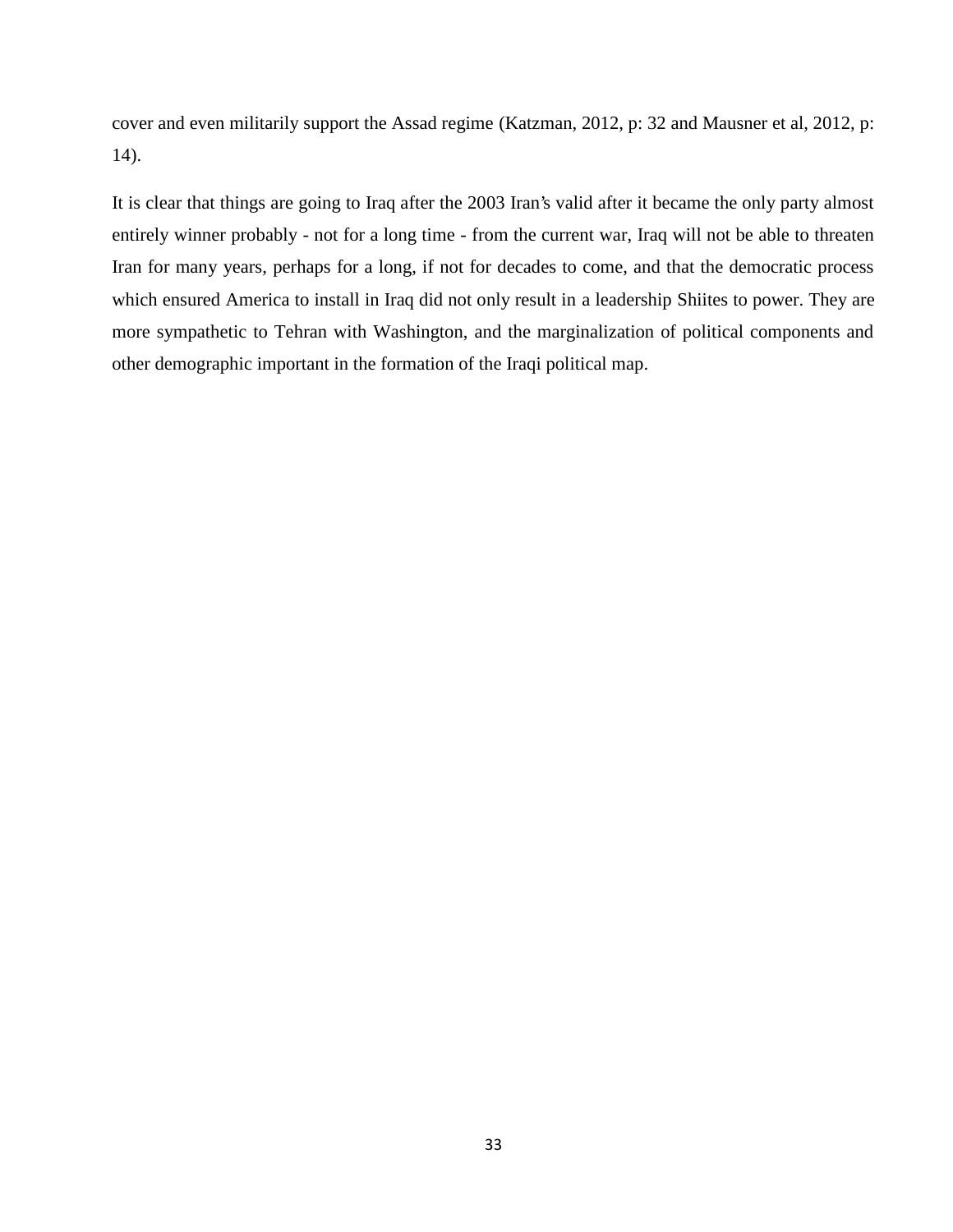#### **CHAPTER 5. IRAQI KURDS AND IRAN**

Iraq's Shi'ites and Iraqi Kurds have an extensive history of cooperation with Iran. Even before the rise of Islamic Republic in Iran and Saddam Hussein in Iraq, these two countries have used Kurdish populations in order to weaken Iraqi central government. Neither Tehran nor Baghdad wanted to see the creation of an independent Kurdish nation; they merely wanted to preoccupy their neighbor with internal conflict, rather than having them focus on a number of regional issues. Iraqi Kurds were often put in uncertain situations by looking for the support of a neighboring country that also contained its own Kurdish nationalist movements. Iraqi Kurdish groups overlooked the suppression of Kurdish nationalist movements in Iran in order to secure material aid from the Iranian government for their own causes in Iraq. When Saddam Hussein's regime fell in 2003, it was these Kurdish nationalists which assumed power in Baghdad and the Kurdish provinces of the north.

This chapter is divided into two sections, as follows: The US policy towards the Iraqi Kurds in war and post-Saddam and participation Kurds for operation Iraqi freedom and Iran and Iraqi Kurdistan region at the present time and the economic ties between both countries.

## **5.1. The Us Policy towardsthe Iraqi Kurds In War And Post-Saddam And Participation Kurds For Operation Iraqi Freedom**

The relationships between the US and Kurds had been started to improve after the Turkish parliament refused to permit the US invasion of Iraq from Turkey. Therefore, the Iraqi Kurds had given support for the US for using Kurdistan as a foundation to collapse the Ba'athist regime during process Iraqi liberty in 2003 (Lawrence, 2008). The Iraqi Kurds had two possessions of value in the run-up to the Iraqi war. Firstly, there was their authority of a military factor. Secondly, "there was the presence in Iraqi Kurdistan of an al-Qaida associated Islamist group, Ansar al-Islam, providing a link to the US War on Terror" (Yildiz, 2004, p: 130).

Furthermore, creation unusually influence for the Iraqi Kurdistan, forcing the Pentagon for re planning its northern front with larger importance on its Kurdish allies. Therefore, the number of Peshmarga about 100,000 and a small group of particular military represented a new front in the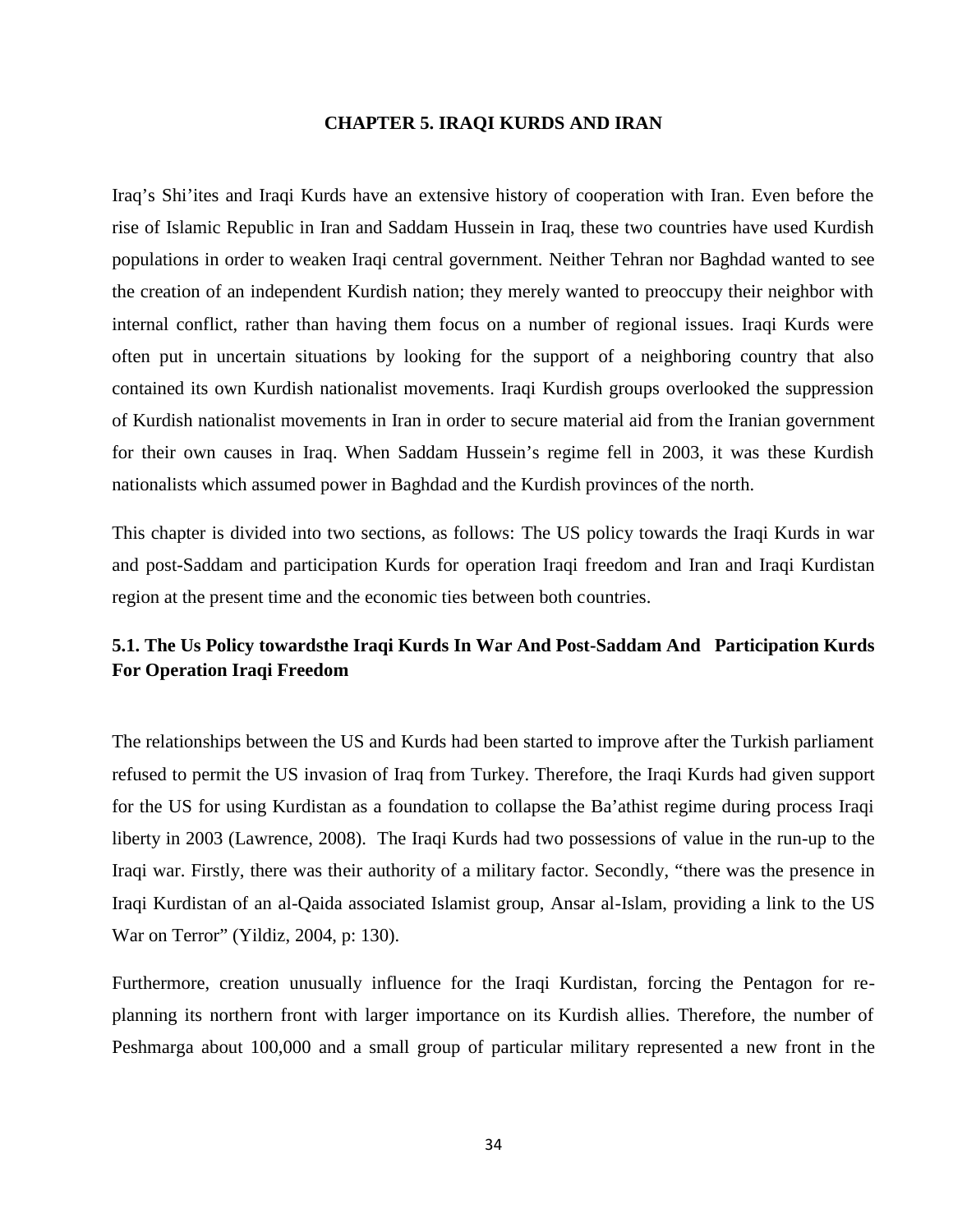attack (Galbraith, 2005, p: 271). The Kurds efficiently led the demonstration into Mosul and Kirkuk, as a probability to impossible if Turkey had been a part of the union (Gunter, 2005, p: 225).

Kurdish army hurried in to fill the space as resistance in Kirkuk crumbled (Galbraith, 2006, p: 158). It is caused as a big issue for the US – the Iraqi Kurds were trying to develop their sphere of power, which was a possible cause for Turkish troops in order to push into the northern Iraq. The Iraqi Kurds were asked for leaving, and according to Colin Powell his complement in Ankara who states that that Kirkuk would be back to normal (Gordon and Trainor, 2007, pp: 514-515). This resembled American policy in Afghanistan (Feith, 2008, p: 97). In addition, the Iraqi Kurds had been advised not to obtain over in Kirkuk and Mosul for avoiding a civil war or a Turkish invasion; it is believed that by the US a Kurdish invasion would send a message to Iraq that the United States was prejudiced towards the Iraqi Kurds. However, limiting the Kurds would make sure the United States impartiality. Also, it is believed the US that empowers the Kurds to reins power in both cities , which would allow acts of Kurdish revenge against Arab citizens in the city . Therefore, this would have the possibility to expand civil war between Kurds and Arabs.

The United States rejected to take sides on the greatly controversial the issue of Kirkuk, where the Kurds required overturning decades of Arabisation. Furthermore, the major US SO (Special Operations forces) power since the Vietnam War, with a significant SO presence were concerned by the process Iraqi Freedom in Northern Iraq. Alliance workforce worked with Kurdish troop against the regime. They were responsible to attack some specific goals, for example, weapons of mass destruction sites, airstrip and domination and control headquarters (Shareef, 2010, p: 208). However, "the 10th Special Forces Group (Airborne), elements of Joint SO Command, and CIA Special Activities Division paramilitary officers, linked up and were the first to enter Iraq prior to the invasion". Their attempts were under the system by the name of Operation Viking Hammer, which prepared the Kurdish Peshmarga to conquer Ansar Al Islam; in this regard, this concerned a fight for power of a region in north-eastern Iraq that was engaged by Ansar Al Islam (Robinson, 2004, p: 308). With a bigger challenge and larger military action for changing regime, it is argued by Qubad Talabani that the United States did not want Kurdish allies to be unfocused and occupied with these Islamist militants (Shareef, 2010, p:208). In the North of Iraq, the assignment of helping the PUK and the KDP had been by the 10th Special Forces Group (10th SFG) and using them against the Iraqi separations which situated in the neighborhood of Kirkuk and Mosul (Robinson, 2004, p: 308).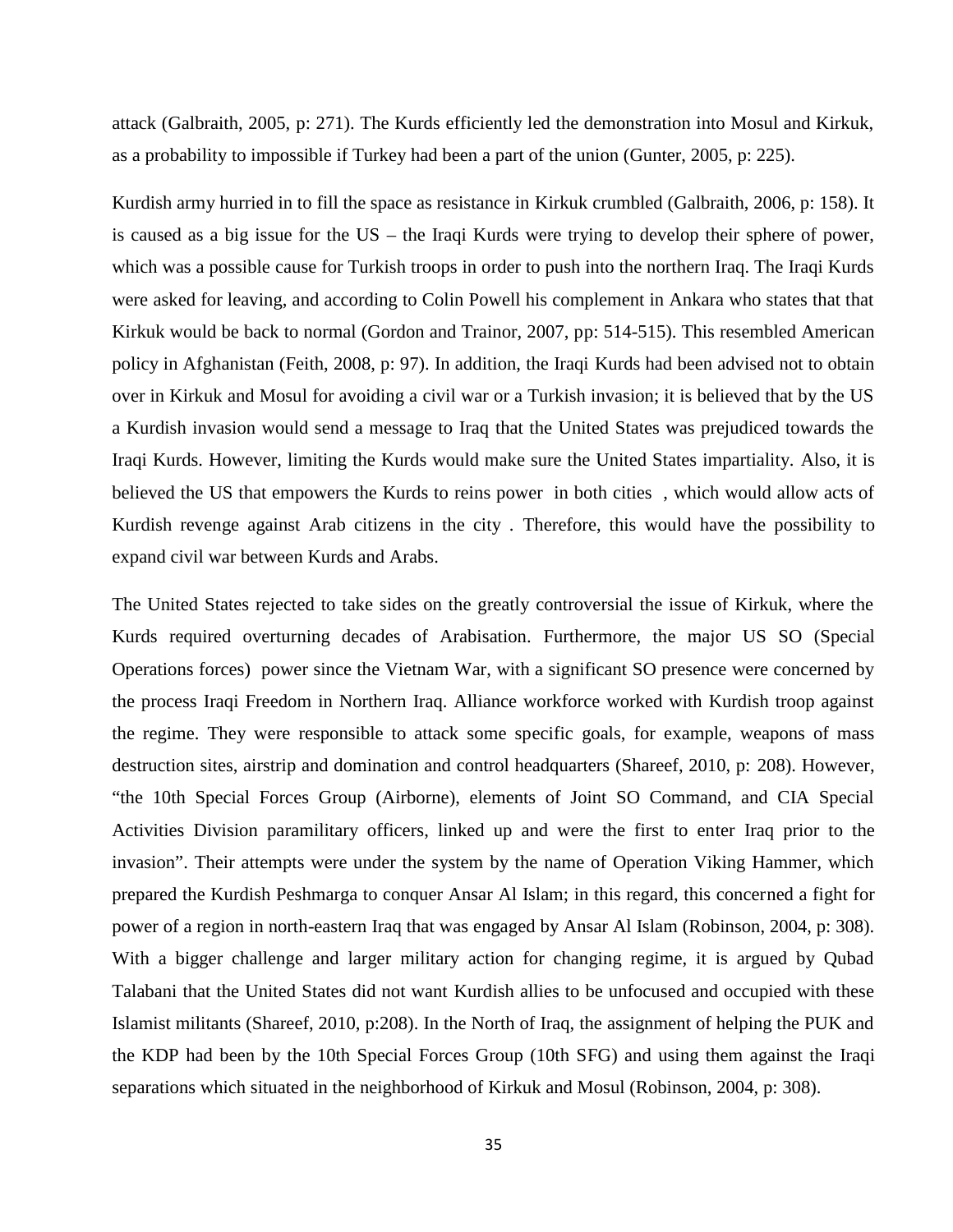Operation Iraqi Freedom and the Kurdsparticipation, the Iraqi Kurds fought side-by-side with the US for removing the regime (Lawrence 2008). A new era for the Kurds has healed since the collapse of the Iraqi regime in 2003 because, when the KRG was separated from the Iraqi central government, the Kurds expanded significant demonstration in Baghdad (Aziz, 2011, p:87)observed, "the Kurds entered post-Saddam national politics on an equal footing with Iraqi Arabs for the first time by participating in a US-led administration, the Coalition Provisional Authority (CPA)". Consequently, in July 2003, on an optional Iraq leading council, the Kurds were given five seats out of 25 seats that were chosen. The Kurds also obtained a number of ministerial situations.

On the other hand, there was a referendum movement in Iraqi Kurdistan that composed 1,700,000 signatures such as (two thirds of Kurdish adults) who wanted declaring independence for Kurdistan during 2004 (Galbraith, 2005, p:280). Therefore, the consequence of this unofficial referendum to the UN head office had been submitted by this movement in New York, but it was unnoticed. The United States also ignored the referendum and tried to focus its attention on unified Iraq (Mohammed, 2013, p:117 and Chorev, 2007). Also in October 2005, the plans were made for a national vote and a stable Iraqi government was selected (Galbraith, 2005,p:281). The Kurdistan union won about "26% of the vote, earning 75 out of 275 seats in the Iraqi National Assembly". According to the Iraqi constitution 2005, it is recognized by the Article 117 that the KRG as an essential part of an Iraqi federal with both Arabic and Kurdish as the official languages (Barkey,2009,pp:11-12). The decentralization of influence to the regions "expanded the Kurdistan Regional Government's internal sovereignty within its official territorial boundaries" (Natali, 2010, p:80). In this situation a big degree of political independence was awarded by the KRG in terms of its regional borders which included in budgetary, legislative, and administrative authority. Therefore, the organization of federal arranged in the constitution which gave the power to the KRG in order to change Iraqi laws, "not relating to foreign policy; national security or financial issues; to control its own police and security forces; and to manage natural resources in the region including the rights to exploit and administer certain petroleum fields" (Katzman, 2005, p:5).

On the other hand, the economic dependence of the KRG on Iraq, institutional relationships between the KRG and Iraq for staying practically non-existent (Natali, 2010,p:82). Even though there is Kurds representation in Baghdad, there is no factual collaboration between the KRG ministries and Iraqi central ministries as there is no combined group or alliance which continued between ministries and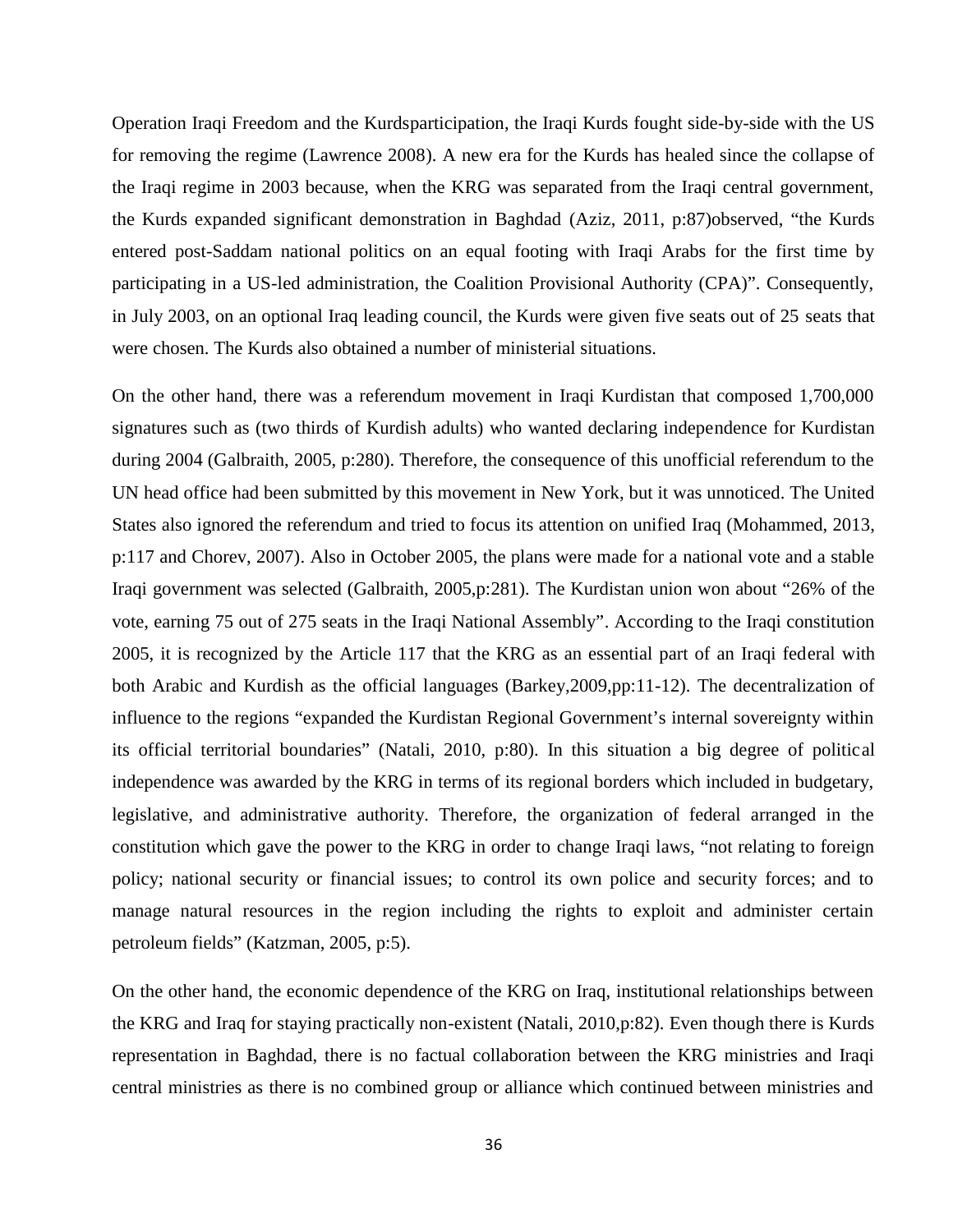parts such as education and health. As a result of that led to the appearance of different systems of government in Erbil and Baghdad. In this regard, the weakness of contact between Baghdad and Erbil has led to the existence of "two systems and one country".

It seems that, recently, the US forces in northern Iraq had two roles which are the military and political roles. The military role was to defeat 150,000 Iraqi troops on the border of the de facto Kurdish cooperation. In addition, the political role was to keep the Peshmarga in line, preventing the Kurds from taking Kirkuk, reason enough for a Turkish intervention. It was in the interest of the US to maintain peace between rival Kurdish factions and also prevent them from upsetting the status quo. The future of Iraqi Kurdistan is not only reliant on the local political dynamics but also on the regional and international policies towards this region. The US, as the superpower and an international actor, and Turkey, as a regional actor, play key roles in determining the political trajectory of Iraqi Kurdistan.

## **5.2. Iran and Iraqi Kurdistan Region At The Present Time And The Economic Ties Between Both Countries**

The collapse of the Ba'athist regime created the KRG with a collection of opportunities in terms of internal and external of the Kurdish independent region. The members of the PUK and KDP protected the situations of prominent and held posts that exceeded the issue of Kurds in Baghdad. In this regard, Jalal Talabani, became the successor of Saddam Hussein who spent a important part of his job planning with the Iranian regime, In the part of Kurdish autonomous region, there was elections for the first time since 1992, providing a legal regional government which accepted by Baghdad. In this regard, the fundamental of Iraqi Kurds reason for looking for a close relationship with Iran was realized at the present time. However, a group of leaders were elected by the Iraqi Kurds in order to have a close relationship with Iran as a central part to the KRG's foreign policy. Therefore, on June 14, 2005, MasoudBarzani, as the leader of the KDP, "was sworn in as the new president of the kurdistan region" (Radio Free Europe / Radio Liberty, 2005).

On the other hand, in Baghdad, Jalal Talabani as representing of the Iraqi central government often met the leaders of Iran in order to discuss about some issues which related to Iraq. Talabani wanted to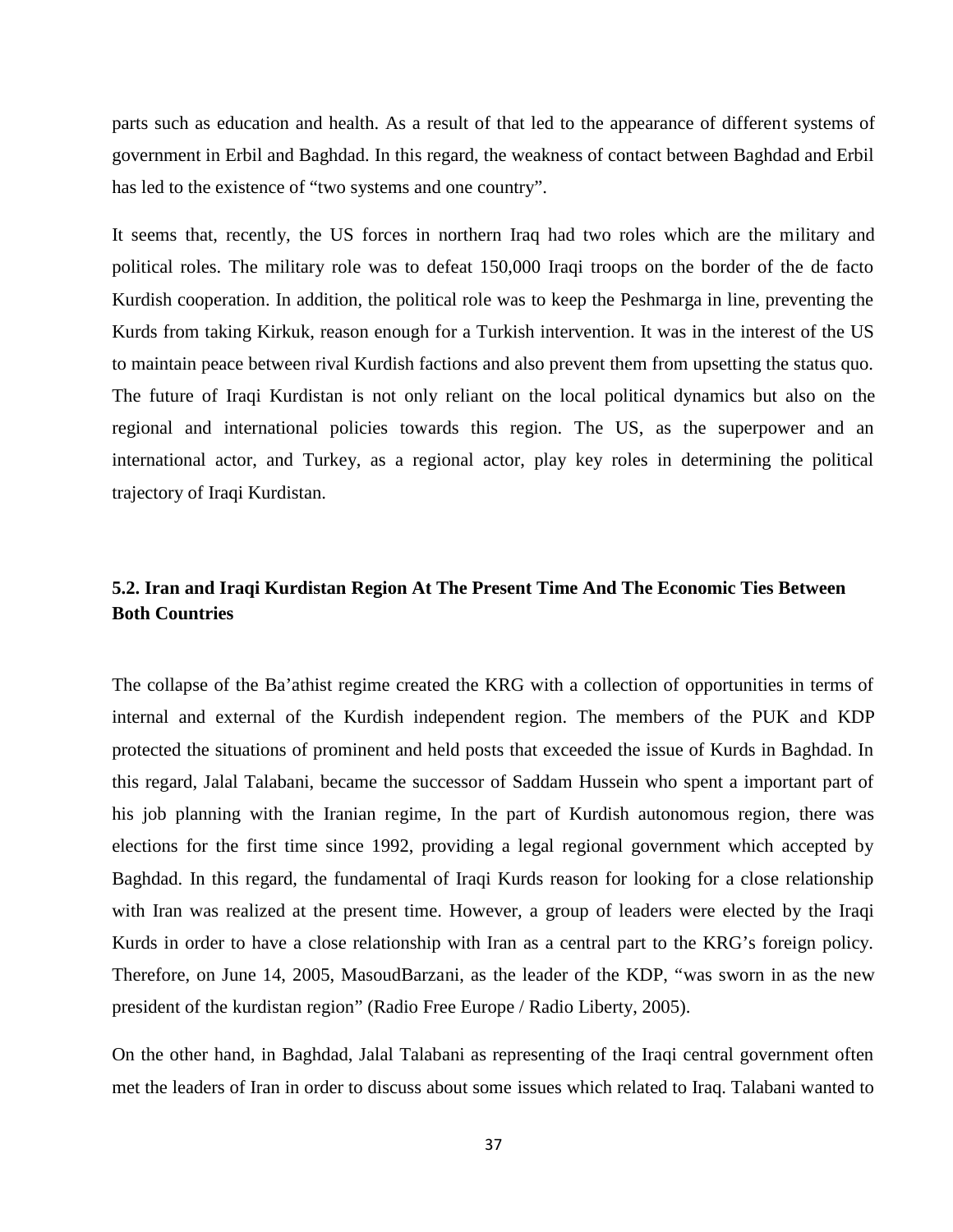keep strong relationships with the Iranian regime and supported many of programs of Iraq's pro-Iran Shi'ite parties. Therefore, on  $19<sup>th</sup>$  of 2006 at a press conference, Talabani mentioned on the future of US-Iran meeting which were put forward by the leader of ISCI, Abdul Aziz al- Hakim: "I am one of those who support this and worked for this purpose. When I visited Tehran, I met with Iranian officials and raised this issue with them, since I believe that the Iraqi problem has become an international problem… If this action serves Iraq and its sovereignty and independence, provided there is no interference in its domestic affairs, and if it serves security and stability, prevents infiltrations, and ends terrorism… then it is welcome" (Ridolfo,2006).

On the other hand, Iraqi Kurds make sure that their representation in the Iraqi central government would stay pro-Iran by placing Talabani in Baghdad. Talabani desires to keep friendly relations with Iran. Talabani looks at Iran as a basis of Iraq's foreign policy in terms of like the Iraqi Shi'ites who hold its influence in Baghdad. Consequently, the leaders of Iraqi Kurdistan have had high-level meetings with Iranian administrators on many occasions. In August 2008, Prime Minister of the KRG NechirvanBarzani made one of the first main visits by a member of the KRG to Iran. Visiting Barzani to Tehran was invented by the Iranian government in order to discuss the trade and economic issues which related the two countries. A collection of Iranian government officials was met by Barzani, including President Mahmoud Ahmadinejad. Therefore, the meeting was praised by Falah Mustafa Bakir as the top administrator in the KRG's Department of Foreign Relations who stated that Iran is a significant neighbor to Iraq. "The visit to Tehran comes as part of a continued KRG policy of reinforcing good neighborly relations, with a view to creating prosperity in the region and mutual benefit for all parties. This includes cooperation in the spheres of joint border security, economic investment, and general commerce" (Press Release, 2008).

In addition, trade and some other economic issues occupy a big part of the discussion in official relations between Iran and Iraq. On 12 of February 2009, ManouchehrMottaki as the Iranian Foreign Minister created his first official visit to the KRG. He is the main ranking Iranian official for visiting the KRG in order to date. There was a meeting between Mottaki and President Masoud Barzani and they discussed trade partnerships and investment opportunities. Trade is a main subject in Iranian-Iraqi Kurdish relations because a big percentage of imports of Iraqi Kurdistan come through Iran. Therefore, a few months after visiting Mottaki, a number of PUK's members traveled to Iran to shape a combined trade committee between the two states. The delegation met with Trade Minister Mehdi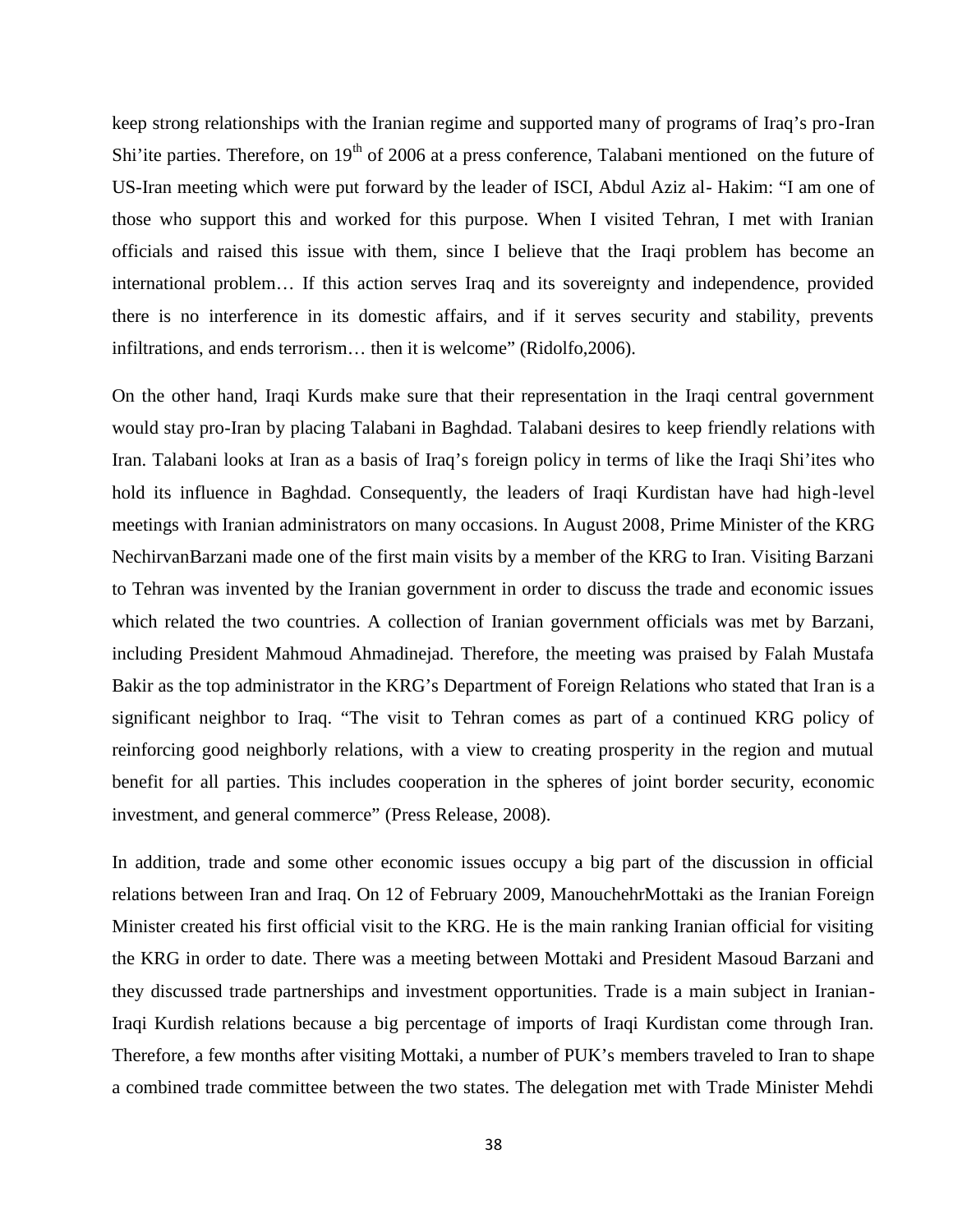Qazanfari, President Mahmoud Ahmadinejad, and a number of other famous members of the Islamic Republic. There was an agreement between two sides in order to shape a combined trade committee and to set up branches of Iranian universities in the KRG. In this regard, trade is not the only subject which discussed on official visits to Iran though. On 22th 2008, Masoud Barzani as the KRG President prepared his first official visit to Iran. As a result of that he spent three days in Tehran in order to have meeting with senior government officials (Rousu, 2010, p:67).

Furthermore, the meeting centered on security agreement between the US, Iraq and the Iranian army's intermittent raids against the insurgents of Iran inside the KRG. A number of the leading points of argument were highlighted by visiting Barzani that exist in Iranian-Iraqi Kurdish relations at the present time. The third parties who work freely in the KRG are considered enemies by Iran's Islamic Republic. Thus as they work independently inside the Iraqi Kurdistan's autonomy, they will spoil the relationships between Iran and Iraqi Kurdistan. The existence of coalition powers in the KRG has become a main cause of disagreement between Iran and Iraqi Kurdistan. For example, the US powers held a number of Iranians who were in a liaison office in Irbil as the capital city of the KRG on January 11, 2007. The US supposed that these Iranians were distributing weapons to Iraqi rebellious and they were members of the IRGC. A number of famous politicians of the KRG denounced the raid, consisting of the Iraqi Kurdistan President, Masoud Barzani. Since then it is argued that by QubadTalabani, the son of Jalal Talabani and as the Iraqi Kurdistan Ambassador in Washington DC, who states that "Ultimately, we are neighbors, and I think this is something that I hope our American friends understand. They are here, and America is 6,000 miles away" (Watson,2007).

Although coalition powers in the KRG have shaped hinders in terms of relationships between the KRG and Iran, their attendance is temporary and it is not a long-term obstacle like the KRG's other third parties. In this regard, coalition powers are by no means the only struggle power that has strained the relationships between Iran and Iraqi Kurdistan. The PJAK as the Party of Free Life in Kurdistan is a Kurdish militant group in Iran. In addition, PJAK is included of leftwing nationalists who desire for creating autonomy for Kurdish people in western Iran. It is believed that by the group to operate mainly along the part of north of the border of Iran and Iraq. In 2005, PJAK started fighting Iranian troops and police officers. Such as Turkey, Iran's fight with Kurdish nationalist guerrillas has encouraged it for performing operations inside the KRG. Furthermore, the Iranian army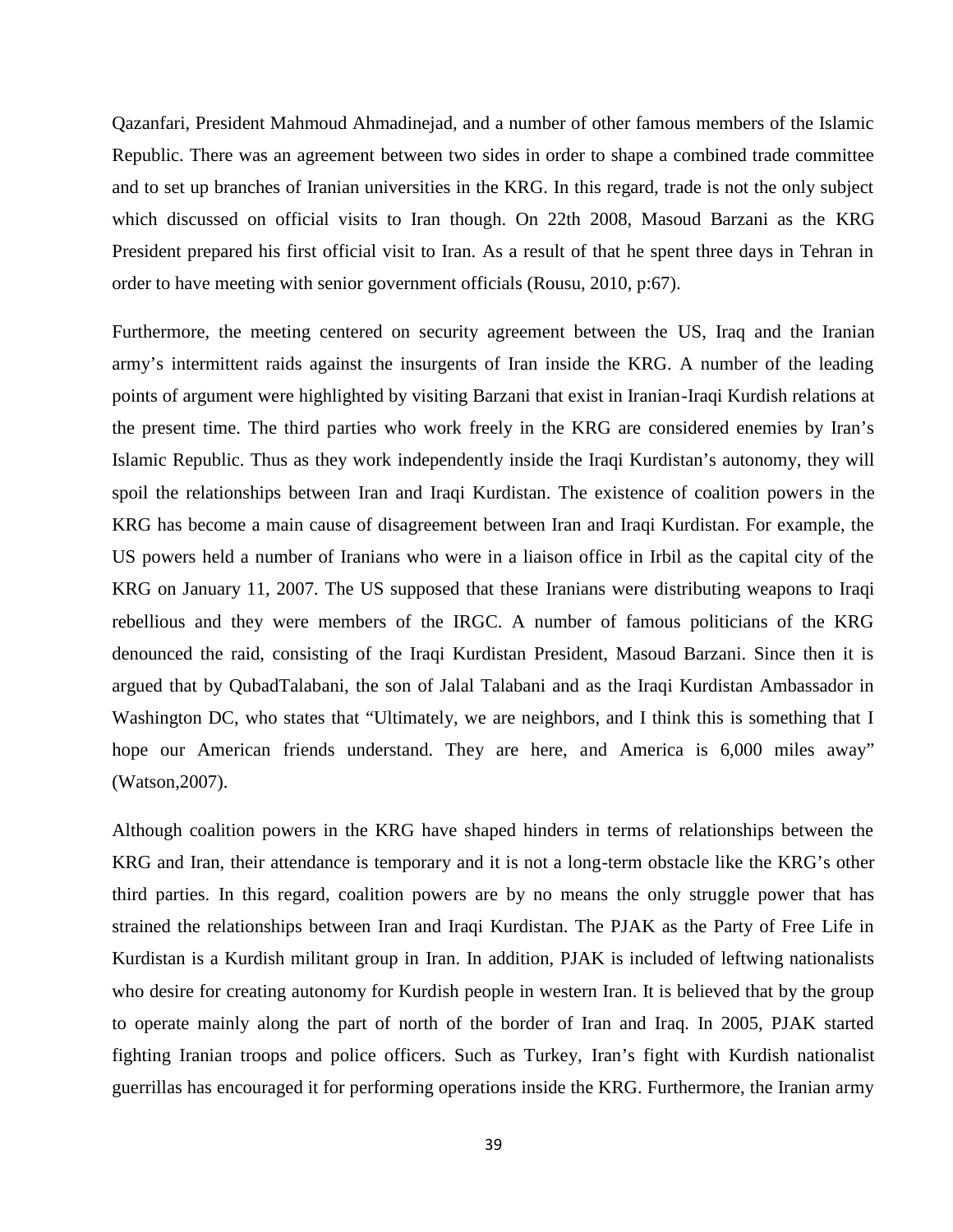started its first operation against PJAK positions inside the KRG by shooting a city north of Erbil on April 21, 2006. It is mentions that by a member of the PKK that on November 25, 2006, Iranian powers performed their first raid into the KRG (Radio Liberty, 2006).

This source also mentioned that the military power of Iran engaged PJAK powers for almost an hour before withdrawing back across to the border. Therefore, since this raid, the disagreement between PJAK and Iran inside the KRG has raised significantly. On 21th of 2007, an Iranian by the name of Mahmoud Farhady in Suliymaniyah was detained by the US army. Farhady was an administrator visitor of Iraqi Kurdistan on a trade assignment, but it is argued that by the United States regime that he was known as a member of the IRGC. The arrest of Farhady encouraged a main reaction by the Iranian regime against PJAK and the KRG powers inside the KRG. Iran closed its border to the KRG on September 24th. This had a big effect on the KRG's economy, as an important section of their imports which come through Iran. In addition, a huge attack of PJAK positions on the side of Iraqi Kurdistan of the border was performed by the Iranian army. In reaction to the shooting, on September 28, 2007, Iraqi Kurdistan issued the following statement: "During the past few weeks the forces of the Islamic Republic of Iran have been shelling the border areas of the Kurdistan Region in Iraq. This shelling has resulted in the displacement of thousands of villagers, the disruption of their lives, and the destruction of several villages. It has also inflicted great loss and destruction and spread fear among the people of Kurdistan" (Rousu, 2010, p:67). This unfair and unjustifiable military action was criticized by the KRG. It is an obvious violation of the power of Iraq, believes the KRG it an act of violence. Therefore, Iraqi Kurdistan calls upon the regime of Iran's Islamic Republic in order to end immediately this shooting and its pressures. In this situation it is requested by the KRG that the Iraqi central government takes an obvious situation on this violation of borders of Iraq, which is causing confusion and disruption to the lives of Kurdish people inside Iraqi Kurdistan. Also, we call upon the Multinational Powers in Iraq and the United Nations Security Council for addressing the problem and stopping these unfair attacks. Iraqi Kurdistan restates its obligation in order to have good neighborly relationships on the basis of common interest and mutual respect (Rousu, 2010, p:68).

Consequently, the shooting was suspended and its border was reopened, but the conflicts between PJAK and Iran inside the KRG was continued. On April 25, 2009, a group of police officers was attacked by PJAK militants in Iranian Kurdistan, killing such as ten in the process (Reuters, 2009). Furthermore, once again, the Iranian regime reacted to the shellings by aiming PJAK positions inside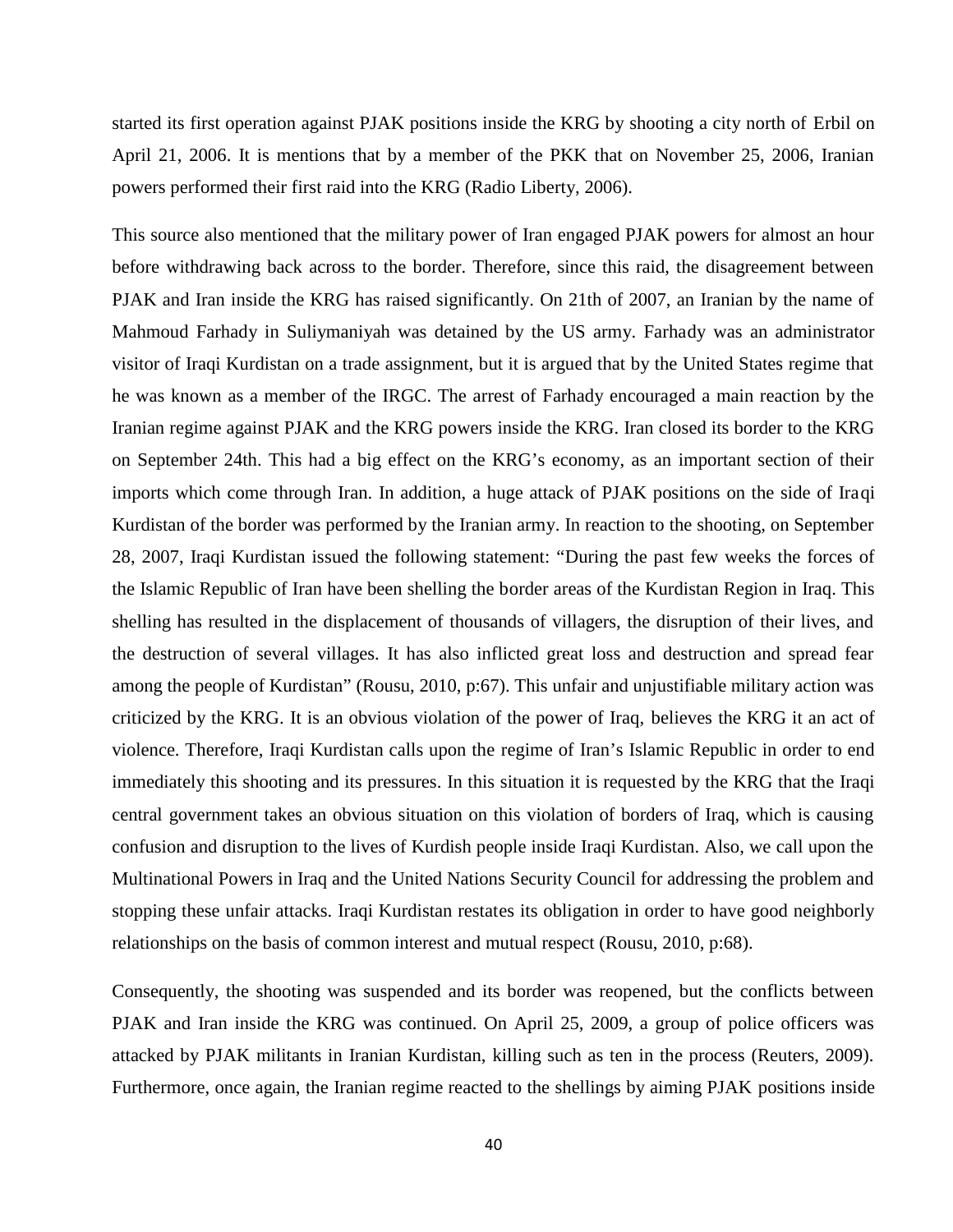the KRG. The Iraqi village of Penjwin which is located in the east of Sulaymaniyah was shelled by Iranian powers. As aresult of that the Iraqi central government responded to the attacks by calling on the Iranian diplomat to Baghdad and informing him there would be consequences if the gunfire did not end. To respond to this, Hassan Qashqavi as a representative for the Iranian Foreign Ministry,argued that Iran "expects that Iraqi officials pay special attention to movements of small groups which are officially known as terrorist groups even by Western countries." (Rousu, 2010, p:69).

It is argued here that, recently Iran known as a friend group of leaders in Baghdad, and it does not want to see an independent Kurdistan. It caused major problems for the new Shi'ite government, or moving up a revolution between its own Kurdish populations. The leaders of Iraqi Kurdistan because of their long history of cooperation with the Islamic Republic naturally wanted to maintain their friendly relations with Tehran after the US invasion. However, the new realities of Iranian-Iraqi Kurdish relations cannot be masked by the positive rhetoric and the cordial visits of PUK and KDP leaders indefinitely. The new focus of Iranian-Iraqi Kurdish relations in post-Ba'athist Iraq is intended to center on issues such as the treatment of Iranian Kurdish populations and border transgressions carried out by the Iranian military and Iranian Kurdish rebels who find refuge in Iraqi Kurdistan. In spite of the fact that the North of Iraq Kurdish Administration's coming close to the USA after the occupation and PJAK's harbouring in North of Iraq which have caused Iran's strategy towards. But this strategy can change in the long-term. Breaking off the relations with the Iraqi Kurds, in this regard, they established close relations during the 20th century would not suit the Iran's interests in the long run. As long as PJAK is not sheltered in the Northern Iraq and the relations between Kurdish Administration in the north of Iraq and the USA that are not turned into an ally relations against Iran, it is likely that Iran keeps the Kurdish existence in the North as a trump in return for the prospective attitude of Iraqi administration.

The Economic Ties between Iran And Iraq Kurdistan Region: There is a significant arena of economic relationships between Iran and the KRG. Trade between the two countries is essential to both economies. In 2006, Kurdistan passed an overseas investment law that it describes "the most liberal in the region." It allows overseas companies for keeping full possession over some projects within Kurdistan and gives firms liberal incentives in order to invest in the KRG (KRG, 2010). Consequently, the KRG has seen an investment's flood four years ago, which it came from Turkey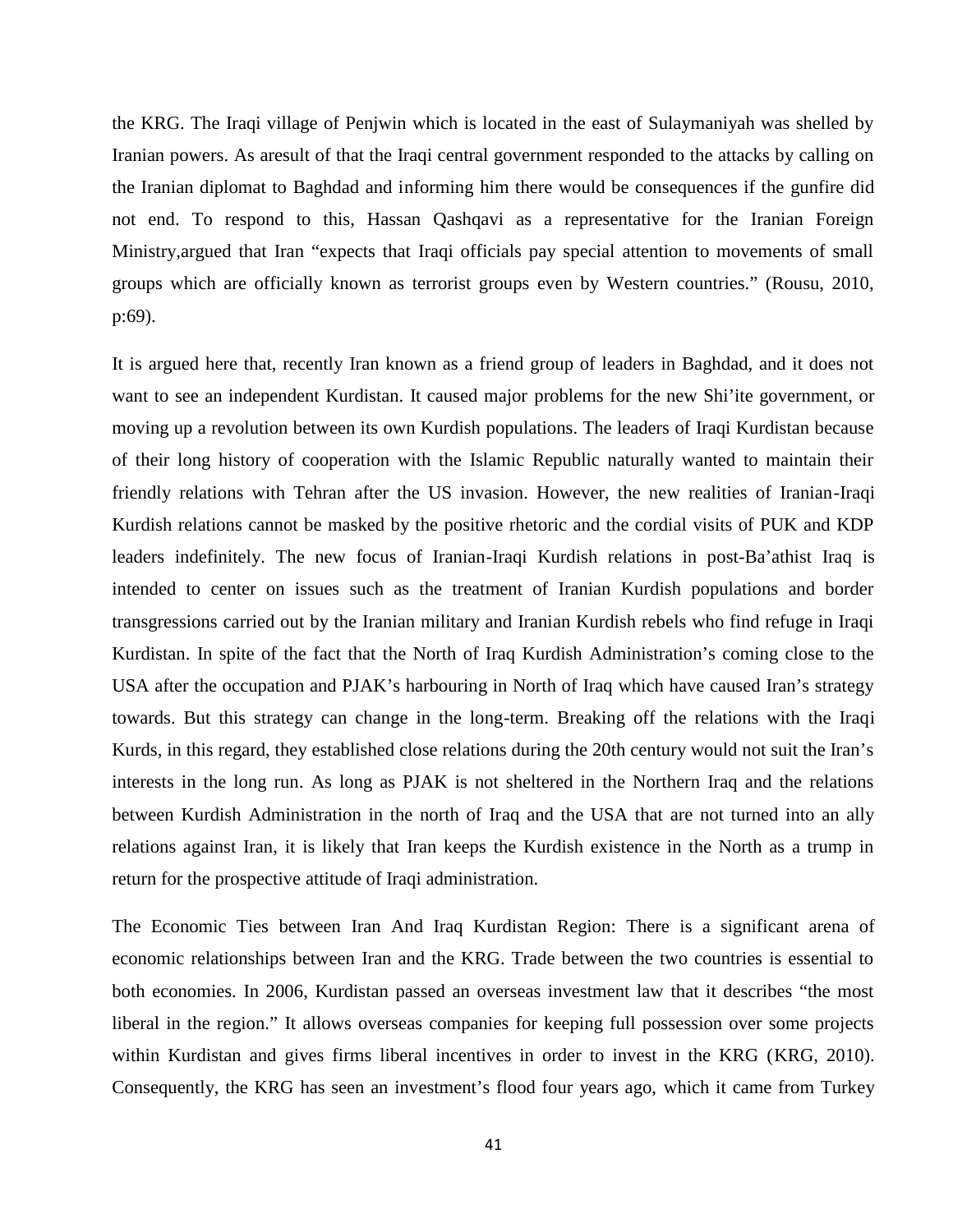and Iran. In 2008, over 100 Iranian firms were invested in Iraqi Kurdistan. In July 2010, more than 185 Iranian companies contributed in a trade fair in the city of Sulaimaniyah to emphasize potential for investment. Therefore, an interest in setting up a character optic telecom network in Iraqi Kurdistan was declared by the director of the Telecommunication Company in Iran, also the plans to create electricity to the Iraqi Kurdish province of Bashmakh was discussed by the head of Iranian Kurdistan's Power Distribution Company (Iraq Business News,2010).

There are three main active border crossings from Iran into the KRG: Bashmakh, QasreShirin and Haj Omran. Feiz Ali Khorashid who argues that, "a member of the KRG's Legislative Council, trade between Iraqi Kurdistan and Iran through these NIMEP Insights 2011 143 three border points currently has an annual value of [approximately] \$2 billion. The same report predicts that the value of the year's trade will increase to \$4 billion by the end of 2010" (Rafferty, 2011, p:142). The KRG imports modern created and food goods from Iran. In this regard, the KRG has begun exporting a number of products to Iran. It is described that by a Kurdish official in Sulaimaniyah, 462 tons of herbs and vegetables were exported to Iran from the Bashmakh crossing (Rafferty,2011,p:142). In addition, Iran and Iraqi Kurdistan declared plans to construct a "joint industrial town" in the part of Iranian Kurdistan on the border with the KRG outside of Bashmak, which is located in the east of Sulaimaniyah in March of 2010. According to the KRG Prime Minister BarhamSalih, since meeting with the governor of Iranian Kurdistan province, confirmed, "Iran and Iraq enjoy great deal of interactions. The relations must extend to economic and civil sectors to increase investments in the two countries" (Iran English Radio, 2010).

Furthermore, the plans, calls for a border opening during 24 hours per day, since 2009, Kurdish officials supported a proposal. Whether or not these strategies come to completion is of little meaning; that they are significant because both sides show a promise to economic cooperation. It may be supposed that this level of business will be a reason for both sides in order to work harder for a pleasant future. In this regard, researchers outlined the international relations theory of difficult independence for example; Robert Keohane and Joseph Nye create a forceful structure to understand the relations between both sides that trade would be with one another. In addition, by trading with one another, both countries are improving the benefits of mutual collaboration while at the same time increasing the chance cost of disagreement (Rafferty, 2011, p:143).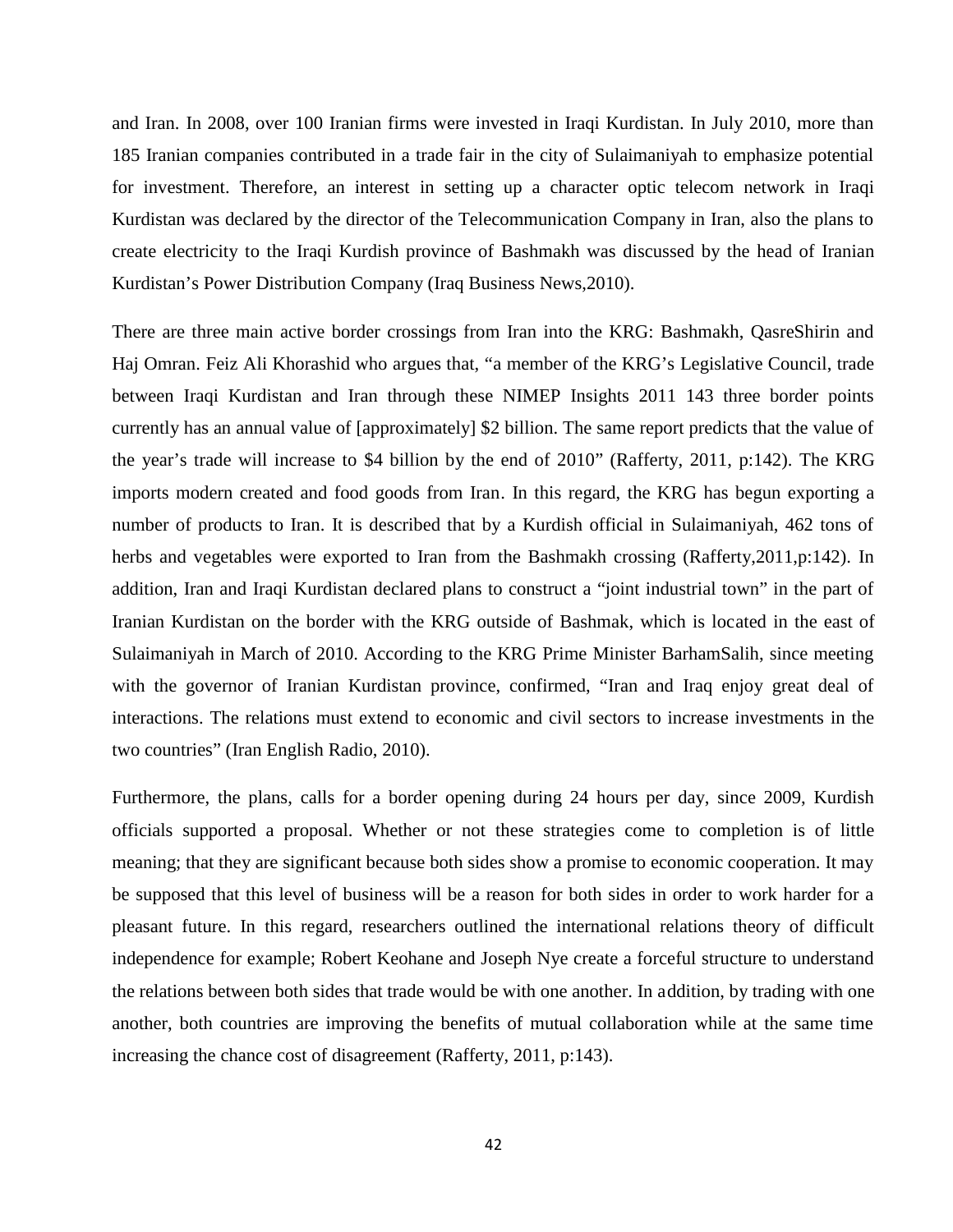Furthermore, element groups within the both sides, which includes trader, businessmen, people who get benefit from imported goods and also politicians with ties for trading, may all have influence the government policies for supporting more cooperation. Therefore, countries that trade in important products as opposite to luxury substance are even less possible to want conflict in terms of high costs. A number of these costs are true in the side of Iranian-Kurdish framework. Different groups of each community have sure benefits in trade, from the private benefits to state projects, to hybrid projects on both countries. And the supplies that each side is importing are necessary in terms of food, electricity and clothing. But it does not show that these economic relations have influenced political relations between the two countries. It is discovered that the KRG and Iran are unified, but not interdependent. Therefore, both sides have got benefit from each other, but at the present time, neither country desires the other. In this situation Iran is not depends on Kurdistan for its economic survival. In 2010 Iran's GDP is predicted at \$863.5 billion (Rafferty, 2011, p:143), and it has another sources for the goods which it receive from the KRG. The position of Iran is single in 144 NIMEP nears 2011 which pushed by international allows.

However, recently Iran is not dependent on the trade of Iraqi Kurdistan, which the willingness of Iran established for using a postponement of such trade for the political aims. For many times Iran has closed its borders with Iraqi Kurdistan in order to reply to political proceedings since 2003. In September 2007, an Iranian citizen had been arrested by the US powers in Sulaimaniyah by the name Mahmoud Farhadi that "accusing him of being an agent of Iran's Revolutionary Guards' Quds force". Closing Iran's border with Kurdistan responded to Iran. While the US, Iraq and Iran argued over keeping of the man, land transport among the two states was arrested for two weeks, and Iraqi Kurdistan felt the significance of Iranian products. According to the leader of the Sulaimaniyah Chamber of Commerce who mentions that 60 percent of customer products in the city of Sulaimaniyah came from Iran and about 35,000 Iraqi Kurds of work were depriving almost (Digital Journal, 2007). During this time until 8 October the prices of products increased sharply, when, the borders were reopened after two days of high level debates between the KRG ministers and Iranian administrators (News-desk Media Group, 2009, p:165).

In addition, according to Iranian authorities who states that in December 2010, a 3,000 dinar insurance tax, of Kurdish vehicles when enter to the country would be charged which led to a hit that left borders closed for about two days until Iran changed its decision. Therefore, for the part of Iran, it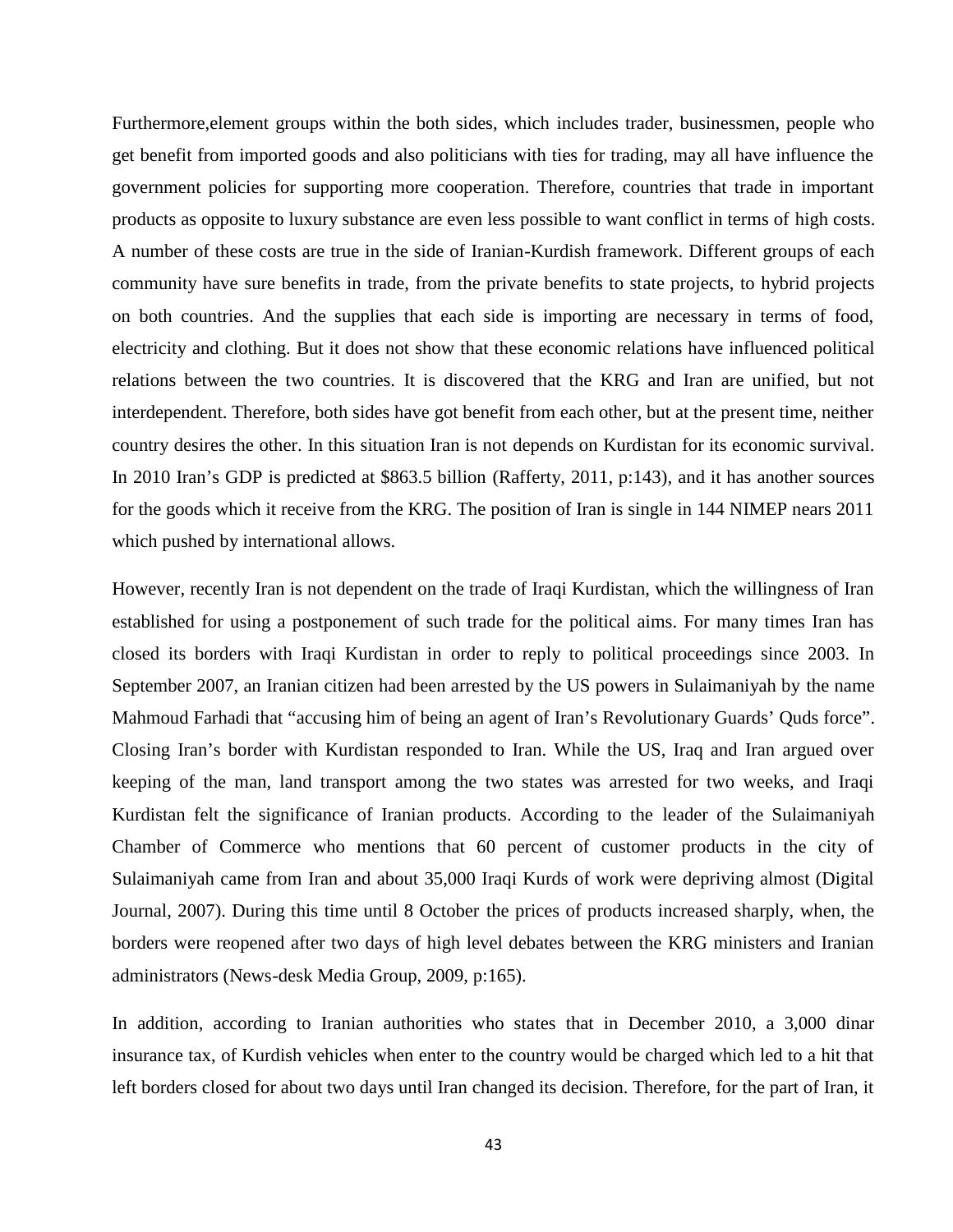seems that the border with Iraqi Kurdistan is not measured an economic link. While Iraqi Kurdistan imports a huge amount of products from Iran and in 2007, it was harm in the small period by the suspension in trade, so it has a lot of other economic associates. After 2008, its collaboration with Turkey has started and its trade with Iran had dwarfed; although there are more than 100 Iranian companies operating in Iraqi Kurdistan, also there are almost 500 Turkish ones (Rafferty,2011,pp:143-144). It is expected that 80 percent of products sold in Kurdistan are prepared in Turkey, and in 2009 annual trade between the two countries reached about \$6 billion. Furthermore, Iraqi Kurdistan has involved investment from East Asia, Europe and the Gulf countries. While food and electricity of Iraqi Kurdistan is provided by Iran and it is not the only source of these products, and Kurdistan could simply turn elsewhere. When inquired regarding the border closures, according to Masroor Barzani, as the leader of the KRG Intelligence and Security, stated that "This is the Middle East, not the United States-Canada border"(Rafferty, 2011, p: 144). Iraqi Kurdistan would depend on imports of Iranian food. At the present time, Iran and the KRG stay independent that the economic costs do not create conflict for a long priced; consequently, Iran is able to militarily provoke Kurdistan without a threat of huge economic loss.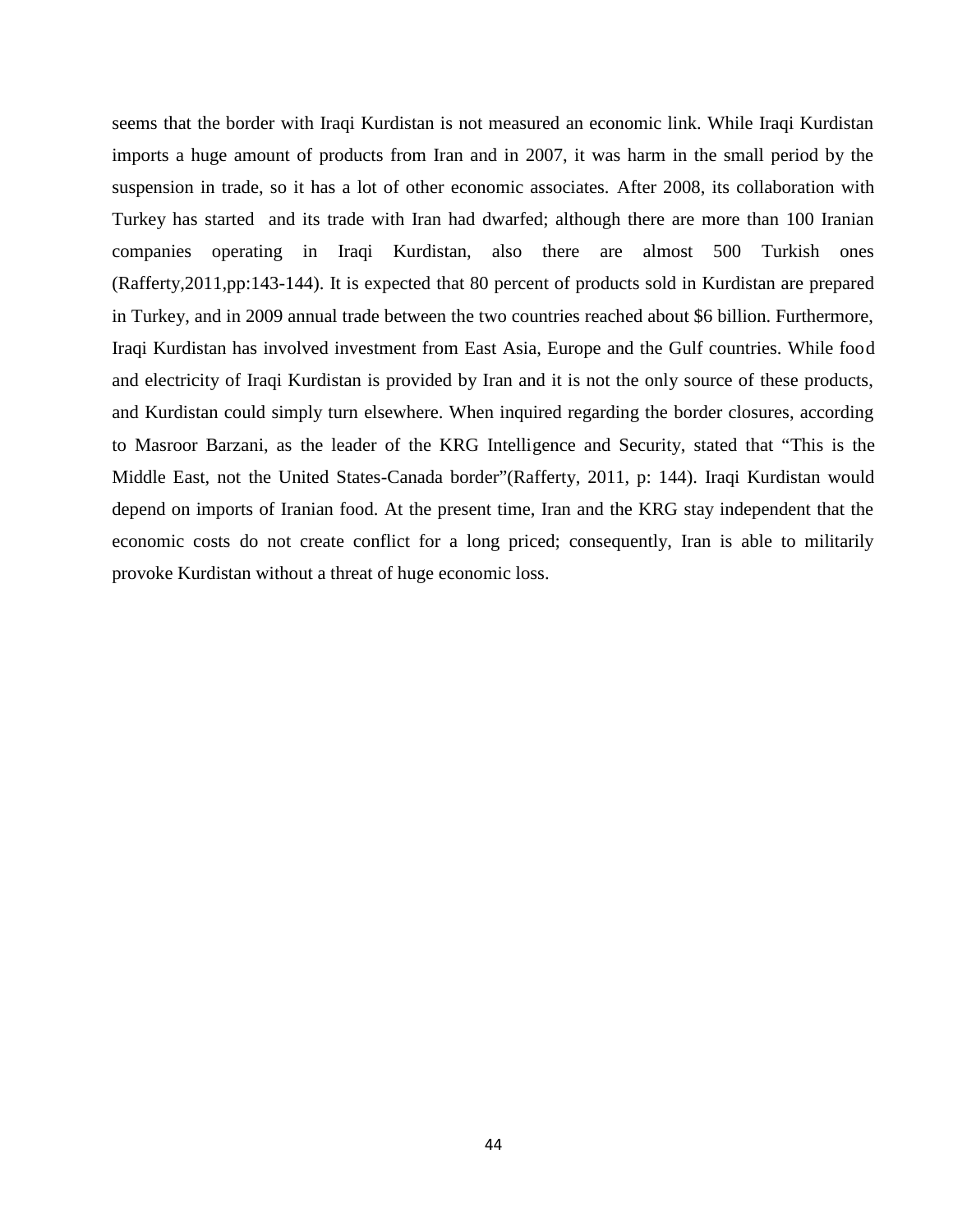#### **CHAPTER 6. CONCLUSION**

The relationships between Iraq and Iran have improved significantly since the fall of Saddam Hussein. The 2003 invasion of Iraq made it easy for Iraqi dissidents, who had longstanding ties with the Iranian government in terms of seizing power in Baghdad. By completely dismantling the Ba'athist government, holding elections and stressing sectarianism in institutions like the IGC, coalition forces ensured that parties with strong Shi'ite and Kurdish identities would take control of the new government.

Consequently, nearly every Iraqi Shi'ite and Kurdish organization was opposed Saddam Hussein's regime before the invasion. It maintained close ties with the Iranian government. American policy in Iraq eliminated one of Iran's worst regional enemies and inadvertently replaced that regime with a set of parties who had been receiving financial and military aid from Tehran for more than two decades. Iran-Iraq relations are currently the most cordial that the two countries have seen since the collapse of the Iraqi monarchy in 1958.

Tehran and Baghdad have now established official relations with each other, exchanged ambassadors and ended outright support for each others' dissident groups. Furthermore, Iranian and Iraqi leaders have demonstrated their improved 90 relations by frequently visiting each other. Such symbolic displays of friendship have not been seen in more than fifty years. The current situation, though, is not the most cooperative period of relations in the entire history of Iran-Iraq relations. Baghdad does not perceive the United States or other powerful Arab regimes in the region to be threats, like Tehran does.

As a result of that, the two countries have not entered into any mutual defense pacts, such as the Baghdad Pact which united the two countries against the Soviet Union and Arab nationalists in the 1950s. Unless the new Iraqi government changes its perception of major regional powers, Iran-Iraq relations will not reach the height of their ties in the 1950s.

Iran-Iraq relations are now much less hostile, and thus improved, because it is no longer a relationship of equals. Saddam Hussein boasted one of the world's largest militaries and fought Iran to stalemate in the Iran-Iraq War, despite his country's smaller population size.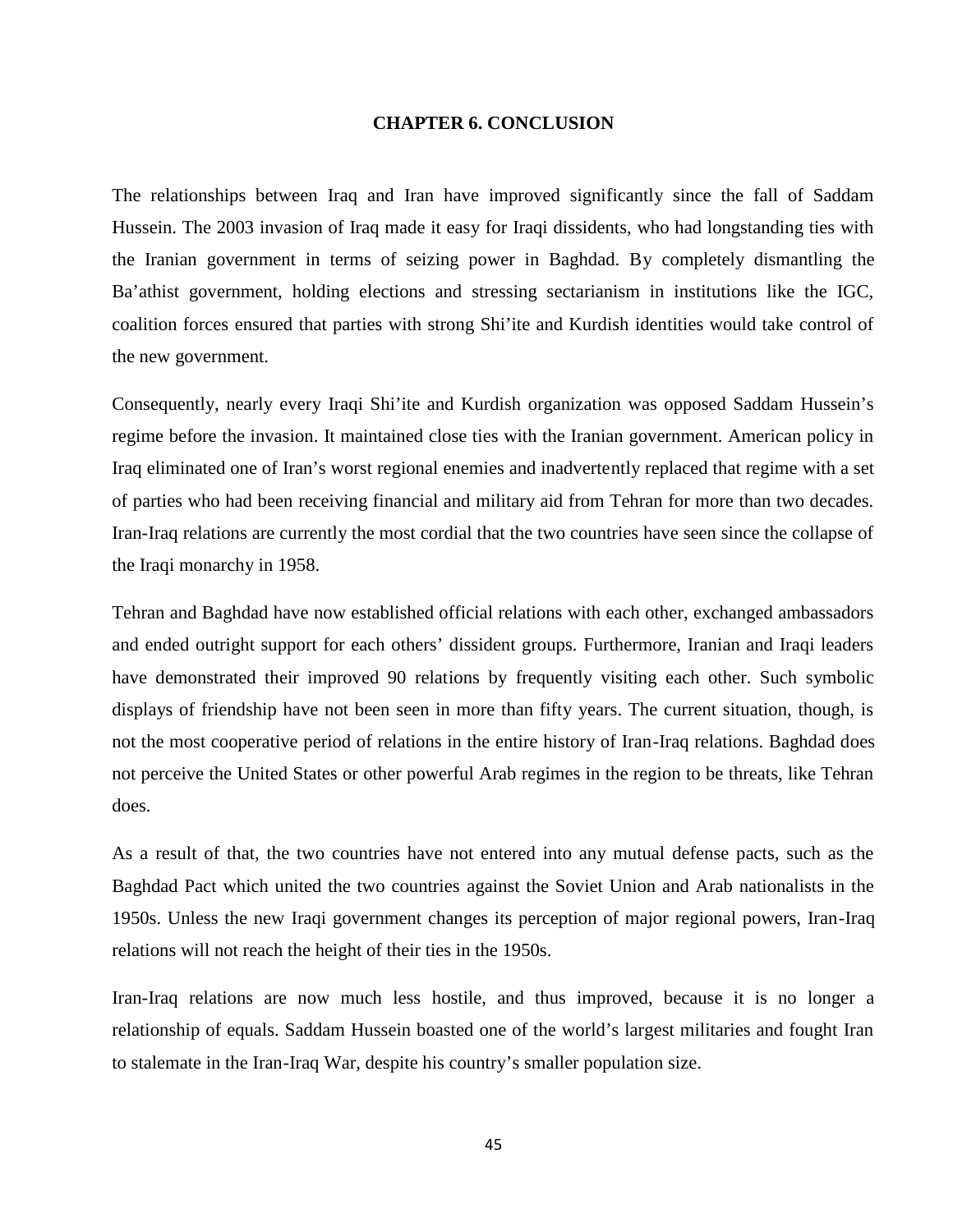The decision by Ambassador Bremer and the CPA to completely dismantle the Iraqi army in 2003 ensured that Iraq would not be a military power in the region for many years. The new Iraqi army, which is still mired in the insurgency, in no way poses a threat to anyone beyond its own borders. In addition to Iraq's feebleness, the new government is rather diplomatically isolated in the region. Saddam Hussein's ability to withstand Iranian counter offenses in the Iran-Iraq War was partially attributable to the steady flow of aid from his Arab neighbors, like Saudi Arabia. Most Arab governments opposed the invasion of Iraq in 2003 and thus ostracized the subsequent government. Stemming from the circumstances of its creation, the new Iraqi government never had a real opportunity to establish strong ties with other Arab governments. The dismantling of the military and diplomatic limitations has made the new Iraqi government extremely weak vis-à-vis the Islamic Republic.

As a result of that, Tehran has a much larger capacity to influence events in Iran-Iraq relations in the post-Ba'athist era. Nevertheless, Iraq's weakened state and its leadership's history with Iran are not guarantees that Baghdad will seek close ties with Tehran in the future. Saddam Hussein was the common enemy of Iraqi Shi'ites, Iraqi Kurds and Iran was the primary reason why they forged close ties to one another in the first place. In the absence of Saddam Hussein's dictatorship, the need for a close relationship disappears. An Iraqi Kurdistan, which has secured its main goal and secured general autonomy from Baghdad, no longer needs aid from the Iranian government. With this legitimacy in hand, Iraqi Kurds will focus more on issues such as trade and the treatment of their Kurdish brethren in Iran. Similarly, Iraq's Shi'ite parties no longer need aid from Iran because they rule the country.

Regularly-held elections make these parties more accountable to the interests of Iraqi voters. This is most evident in the recent breakup of the once dominant pro-Iranian parliamentary coalition, the UIA, and the subsequent success of the Islamic Da'awa Party, which allied itself to several Iraqi Sunni parties. The future of Iran-Iraq relations will be heavily influenced by Baghdad's relationship with the United States. After the 2003 invasion, Iraq's new leaders had no choice but to work closely with the United States. Now that Iraq has regained its sovereignty and coalition forces are leaving the country, a decision to work closely with the United States in the future would be made more voluntarily by Baghdad.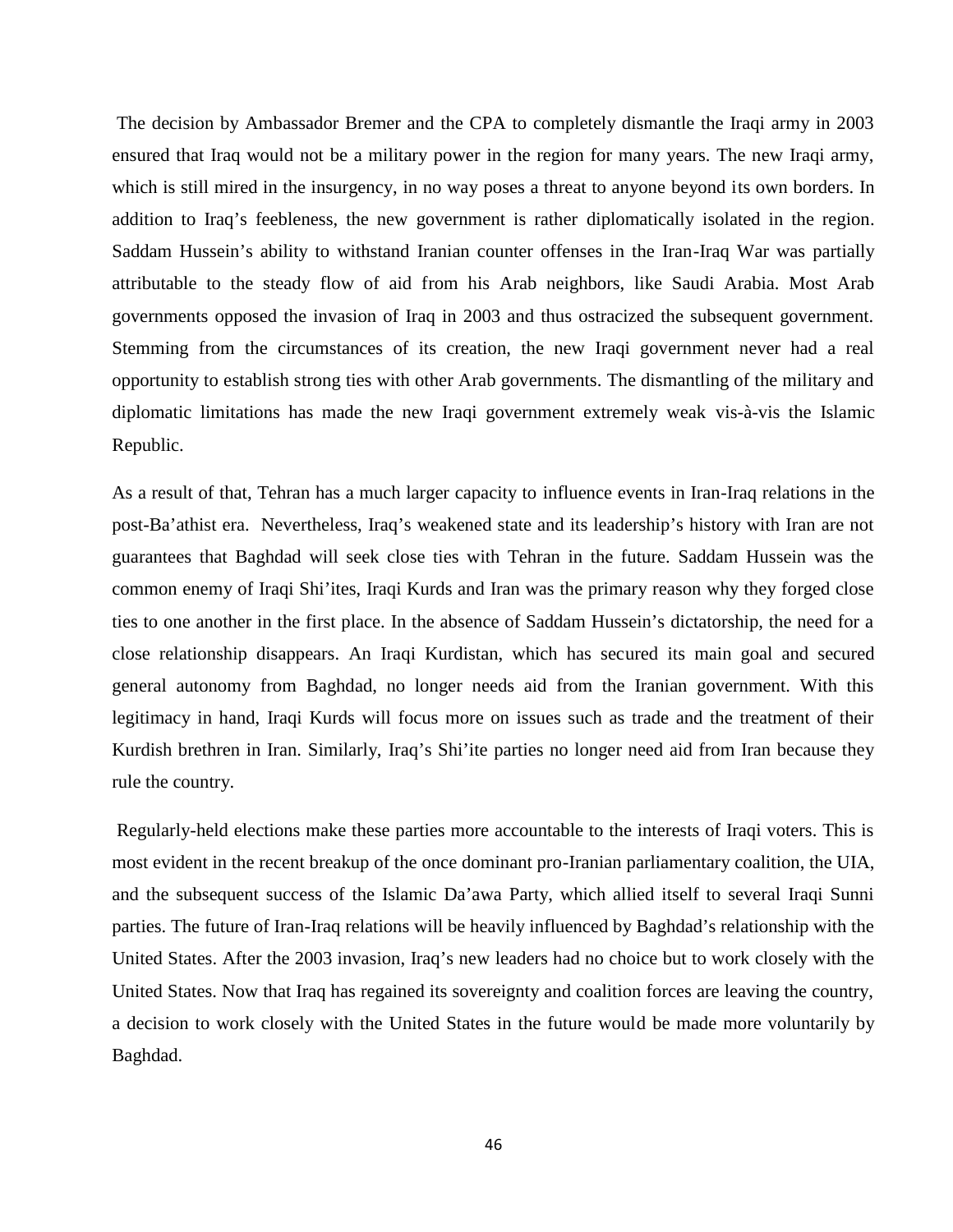If the new Iraqi government continues to work closely with the United States, it will drive a wedge between Baghdad and Tehran. Like relations from the 1920s through 2003, issues like border ambiguity, access to the Persian Gulf and ethnic tensions lie just beneath the surface. These issues have historically been exacerbated when Iran and Iraq sit on different sides of regional and geopolitical conflicts. Baghdad's allegiance in these larger conflicts will determine if these issues will be disregarded in order to meet mutual regional interests, or brought to the forefront of Iran-Iraq relations.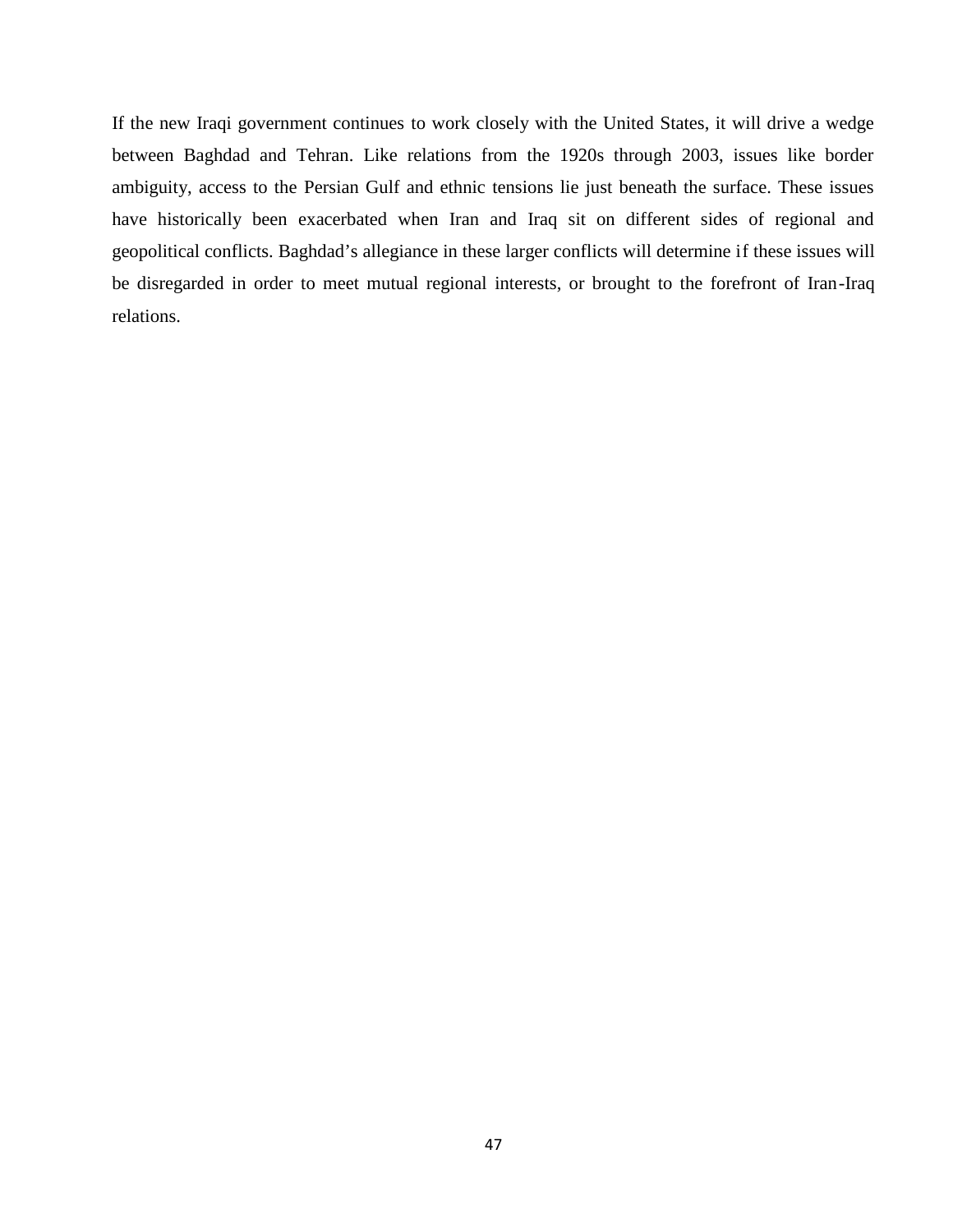#### **7. REFERENCES**

#### **Books:**

- Abdul Ghani, J. M. (1993).*The Years Of Crisis*, Publisher: Baltimore, Md.: Johns Hopkins University Press, 1984.anwar tahrani,"*Iraqi Attitude An Interpretation Of The 1975 Agreement*".
- Abdul Ghani, Shahat Muhammad. (2004). A Seminar Entitled "*The Iraq War And Regional And International Repercussions"*. Gulf Affairs Magazine:Number 38.United Arab Emirates.
- Alallojy, Abdul Karim. (2007). "*Conflict overthe British Occupation Of Iraq To The UsOccupation Cairo*".Dar cultural white.
- Alfonsi, Christian. (2006).*Circle In The Sand*. New York, Ny: Doubleday.
- Ansari, A.M. (2007).*Iran Under Ahmadinejad: The Politics Of Confrontation*. Abingdon: Routledge.
- ARI, Tayyar.(2007).*Irak, ran ve ABD Önleyici Sava, Petrol ve Hegemonya.* 2.baskı,AlfaYayınları.
- Ataman, Muhittin. (2010)."*ran-Irak Üstünlük Mücadelesi: Çok Boyutlu Sorunlar",* Kemal nat, Burhanettin Duranand Muhittin Ataman (ed.), Dünya Çatımaları: Çatı ma Bölgeleri ve Konuları, 3rd Edition, Ankara: Nobel Yayın Daıtım.
- Aziz, Mahira.(2011). *The Kurds Of Iraq: Ethnonationalism And National Identity In Iraqi Kurdistan*.London: Tauris Academic Studies.
- Bakhash, Shaul.(2001).*Iran's Foreign Policy Under The Islamic Republic, 1979-2000.*In: Brown,Leon Carl (Ed.): Diplomacy In The Middle East. The International Relations OfRegional And Outside Powers, London. I.B. Tauris.
- Baram, Amatzia, Including .(1983). "*Mesopotamian Identity In Ba'thi Iraq*". Middle Eastern Studies, Vol. 19, No. 4 (1983); And "Culture In The Service Of Wataniya," Asian And African Studies, No. 17.
- Barkey, Henri J.(2009).*Preventing Conflict over Kurdistan*. Washington D.C.: Carnegie Endowment For International Peace.
- Barzegar, K. (2005) .*Understanding The Roots Of Iranian Foreign Policy In The New Iraq*. Middle East Policy Xii (2).
- Barzegar, K. (2008).*Iran's Foreign Policy In Post-Invasion Iraq*. Middle East Policy Xv(4) .
- Barzegar, Kayhan.(2004). "*The New Iraqi Challenge To Iran"*. Heartland, The Iranian Hub, No.10.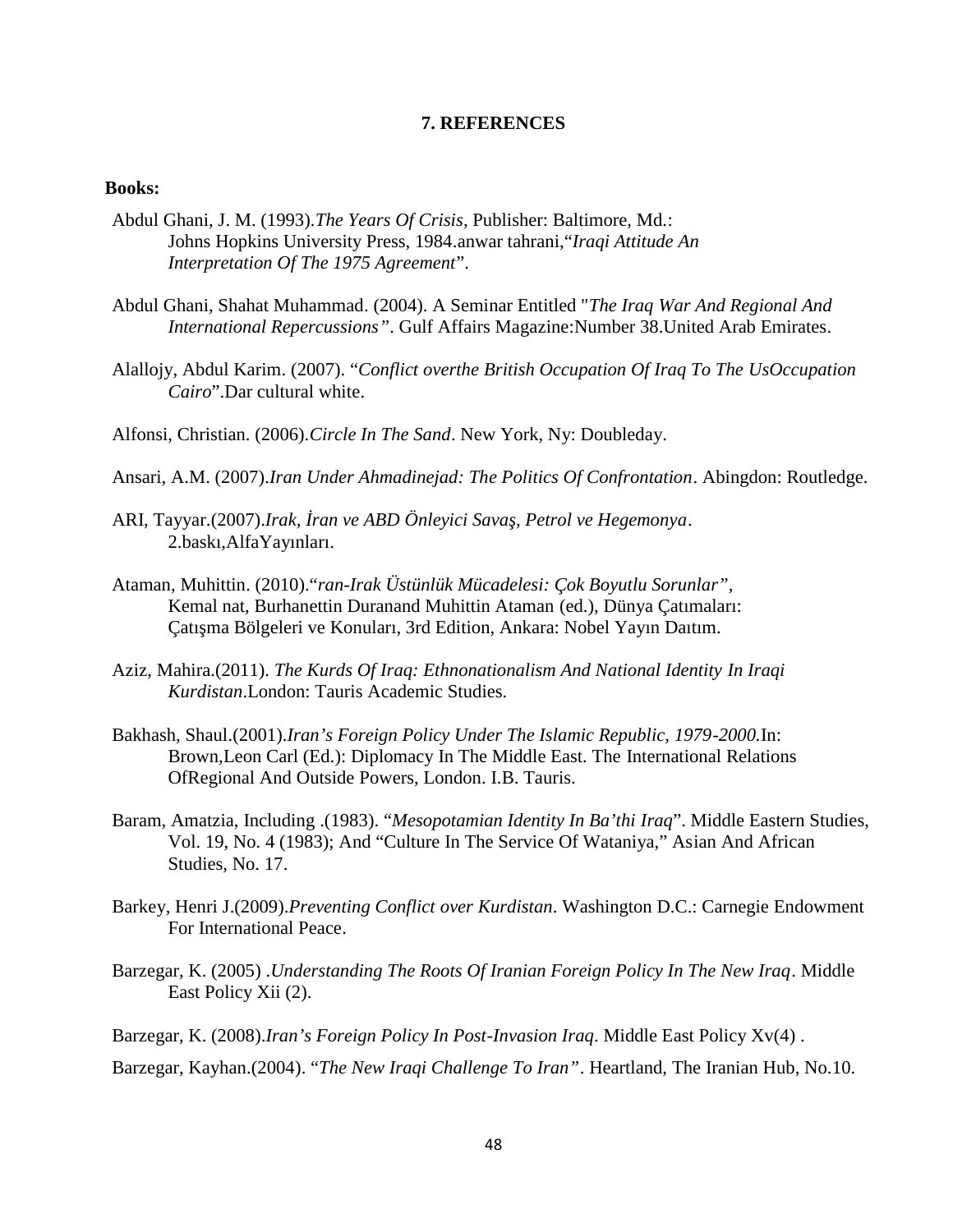- Boumnijel, Shafiei.*Iran and Iraq.* Abu Dhabi.*United Arab Emirates Centre For Strategic Studies and Research*.No. 312.
- Chorev, Matan. (2007). "*Iraqi Kurdistan: The Internal Dynamics And Statecraft Of A Semi-State*." Boston: The Fletcher School – Al Nakhlah – Tufts University.
- Chubin, S.(1989). "*Iran And The War: From Stalemate To Ceasefire"*.In The Iran-Iraq War:Impact And Implications, Ed. E. Karsh, London.
- Chubin, Shahram And Tripp, Charles. (1980).*Iran And Iraq At War*. (Boulder, Colo.: Westview).
- Cordesman, A. H., (1982 )."*Lessons Of The Iran-Iraq War: The First Round*". Armed ForcesJournal International 119.
- Cordesman, Anthony H. And Sam Khazai.(2014).*"Iraq In Crisis*".Center For Strategic & International Studies, A Report Of The Csisburke Chair In Strategy,Rowman And Littlefield, Lanham.Boulder.Newyork.Toronto.Plymouth, Uk.
- D.Green Et Al, Jerrold.*Understanding Iran*. (Santa Monica, California: Rand Corporation (2009).
- Dadayan, Abraham.(2003).*The Targetis Not Iraq Alone*.In: Ambssador, Beirut.
- Defronzo, James. (2010)."*The Iraq War: Origins And Consequences*", Boulder, Colorado: Westview Press (Perseus), Xi.
- Dekker, I. F. And Post, H..(1986).*"The Gulf War From The Point Of View Of International Law".*Netherlands Yearbook Of International Law 17.
- Dyar, John.(2008). "*Organized Chaos: The Middle East After Iraq*".Beirut, Arab House Publishers of Sciences.
- Ehteshami, Anoushiravan .(2002).*The Foreign Policy Of Iran*. In Hinnebusch, Raymond/Ehteshami, Anoushiravan (Eds.): The Foreign Policies Of Middle East States, Boulder:Lynne Rienner Publishers.
- Ehteshami, Anoushiravan. (2003).*Iran-Iraq Relations After Saddam*. In: The Washington Quarterly (Autumn 2003).
- Ehteshami, Anoushiravan. (2008b).*Iran And Its Immediate Neighbourhood*. In:Ehteshami, Anoushiravan/Zweiri, Mahjoob (Eds.): Iran's Foreign Policy:From Khatami To Ahmadinejad, Reading: Ithaca Press.
- Eisenstadt, M., Et Al. (2011*). Iran And Iraq: Countering Tehran's Whole- Of- Government approach*.The Washington Institute For Near East Policy.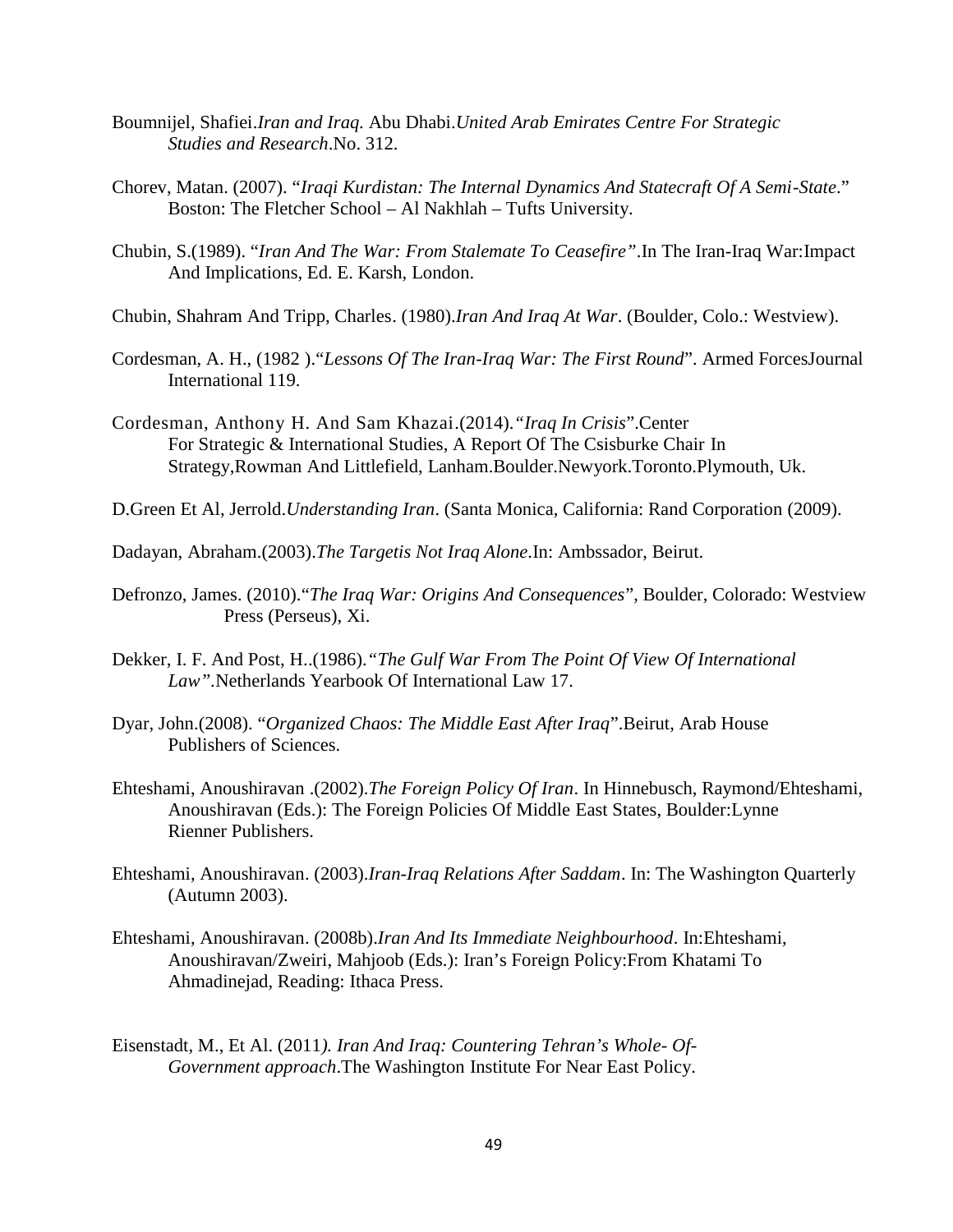- Eisenstadt, M., Knights, M. And Ali, A. (2011).*Iran's Influence In Iraq: Countering Tehran's Whole-Of-Government Approach.* The Washington Institute For Near East Policy.
- Eisenstadt, Michael And Knights, Michael And Ali Ahmed.(2011).*Influence Iranian in Iraq*.Arabe Future Magazine,Number 388.
- Entessar, N.(1988)."*The Military And Politics In The Islamic Republic Of Iran*".In Post- Revolutionary Iran, Ed. H. Amirahmadi And M. Parvin, Boulder, Colo.Fawn, Rick And Hinnebusch, Raymond A., ( 2006), "The Iraq War: Causes And Consequences", Lynne Rienner.
- Feith, Douglas. (2008). "*Why We Went To War In Iraq*".The Wall Street Journal.
- Felter, J. And Fishman, B. (2008).*Iranian Strategy In Iraq: Politics And 'Other Means'*.Combating Terrorism Center.
- Felter, Joseph and Fishman, Brian. (2008).*"Iranian Strategy In Iraq: Politics AndOther Means".* Combating Terrorism Center At West Point.
- Galbraith, Peter W.(2005). *"What Went Wrong?" The Future Of Kurdistan In Iraq*. O'leary, B., J. Mcgarry, J. And Salih, K., Eds. Philadelphia: University of Pennsylvania Press.
- Galbraith, Peter W.(2006).*The End Of Iraq*. Simon And Schuster: New York.
- Galbraith, Peter W. (2006)."*The End Of Iraq: How American Incompetence Created A War Without End*". (New York: Simon And Schuster).
- Ganji, Babak. (March 2006)."*A Shi'i Enclave? Iranian Policy Towards Iraq,*" .Conflict Studies Research Centre 6, No. 9.
- Gordon And Trainor.(2007).*The Inside Story Of The Invasion And Occupation Of Iraq*. (London: Atlantic Books).
- Gunter, Michael. (2005)."*Turkey'S New Neighbor, Kurdistan'"The Future Of Kurdistan In Iraq*. Edited By Brendan O'leary, John Mcgarry, And Khaledsalih. (Philadelphia: University of Pennsylvania Press).
- Haseeb, Khair Din. (2003) .*Us War On Iraq*. Where To? Arab Future Magazine, Number 290.
- Hills, A. (2009) .*Policing Post-Conflict Cities*. London: Zed Books Ltd.
- Hills, A. (2010) .*The Unavoidable Ghettoisation Of Security In Iraq*. Security Dialogue 41(3).
- Hooglund, E. (2006).*The Iraq War:Causes And Consequences.*Iran: Wary Neutral. In: R. Fawn And R. Hinnebusch (Eds).Boulder, Colorado; London:Lynne Rienner Publications.Ch. 14.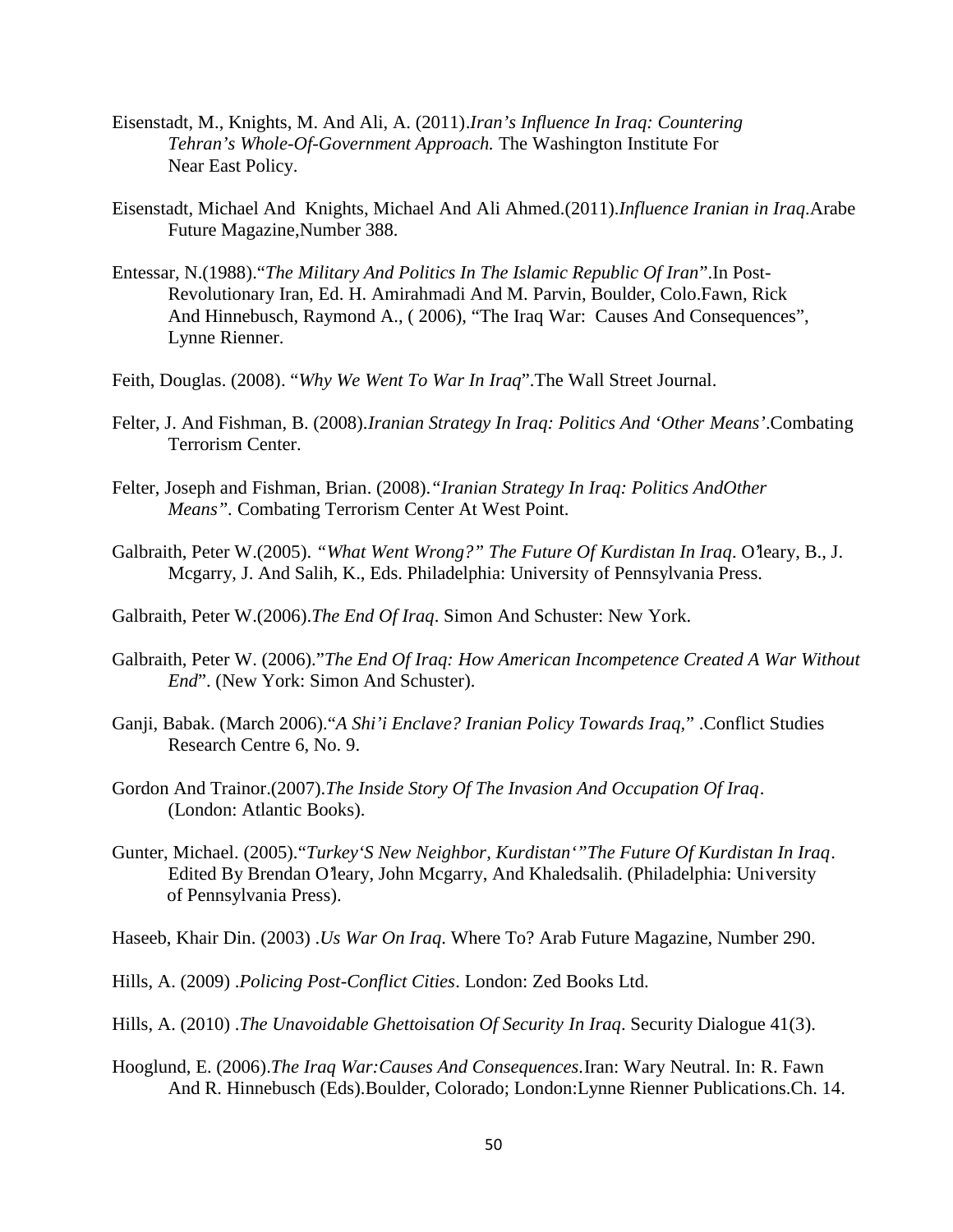- Izady, M.R.(2004*)."Between Iraq And A Hard Place: The Kurdish Predicament* ". Iran, Iraq,And The Legacies Of War, Edited By: Lawrence G. Potter And Gary G. Sick, Printed In The United States Of America.
- Karsh, Efraim.(2002).*The Iran-Iraq War 1980–1988.*Essential Histories.
- Katzman, K. "*Iraq And Al-Qaeda: Allies Or Not?"*.Crs Reports For Congress.
- Katzman, K. (2005). *Iraq: Us Regime Change Efforts And Post-Saddam Governance.* Washington, D.C.: Congressional Research Service, Library Of Congress.
- Katzman, K. (2007).*Iran's Activities And Influence In Iraq*.Congressional Research Service.
- Katzman, K.(2012).*Iraq: Politics, Governance, And Human Rights*. Congressional Research Service.
- Khan, S. (2010).*Iran And Nuclear Weapons: Protracted Conflict And Proliferation*. London; New York: Routledge.
- Knights, Michael. (2003).*The Role Of Broadcast Media In Influence Operations In Iraqi* Washington Institute For Near East Policy Watch 758.May 19, 1.
- Lankford ,Ronnie.(2010)."*The Iraq War",*Greenhaven Press,In The Series "Social Issues Firsthand,"For Young Adult Readers.
- Natali, Denise. (2010). *The Kurdish Quasi-State: Development And Dependency In Post-Gulf War Iraq*. New York: Syracuse University Press.
- Nourbakhsh, Mehdi. (1996).*"Religion, Politics, And Ideological Trends In Contemporary Iran"* In Iran and The Gulf: A Search For Stability, Ed. Jamal S. Al Suwaidi (The Emirates Center For Strategic Studies And Research).
- Ottaway And Kaysi. (February 2012). "*The State Of Iraq*", The Carnegie Papers, Marina,Danial, Middle East.Post - 9/11/Middle East, Iranian Review For Foreign A Fairs, Vol .1, No. 3, Fall 2010.
- Rafferty, Mark.(2011).*The Border Does Not Exist*:" Solving The Puzzle OfKurdish-Iranian Relations.Nimep Insights.
- Rahimi, B. (2012*). Iran"S Declining Influence In Iraq*.The Washington Quarterly 35(1).
- Rieck, Andreas. (1991a).*Politik, Wirtschaft Und Gesellschaft In Nordafrika Und Demnahen Und Mittlerenosten,*Iran, InKoszinowski. Thomas/Mattes, Hanspeter (Eds.): Nahos jahrbuch 1990:Opladen: Leske + Budrich.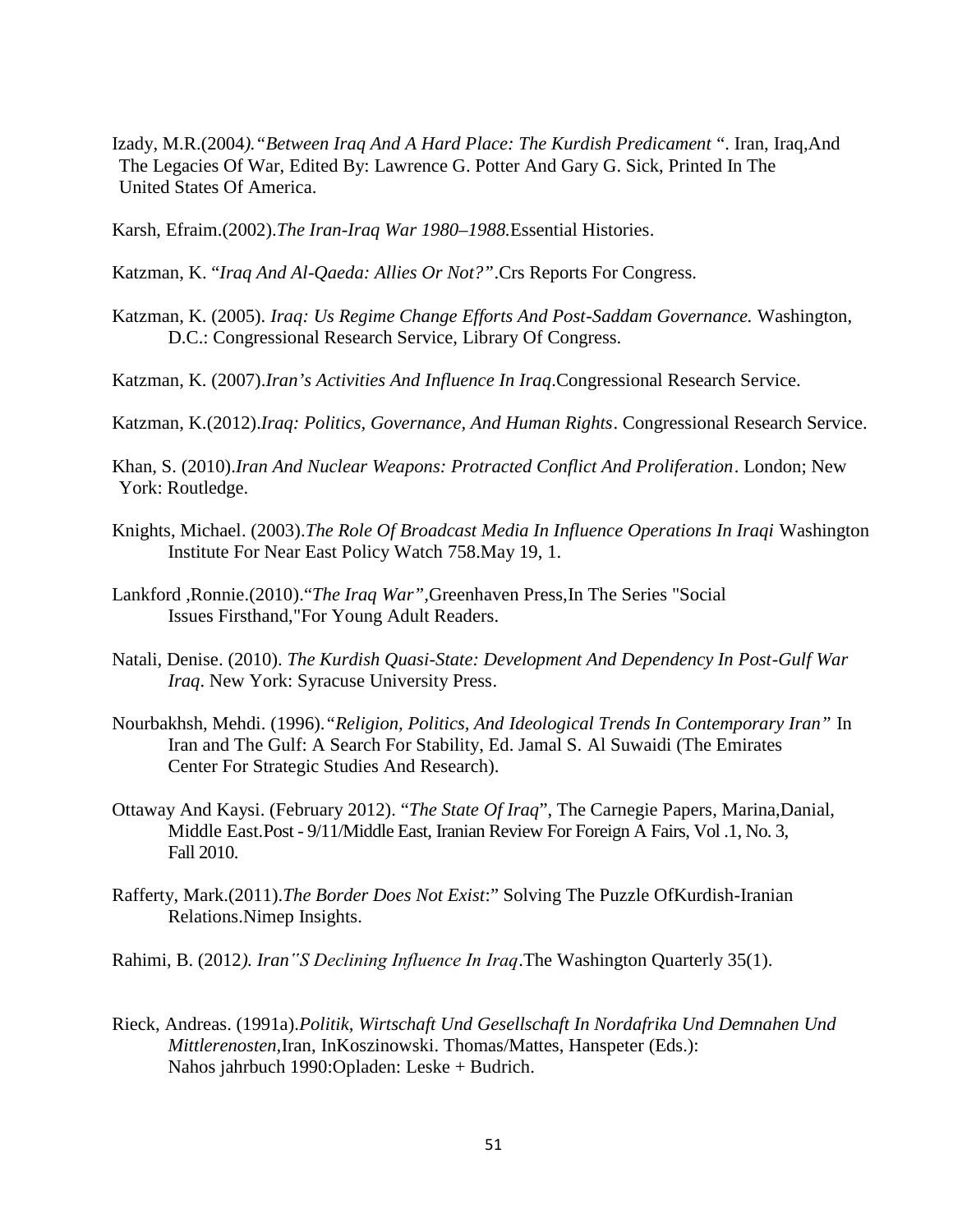- Rieck, Andreas. (1992).*Politik, Wirtschaft Und Gesellschaft In Nordafrika Und Demnahen Und Mittlerenosten,*Iran, InKoszinowski.Iran, In Koszinowski, Thomas/Mattes, Hanspeter (Eds.):Nahostjahrbuch.1991, Opladen: Leske + Budrich
- Robinson, Linda. (2004).*Masters Of Chaos: The Secret History Of The Special Forces*. (New York: Publicaffairs).
- Shemirani, S. Taheri. (1993). "*The War Of The Cities*".In F. Reggae, Ed.
- Stephen Pelletière. (2004). "*Iraq And The International Oil System: Why America Went To War In The Gulf"*.Greenwood, 2001, Maisonneuve Press.
- Taremi, Kamran. (2005*). Iranian Foreign Policy Towards Occupied Iraq, 2003-05*. In: Middle East Policy, Vol. Xii, No. 4 (Winter 2005). The Iraq Oil-For-Food Program: (April 21, 2004), Starving For Accountability, Hearing Before The Subcommittee On National Security, Emerging Threats, AndInternational RelationsOf The Committee On Government Reform, HouseOf Representatives.
- Walker, David M. (2007 *)."Iraqi Benchmarks: An Objective Assessment*". Hearing, Before The House Committee On Foreign Affairs, Serial No.110-108, Iii,U.S. Government Printing Office,Washington.
- Wang, Dr. Bo. (2007)."*The Iraq War And The New Iran-Iraq Relations"*. Journal Of Middle Eastern and Islamic Studies (In Asia) Vol. 1, No. 1.
- Yildiz, Kerim.(2004)."*The Kurds In Iraq: The Past, Present And Future".*(London: Pluto Press).

## **Thesis Phd:**

- Mohammed, Alajabar. (2013). "*The Politics Of Iraqi Kurdistan: Towards Federalism Or Secession".* Thesis Submitted In Fulfilment Of The Requirements For The Degree Of Doctor Of Philosophy In Government At The University Of Canberra, Australian Capital Territory, Australia.
- Rousu, David A.. (2010*)." Beyond The Shatt Al-Arab: How The Fall Of SaddamHussein Changed Iran-Iraq Relations".*A Thesis Submitted To The FacultyOf The Department Of Near Eastern Studies In Partial Fulfillment Of TheRequirement For The Degree Of Master Of Arts InThe Graduate CollegeThe University Of Arizona.
- Shareef, M. (2010).*"President George W. Bush's Policy In Iraq: Change Or Continuity?"*.Phd Thesis, School Of Government And International Affairs, University Of Durham.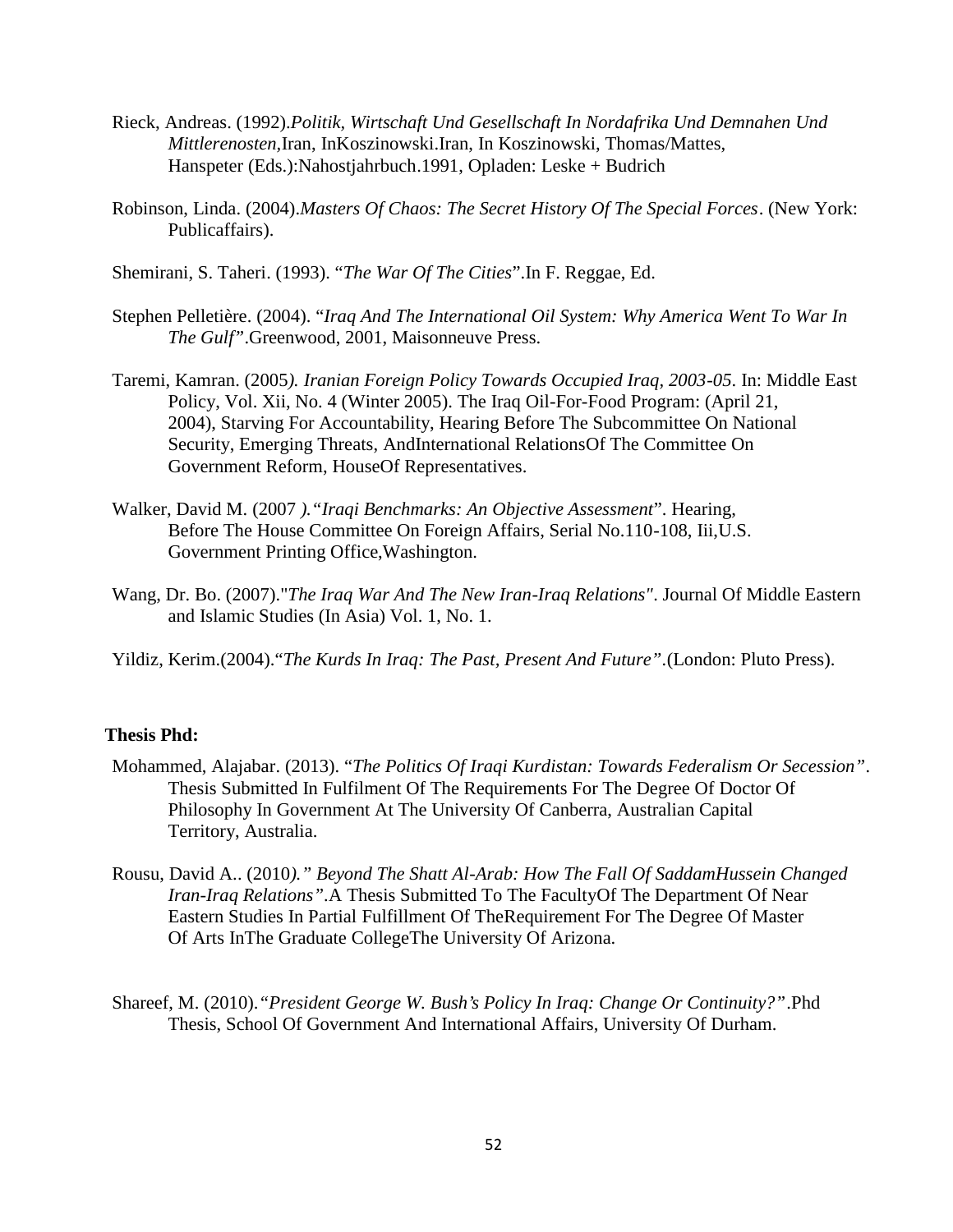### **Articles and Websites:**

- Cia Word Factbook .(2012c).*Country Comparison: Oil - Aproved Reserves*. (AvailableAt: Https://Www.Cia.Gov/Library/Publications/The-WorldFactbook/Rankorder/2178rank. Html [Accessed: 23 July 2015].
- Crocker."*Roundtable Interview With Ambassador Ryan*". April 11, 2008, (Available At: Http://Iraq.Usembassy.Gov/ Remarks\_04112008.Html) ,( Accessed:15 June 2015).
- Danchin, Peter G..*"International Law, Human Rights And The Transformative Occupation Of Iraq",*(Available At:Http://Digitalcommons.Law.Umaryland.Edu/Cgi/View content.Cgi?Article=1527&Context=Fac\_Pubs),(Accessed::10 June 2015).
- Digital Journal. (8 October 2007). "*Iran Repoensbashmakh Crossing With Kurdish Region"*, (Available At: Http://Www.Digitaljournal.Com/Article/238329 . (Accessed : 11 September 2015).
- Dobbins, James. "*Time To Deal With Iran".*The Washington Post, 6 May 2004. (AvailableAt:Http://Www.Washingtonpost.Com/Archive/Opinions/2004/05/06/Time To- Deal- With-Iran/53ef2c6b-01d2-4fae-803e-E50bff49d2e8/),( Accessed:15 June 2015).
- Felter, J. and Fishman, B. (2008).*Iranian Strategy In Iraq: Politics And 'Other Means*'. Combating Terrorism Center. (Available At:Http://Www.Ctc.Usma.Edu/Wp- Content/Uploads/2010/06/Iranian-Strategy-In-Iraq.Pdf [Accessed: 1 July 2015].
- Gellman, Barton And Linzer, Dafna.( 22 October 2004),"*Afghanistan, Iraq: Two Wars Collide*".The Washington Post, Page A01. (Available At: Http://Www.Washingtonpost.Com/Wp- Dyn/Articles/A52673-2004oct21.Html), (Accessed: 13 June 2015).
- Guzansky, Y. (2011).Made In Iran": *The Iranian Involvement In Iraq*. Strategic Assessment3(4).
- ICG. (2005) .*Iran In Iraq: How Much Influence?* Middle East Report No. 38, *International Crisis Group.*(AvailableAt: Http://Www.Crisisgroup.Org/~/Media/Files/Middle%20east%20north%20africa /Iran%20gulf /Iran/Iran%20in%20iraq%20how%20much%20influence [Accessed: 12 July 2015].
- International Republican Institute.*"Survey Of Iraqi Public Opinion*" (July 24, 2004), (Available At:Http://Www.Iri.Org/Sites/Default/Files/2004-09-07- Iraq%20poll%20july%20august.Pdf.( Accessed:25 June 2015).
- Iran English Radio. (2010). *"Iran, Iraq To Build Joint Indistrial Town*". (AvailableAt:Http://English.Irib.Ir/Programs/Item/59784-Iran-Iraq-To-Build-Joint-Industrial-Town.( Accessed : 8 September 2015).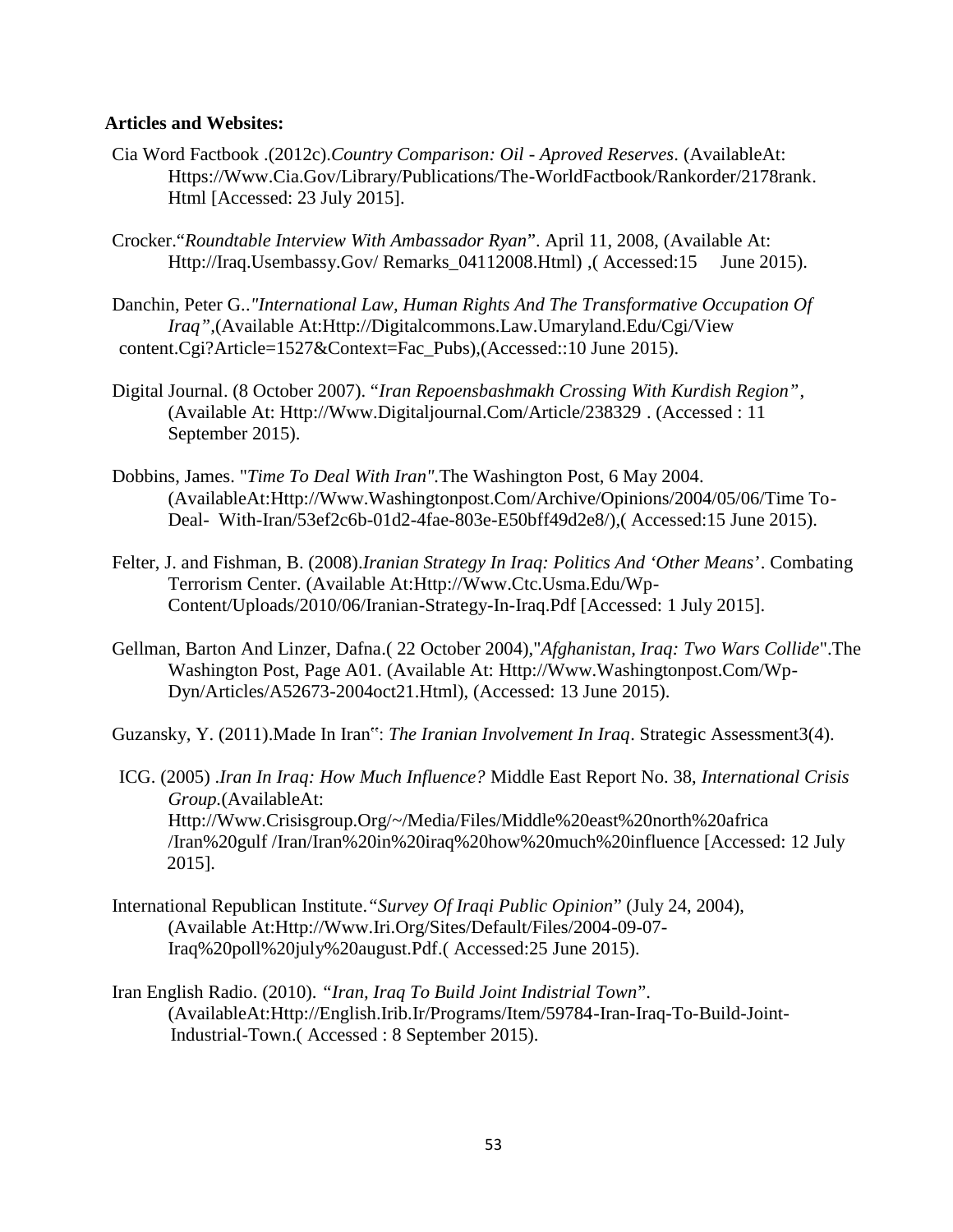- Iraq Business News.(2010*)."Iran's Tci Offers To Help Iraq Telecom Sector".* (Available At: Http://Www.Iraq-Businessnews.Com/2010/07/01/Irans-Tci-Offers-To-Help-Iraq-Telecom-Sector/.( Accessed : 8 September 2015).
- Iraq Vp Warns American Against Striking Iran." *Reuters*. 28 April 2006. (AvailableAt: Http://Www.Oneindia.Com/2006/04/28/Iraq-Vp-Warns-Americans-Against- Striking-Iran- 1146240437.Html), (Accessed:12 June 2015).
- Kane, Sean And Taylor, William. (May 16, 2011). "*The United States In Iraq: Options For 2012*". Usip. (AvailableAt: Http://Www.Usip.Org/Files/Resources/The\_United\_States\_In\_Iraq.Pdf.(Accessed:15 June 2015).
- Katzman, K.(2009). "*Iraq: Post-Saddam Governance And Security"*. Congressional Research Service.(Available,Http://Www.Fas.Org/Sgp/Crs/Mideast/Rl31339.Pdf [Accessed: 10 July 2015].
- Keskin, Arif. (2008). "*Iran'ın Kuzey Irak politikası: İran ve Iraklı Kürtler*", Available At: Http:// Www.Turksam.Org/Tr/A1383.Html(Retrieved 11. 7.2015).
- Khalaji, Mehdi.(Posted, 2010).*"The Iranian Clergy's Silence*" .Current Trends In Islamist Ideology 10, (Available At: Http://Www.Currenttrends.Org/Research/Detail/The-Iranian-Clergys-Silence), (Accessed:25 June 2015).
- Khalilzad, Zalmay. (February 2, 2008).Referring To*Zalmay's* Recent Remarks At Columbia University. See "*Iran Should Be Thankful To U.S.,"* (Available At: Http://Www.Panarmenian.Net/News/Eng/?Nid=24729),( Accessed:12 June 2015).
- Kimmage, Daniel And Ridolfo, Kathleen. (June 2007*)."Iraqi Insurgent Media: The War Of Images And Ideas".Radio Free Europe / Radio Liverty*, (Available At: Http://Www.Rferl.Org/Content/Article/1343251.Html) (Accessed:23 June 2015).
- Knights, Michael. (November 2010). "*The Evolution Of Iran's Special Groups In Iraq"*Ctc Sentinel 3, Nos. 11–12,(Available A: Http://Www.Ctc. Usma.Edu/Sentinel/Ctcsentinel Vol3iss11-12.Pdf),( Accessed: 1 July 2015).

KRG.Org. (2010)."*Economy And Business, Kurdistan's Investment Law: The Friendliest In The Region".(*AvailableAt

Http://Www.Krg.Org/Articles/Detail.Asp?Lngnr=12&Smap=03010800&Rnr=145&Anr=18620 (Accessed : 8 September 2015).

Lawrence, Quil. (2008). *Invisible Nation: How The Kurds' Quest For Statehood Is Shaping Iraq And The Middle East*.*New York: Walker & Co*. (Available At: Http://Www.Amazon.Com/Invisible-Nation-Statehood-Shaping-Middle/Dp/0802717438. (Accessed: 2 September 2015).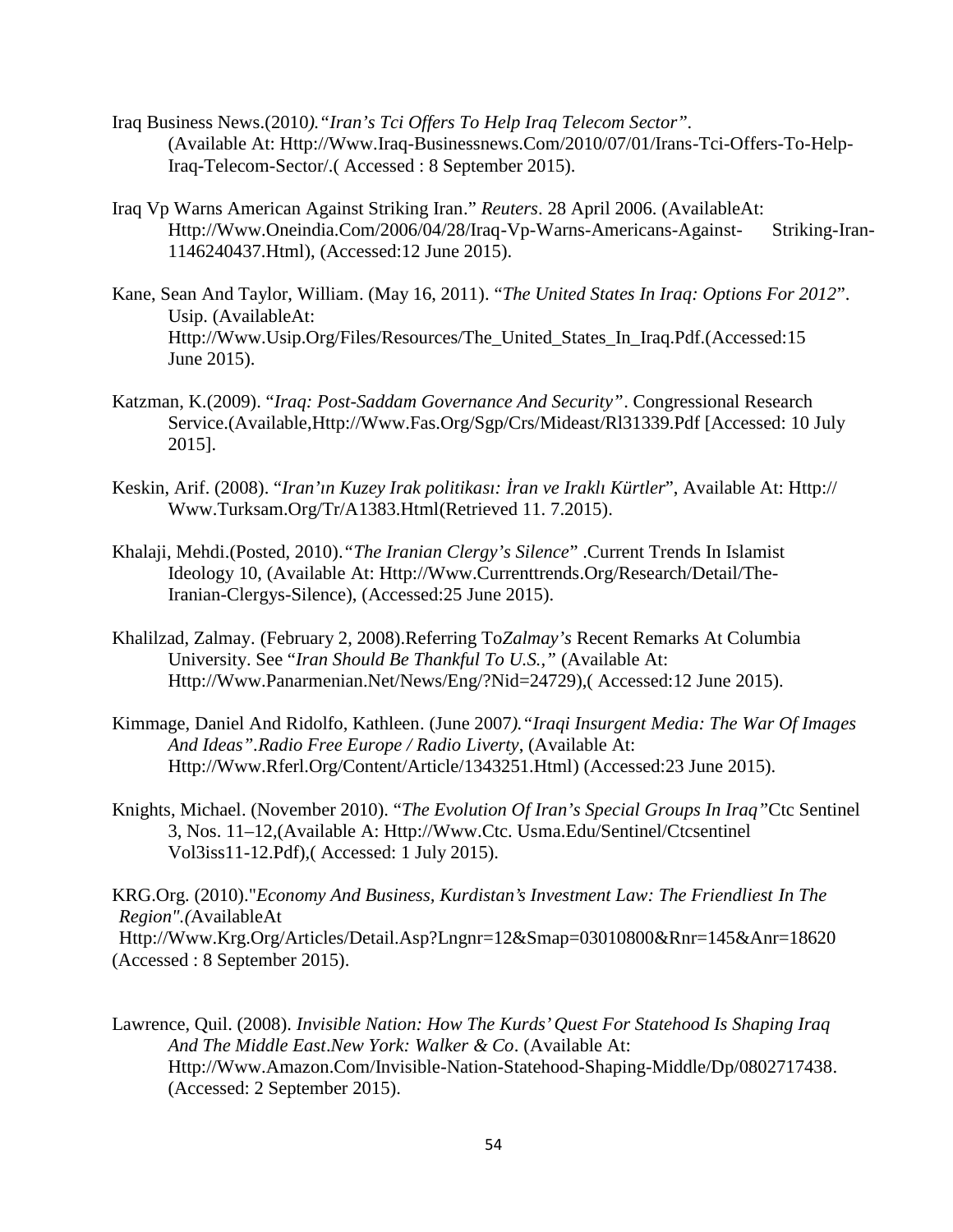- Mausner, A., Khazai, S., Cordesman, A.H., Alsis, P.And Loi, C. (2012).*The Outcome Of Invasion: Us And Iranian Strategic Competition In Iraq*. *Centre For Strategic And International Studies*. (Available At: Http://Csis.Org/Files/Publication/120308\_Combined\_Iraq\_Chapter.Pdf [Accessed: 13 July 2015].
- News-Desk Media Group.(2009).*The Kurdish Regional Government, The Kurdistan Region: Invest In The Future*. Published By *News-Desk Media Group* On Behalf Of Krg Representation In The Usa, (Available At: Http://Cabinet.Gov.Krd/Uploads/Documents/Invest\_In\_The\_Future\_2008.Pdf. (Accessed : 14 September 2015)
- Patraeus And Crocker.(March 2008).*In Testimony To The Senate*.*General David*. Ambassador Ryan Blamed Iran For The Basra Defeat And Iraq's Continued Insecurity In General, (Available At: Http://Www.Npr.Org/ Templates/Story/Story.Php?Storyid=89490001), (Accessed: 17 June 2015).
- Pirnie, B.R. And O"Connell, E. (2008).*Counterinsurgency In Iraq (2003-2006*). Rand Corporation. (Available At: Http://Www.Rand.Org/Pubs/Monographs/2008/Rand\_Mg595.3. [Accessed: 13 July 2015].
- Press Release.(2008).*Kurdistan Regional Government*. "*Prime Minister Barzani Visits Tehran,"* Kurdistan Regional Government. (Available At: Http://Www.Krg.Org/Articles/Detail.Asp?Rnr=223&Lngnr=12&SmAp=02010100&Anr=251 93.(Accessed: 7 September 2015).
- Radio Free Europe / Radio Liberty. (2005). "*Iranian Kurds Clash With Police*" .*Radio Free Europe / Radio Liberty*. (Available At: Http://Www.Rferl.Org/Content/Article/1059277.Html . (Accessed:4 September 2015).
- Radio Free Europe / Radio Liberty. (2006).*"Newsline*" *Radio Free Europe / Radio Liberty.*(Available Ar: Http://Www.Rferl.Org/Content/Article/1143762.Html. (Accessed: 7september 2015).
- Resolution 1441 Of *The Security Council*.(8 November 2002). (Available At: Www.Un.Org), (Accessed:10 June 2015).
- Reuters.(2009).*"Iran Shells Iraqi Kurdistan Village,".Reuters*. Other Accounts Claim That The Number OfCasualties Was Actually Higher. (Available At: Http://Www.Reuters.Com/Article/Idustre5434d520090504? Feedtype=Rss&Feedname=Worldnews&Rpc=22&Sp=True. (Accessed: 7september 2015).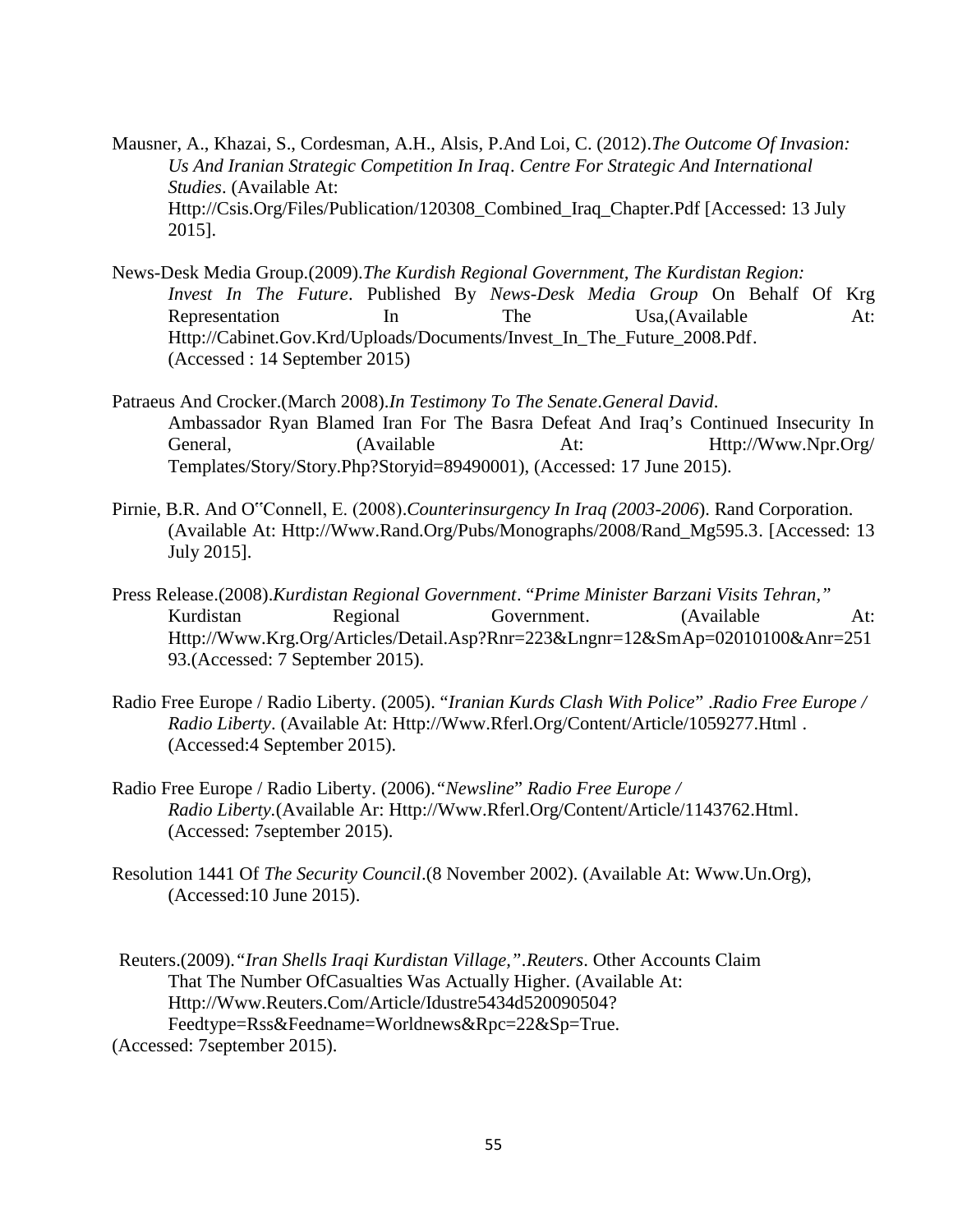- Ridolfo, Kathleen.( 2006). "*Iraq: Mixed Reactions To Possible Us-Iran Talks*" .*Radio FreeEurope / Radio Liberty*.(Available At: Http://Www.Rferl.Org/Content/Article/1067015.Html. (Accessed:4 September 2015).
- Ringstrom, Ann AndCornwell Susan. (May 26, 2008)."*U.S., Iran And Arab Neighbors To Meet On Iraq".Reuters*.(Available At: Http://News.Yahoo.Com/S/Nm/20080526/Ts\_Nm/Iraq\_Conference), (Accessed:15 June 2015).
- Rubin, Michael.(August 27, 2010)."*Why Najaf Matters In Post-War Iraq*".*Washington Post.* (Available At: Http://Www.Washingtonpost.Com/Wp-Dyn/ Content/Article/2010/08/26/Ar2010082605573.Html),(Accessed:27 June 2015).
- Rubin, Michael.(13 Mar 2007).American Enterprise Institute Speech.*University Of Haifa*. Linked From The American Enterprise Institute Web Page At Speeches And Testimony, (Available At: Http://Www.Aei.Org/Speech/26500, (Accessed: 10 July 2015).
- Schmitt, Michael N.. (2004)."*The Legality Of Operation Iraqi Freedom Under International Law*". *Journal Of Military Ethics.* 3(2):82-104, (Available At: Http://Www.Researchgate.Net/Publication/237440713), (Accessed::10 June 2015).
- Special Inspector General For Iraq Reconstruction.*Quarterly Report To Congress*.July30, 2011. (Available At: Http://Www.Globalsecurity.Org/Military/Library/Report/Sigir/), (Accessed:17 June 2015).

Talabani, Blair. (October 6, 2005). At A Joint News Conference With Iraqi President *Jalal Talabani, Blair Said*.*"What Is Clear Is That There Have Been New Explosive Devices Used, Not Just Against British Troops But Elsewhere In Iraq. The Particular Nature Of Those Devices Leads Us To Either Iranian Elements Or To Hezbollah." "Blair Suspects Iran In Iraq Blasts*". (Available At: Http://Www.Cnn.Com/2005/World/Meast/10/06/Blair.Iran/?Section=Cnn\_World), (Accessed: 21 June 2015).

- Visser, R. (2009) .*Iran's Role In Post-Occupation Iraq: Enemy, Good Neighbour, Or Overlord?. The Century Foundation*. (Available At: Http://Www.Humansecuritygateway.Com/Documents/Cf\_Iransrolepostoccupationiraq Enemygoodneighboroverload.Pdf [Accessed: 21 July 2015].
- Watson, Ivan.( 2007).*"Kurdistan Caught In Middle Of Iran-Us Tensions".National Public Radio*. January 15, 2007.(Available At: Http://Www.Npr.Org/Templates/Story/Story.Php?Storyid=6861066&Ps=Rs. (Accessed:7 September 2015).
- Wehrey Et Al. (2010)."*The Iraq Effect: The Middle East After The Iraq War".*Frederick M., Dalia Dassa Kaye, Jessica Watkins, Jeffrey Martini, And Robert A. Guffey,Santa Monica: Rand, (Available At: Www.Rand.Org), (Accessed:12 June 2015.